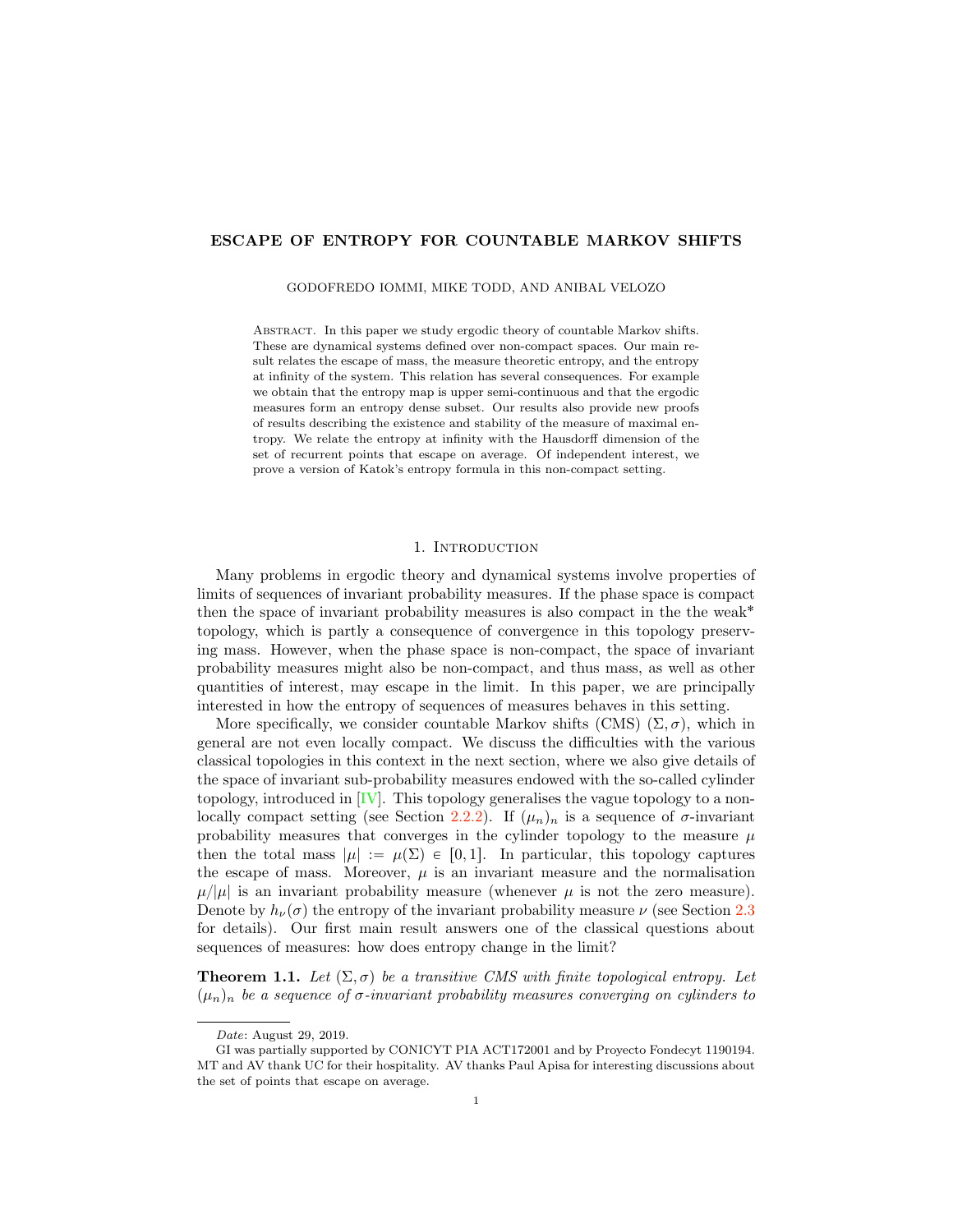$\mu$ . Then

<span id="page-1-0"></span>
$$
\limsup_{n \to \infty} h_{\mu_n}(\sigma) \leqslant |\mu| h_{\mu/|\mu|}(\sigma) + (1 - |\mu|) \delta_{\infty}.
$$
\n(1.1)

If the sequence converges on cylinders to the zero measure then the right hand side is understood as  $\delta_{\infty}$ .

The number  $\delta_{\infty}$  is the topological entropy at infinity of the system. Since it plays a crucial role in this article, we define it here, leaving details of the background to this to Section [2.6.](#page-10-0) The idea is to measure how complicated the dynamics is near infinity. Of course, such a notion only makes sense for dynamical systems defined on non-compact phase spaces. As in the classical entropy theory, we will study two ways of measuring the complexity of the system near infinity. One topological in nature and the other measure theoretic.

<span id="page-1-2"></span>**Definition 1.2.** Let  $(\Sigma, \sigma)$  be a CMS. Let  $M, q \in \mathbb{N}$ . For  $n \in \mathbb{N}$  let  $z_n(M, q)$  be the number of cylinders of the form  $[x_0, \ldots, x_{n+1}],$  where  $x_0 \leq q, x_{n+1} \leq q$ , and

$$
\#\{i \in \{0, 1, \dots, n+1\} : x_i \leqslant q\} \leqslant \frac{n+2}{M}.
$$

Define

$$
\delta_{\infty}(M, q) := \limsup_{n \to \infty} \frac{1}{n} \log z_n(M, q),
$$

and

$$
\delta_\infty(q) := \liminf_{M \to \infty} \delta_\infty(M, q).
$$

The topological entropy at infinity of  $(\Sigma, \sigma)$  is defined by  $\delta_{\infty} := \liminf_{q \to \infty} \delta_{\infty}(q)$ .

The measure theoretic counterpart is given by:

<span id="page-1-1"></span>**Definition 1.3.** Let  $(\Sigma, \sigma)$  be a finite entropy CMS. The measure theoretic entropy at infinity of  $(\Sigma, \sigma)$  is defined by

$$
h_{\infty} := \sup_{(\mu_n)_n \to 0} \limsup_{n \to \infty} h_{\mu_n}(\sigma), \tag{1.2}
$$

where  $(\mu_n)_n \to 0$  means that the sequence  $(\mu_n)_n$  converges on cylinders to the zero measure.

Other authors have considered related concepts. Most notably, Buzzi [\[B1,](#page-41-0) Definition 1.13] proposed a notion of entropy at infinity for CMS. His definition is given in terms of the graph G which defines the CMS  $(\Sigma, \sigma)$ :

$$
b_{\infty} := \inf_{F} \inf_{\lambda > 0} \sup \{ h_{\mu}(\sigma) : \mu([F]) < \lambda \},\
$$

where F ranges over the finite sub-graphs of G and  $[F] := \{x \in \Sigma : x_0 \in \mathcal{A}_F\}$ , where  $A_F$  denotes the symbols appearing as vertex of F. It turns out that Buzzi's notion coincides with ours. Indeed, our next result states that all these three notions coincide.

## <span id="page-1-3"></span>**Theorem 1.4.** Let  $(\Sigma, \sigma)$  be a CMS of finite topological entropy. Then

$$
\delta_{\infty}=h_{\infty}=b_{\infty}.
$$

The equality  $\delta_{\infty} = h_{\infty}$  can be understood as a variational principle at infinity.

Einsiedler, Lindenstrauss, Michel and Venkatesh [\[ELMV,](#page-41-1) Lemma 4.4] were the first to obtain an inequality similar to  $(1.1)$ . It appeared in their ergodic theoretic proof of Duke's theorem on equidistribution of closed geodesics on the modular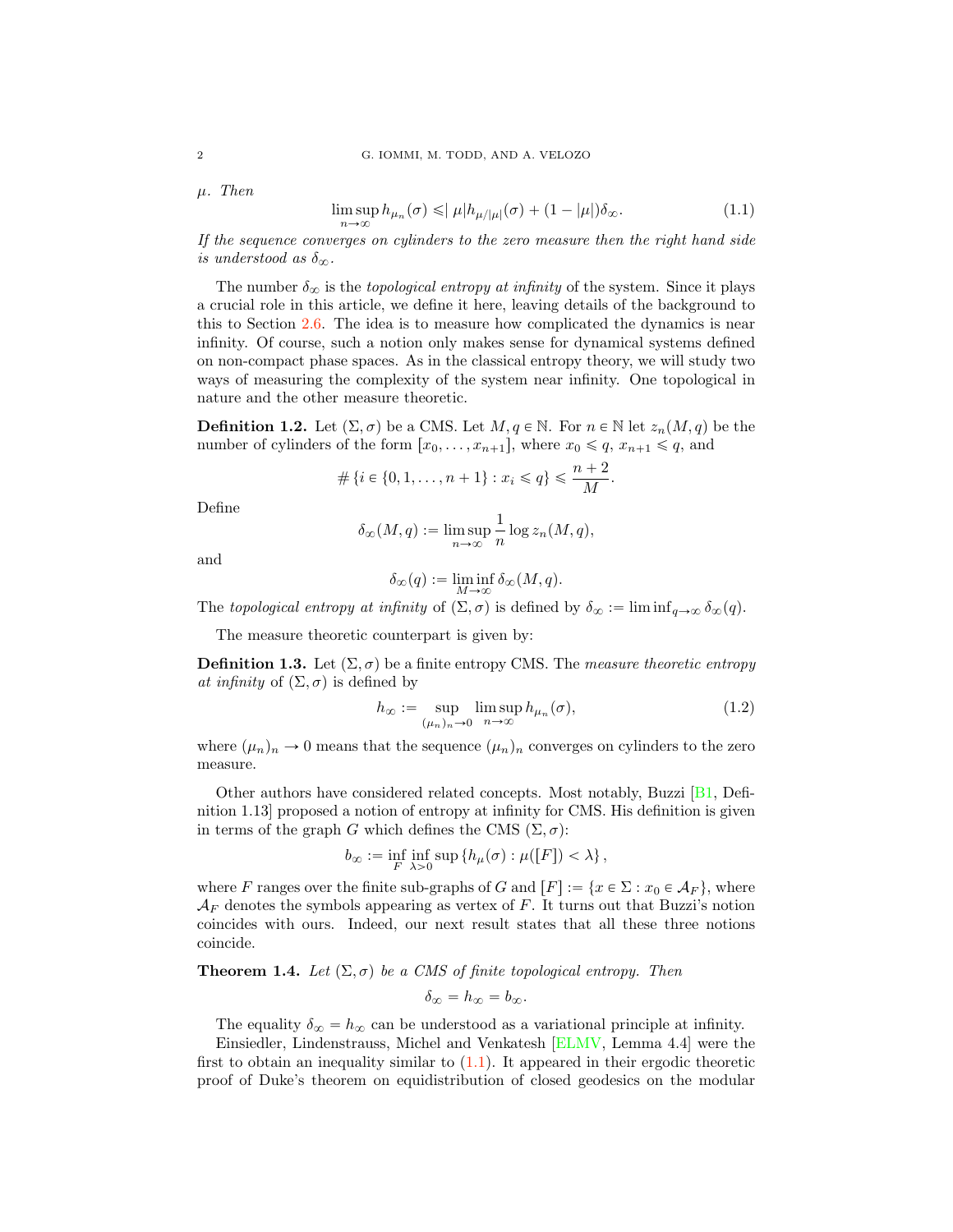surface. After that, similar results in the context of homogeneous dynamics were obtained in [\[EK,](#page-41-2) Theorem 1.2] and [\[EKP,](#page-41-3) Theorem A]. For different classes of geodesic flows defined on non-compact manifolds of negative sectional curvature related results were obtained in [\[IRV,](#page-42-1) Theorem 1.2] and [\[RV,](#page-42-2) Theorem 1.1]. In this context the most general result was obtained in [\[Vel1,](#page-43-0) Theorems 1.4 and 1.6] where an inequality like  $(1.1)$  was proved for the geodesic flow defined on an arbitrary complete Riemannian manifolds with pinched negative sectional curvature. The manifolds studied are locally compact, thus the topology considered in the space of invariant measures is the vague topology. A more interesting and subtle point is the quantity playing the role of the entropy at infinity. Due to the geometric nature of the examples studied, the entropy at infinity is related to the critical exponent of the Poincaré series associated to the non-compact parts of the space (in the geometrically finite case this reduces to the critical exponent of the parabolic subgroups of the fundamental group). Let us mention that the topological entropy at infinity of the geodesic flow was also studied by Schapira and Tapie [\[ST\]](#page-42-3) in their work about the rate of change of the topological entropy under perturbations of the metric.

A major difference with previous works is that in the context of CMS the behaviour of the orbits approaching infinity can be very complicated and that we do not assume the phase space to be locally compact. These are major difficulties that have to be overcome making the analysis more technical. As a general principle we follow the method employed in [\[Vel1\]](#page-43-0) with appropriate modifications. Loosely speaking the entropy at infinity of the geodesic flow counts geodesics that start and end at a given base point, but do not return near this point for intermediate times. In our setup the entropy at infinity counts orbits that might return near a base point many times, but the number of returns become negligible on average, which can occur due to the lack of local compactness.

There are several interesting consequences of Theorem [1.1,](#page-0-0) some of them are discussed in Section [8.](#page-33-0) For example, in Theorem [8.1](#page-33-1) it is proved that the entropy map is upper semi-continuous for every transitive finite entropy CMS. The continuity properties of the entropy map have been studied for a long time. Major results in the area are that for expansive systems defined on compact metric spaces the entropy map is upper semi-continuous [\[Wa,](#page-43-1) Theorem 8.2]. Another fundamental result is that if f is a  $C^{\infty}$  diffeomorphism defined on a smooth compact manifold then again the entropy map is upper semi-continuous  $[N,$  Theorem 4.1. explained in Remark [8.2,](#page-34-0) for infinite entropy CMS the entropy map is not upper semi-continuous. In a recent article we proved [\[ITV,](#page-42-5) Corollary 1.2] that if  $(\Sigma, \sigma)$ is a finite entropy transitive CMS then the entropy map is upper semi-continuous when restricted to ergodic measures. A complete solution to the problem can be obtained as a consequence of Theorem [1.1.](#page-0-0) In Section [8](#page-33-0) we also prove that the set of ergodic measures is 'entropy dense' in the space of invariant probability measures. This result not only provides a fine description of the structure of the space of invariant probability measures but also provides an important tool to study Large Deviations in this setting.

There is a classification of transitive CMS in terms of their recurrence properties: they can be transient, null recurrent or positive recurrent (see Definition [2.10](#page-8-0) for  $\varphi = 0$ . Positive recurrent CMS are precisely those with a measure of maximal entropy. A particularly important role is played by strongly positive recurrent CMS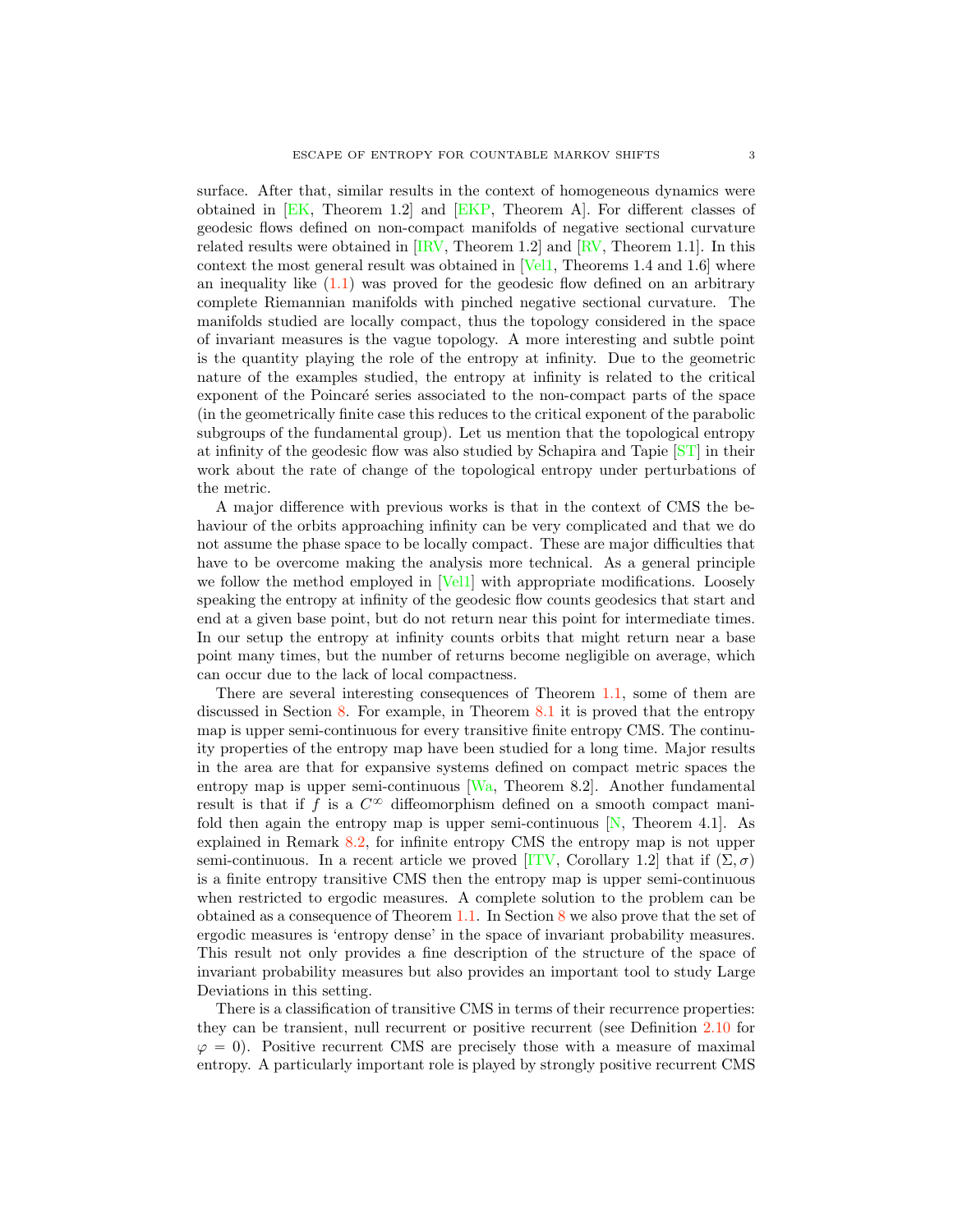(SPR); which are a sub-class of positive recurrent Markov shifts. The dynamical properties of this class of systems are similar to that of sub-shifts of finite type. Buzzi gave a characterisation of SPR shifts using  $b_{\infty}$  in [\[B1,](#page-41-0) Proposition 6.1], based on the work of Gurevich-Zargaryan, Gurevich-Savchenko and Ruette. We note in Proposition [2.20](#page-12-0) that we can now restate this result as saying that  $(\Sigma, \sigma)$  is SPR if and only if  $\delta_{\infty} < h_{top}(\sigma)$ , where  $h_{top}(\sigma)$  is the Gurevich entropy of  $(\Sigma, \sigma)$  (for precise definitions see Section [2.4\)](#page-8-1). In Section [8.5](#page-38-0) we use Theorem [1.1](#page-0-0) to obtain stability properties of the measure of maximal entropy for SPR CMS (recovering results from [\[GS\]](#page-41-5)). Similar arguments are used to prove the existence of equilibrium states for potentials in  $C_0(\Sigma)$ , the space of test functions for the cylinder topology (see Section [8.6\)](#page-39-0). To the author's knowledge, this is the first result on the existence of equilibrium states for CMS that goes beyond regular potentials (e.g. with summable variations or the Walters property). Finally, in Theorem [8.16](#page-40-0) we prove that for SPR systems it is possible to bound the amount of mass that escapes the system in terms of the entropy of the measures. Sequences of measures with large entropy can not lose much mass.

The entropy at infinity has yet another important appearance in dynamics: it is related to the Hausdorff dimension of the set of points that escape on average (see [\[AAEKMU,](#page-40-1) [EKP,](#page-41-3) [KKLM,](#page-42-6) [KP\]](#page-42-7)). These are points for which the frequency of visits to every cylinder equals to zero. In particular, no invariant measure is supported on that set. This notion has been studied recently in contexts of homogeneous and Teichmüller dynamics. The motivation comes from work of Dani  $[D]$  in the mid 1980s who proved that singular matrices are in one-to-one correspondence with certain divergent orbits of one parameter diagonal groups on the space of lattices. In Theorem [8.9](#page-36-0) we prove that the Hausdorff dimension of the set of recurrent points that escape on average is bounded above by  $\delta_{\infty}/\log 2$ , where the factor log 2 comes from the metric in the symbolic space.

While our interest in this paper lies in the realm of Markov shifts, to provide context we mention some applications of this theory. Symbolic methods have been used to describe dynamical properties of a variety of systems since the 1898 work of Hadamard on closed geodesics on surfaces of negative curvature, at the latest. Compact Markov shifts have been used to study uniformly hyperbolic dynamical systems defined on compact spaces, see for example the work of Bowen in [\[Bo3\]](#page-41-7). Many deep results can be obtained with this coding. Mostly after the work of Sarig [\[S3\]](#page-42-8), countable Markov partitions have been constructed for a wide range of dynamical systems. This gives a semiconjugacy between a relevant part of the dynamics, albeit not all of it, and a CMS. Examples of systems for which Markov partitions have been constructed include positive entropy diffeomorphisms defined on compact manifolds [\[B2,](#page-41-8) [Ov,](#page-42-9) [S3\]](#page-42-8) and Sinai and Bunimovich billiards [\[LM\]](#page-42-10). Remarkable results have been proved making use of these codings, for example in [\[BCS,](#page-41-9) Main Theorem] it is shown that a positive entropy  $C^{\infty}$  diffeomorphism of a closed surface admits at most finitely many ergodic measures of maximal entropy. Results in this paper apply to all the symbolic codings mentioned above. However, due to topologies possibly not being preserved by the coding, it is not clear that the results pass to the original systems.

In 1980 Katok  $[Ka,$  Theorem 1.1 established a formula for the entropy of an invariant probability measure in analogy to the definition of topological entropy of a dynamical system  $[B_02, D_i]$ . This formula is now known as *Katok's entropy*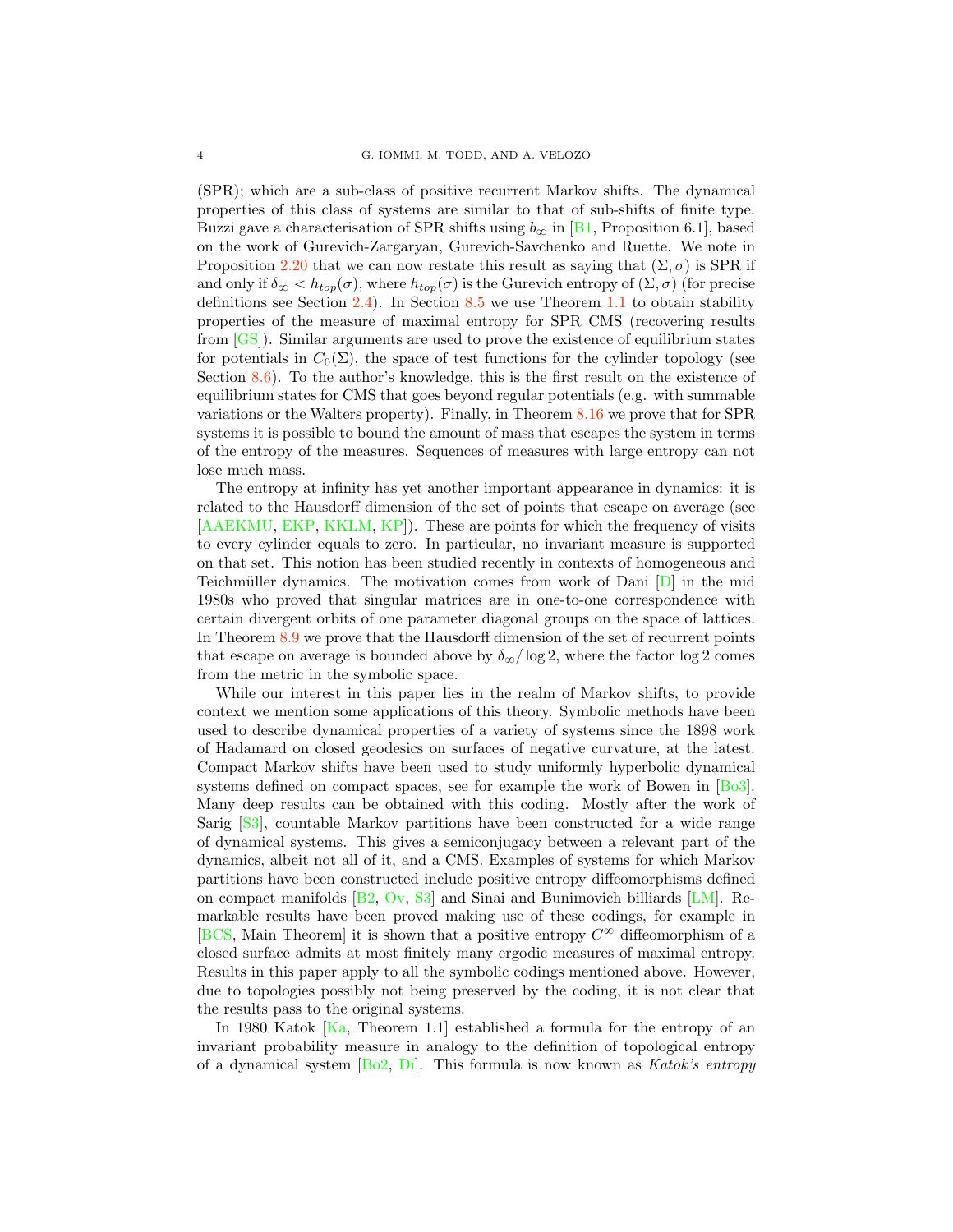formula. An important assumption in  $[Ka,$  Theorem 1.1 is the compactness of the phase space. In Section [3](#page-12-1) we prove that Katok's entropy formula holds in the non-compact setting of CMS. We require this formula in the proof of Theorem [1.1,](#page-0-0) but it is also of independent interest.

## 2. Preliminaries

2.1. **Basic definitions for CMS.** Let  $S$  be an alphabet of countably many symbols and M an  $S \times S$  matrix with entries 0 or 1. The symbolic space associated to  $M$  is defined by

$$
\Sigma := \{(x_0, x_1, \dots) \in S^{\mathbb{N}_0} : M(x_i, x_{i+1}) = 1 \text{ for every } i \in \mathbb{N}_0\},\
$$

where  $\mathbb{N}_0 := \mathbb{N} \cup \{0\}$ . We endow *S* with the discrete topology and  $S^{\mathbb{N}_0}$  with the product topology. On  $\Sigma$  we consider the induced topology given by the natural inclusion  $\Sigma \subset \mathcal{S}^{\mathbb{N}_0}$ . We stress that, in general, this is a non-compact space. The space  $\Sigma$  is locally compact if and only if for every  $i \in S$  we have  $\sum_{j \in S} M(i, j) < \infty$ (see [\[Ki,](#page-42-12) Observation 7.2.3]).

The shift map  $\sigma : \Sigma \to \Sigma$  is defined by  $(\sigma(x))_i = x_{i+1}$ , where  $x = (x_0, x_1, \dots)$ Σ. Note that  $\sigma$  is a continuous map. The pair  $(\Sigma, \sigma)$  is called a one sided *countable* Markov shift (CMS). The matrix  $M$  can be identified with a directed graph  $G$  with no multiple edges (but allowing edges connecting a vertex to itself).

An *admissible word* of length N is a string  $\mathbf{w} = a_0 a_1 \dots a_{N-1}$  of letters in *S* such that  $M(a_i, a_{i+1}) = 1$ , for every  $i \in \{0, ..., N-2\}$ . We use bold letters to denote admissible words. The length of an admissible word **w** is  $\ell(\mathbf{w})$ .

A *cylinder* of length  $N$  is the set

$$
[a_0, \ldots, a_{N-1}] := \{ x = (x_0, x_1, \ldots) \in \Sigma : x_i = a_i \text{ for } 0 \le i \le N-1 \}.
$$

If  $a_0 \dots a_{N-1}$  is an admissible word then  $[a_0, \dots, a_{N-1}] \neq \emptyset$ . We use the notation  $C_n(x)$  to denote the cylinder of length n containing x. Since a cylinder can be identified with an admissible word, we also denote the length of a cylinder  $C$  by  $\ell(C)$ . Note that the topology generated by the cylinder sets coincides with that induced by the product topology.

The space  $\Sigma$  is metrisable. Indeed, let  $d : \Sigma \times \Sigma \to \mathbb{R}$  be the function defined by

<span id="page-4-0"></span>
$$
d(x,y) := \begin{cases} 1 & \text{if } x_0 \neq y_0; \\ 2^{-k} & \text{if } x_i = y_i \text{ for } i \in \{0, \dots, k-1\} \text{ and } x_k \neq y_k; \\ 0 & \text{if } x = y. \end{cases}
$$
(2.1)

The function  $d$  is a metric and it generates the same topology as that of the cylinders sets. Moreover, the ball  $B(x, 2^{-N})$  is precisely  $C_N(x)$ . Given  $\varphi : \Sigma \to \mathbb{R}$ , we define

$$
\text{var}_n(\varphi) := \sup \left\{ |\varphi(x) - \varphi(y)| : \forall x, y \in \Sigma \text{ such that } d(x,y) \leqslant 2^{-n} \right\}.
$$

A function  $\varphi : \Sigma \to \mathbb{R}$  is said to have summable variations if  $\sum_{n\geq 2} \text{var}_n(\varphi) < \infty$ . function  $\varphi$  is called *weakly Hölder* if there exist  $\theta \in (0, 1)$  and a positive constant  $O \in$ R such that  $var_n(\varphi) \leq \Omega \theta^n$ , for every  $n \geq 2$ . A weakly Hölder continuous function is Hölder if and only if it is bounded. The  $C^0$ -norm of  $\varphi$  is  $\|\varphi\|_0 := \sup_{x \in \Sigma} |\varphi(x)|$ . We denote by

$$
S_n\varphi(x) = \sum_{k=0}^{n-1} \varphi(\sigma^k x),
$$

the *Birkhoff* sum of  $\varphi$  at the point x.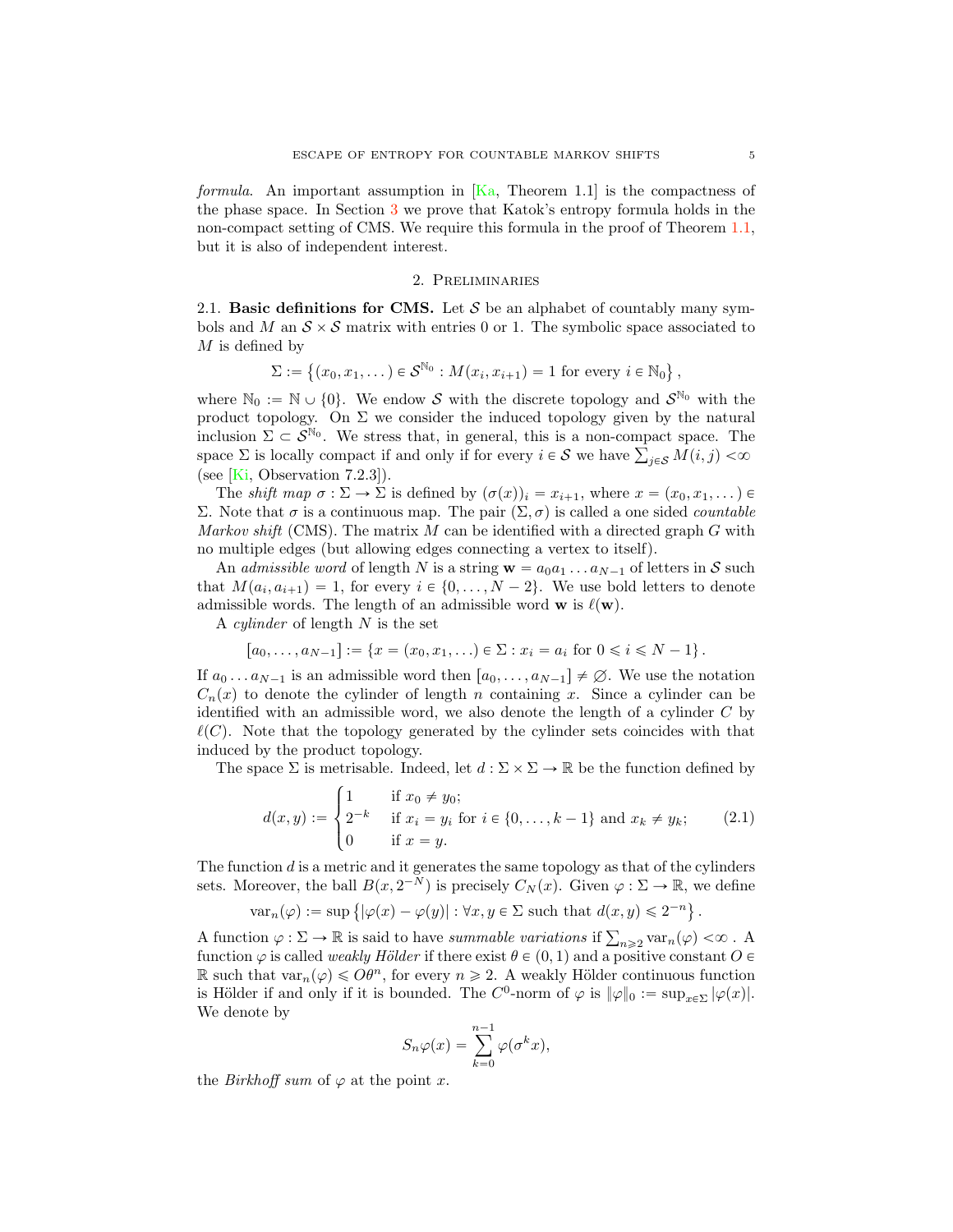We say that  $(\Sigma, \sigma)$  is topologically transitive if its associated directed graph G is connected. We say that  $(\Sigma, \sigma)$  is topologically mixing if for each pair  $a, b \in S$ , there exists a number  $N(a, b)$  such that for every  $n \ge N(a, b)$  there is an admissible word of length  $n$  connecting  $a$  and  $b$ . There is a particular class of CMS that will be of interest to us,

<span id="page-5-0"></span>**Definition 2.1.** A CMS  $(\Sigma, \sigma)$  is said to satisfy the *F* $-property$  if for every element of the alphabet  $a$  and natural number  $n$ , there are only finitely many admissible words of length *n* starting and ending at *a*.

*Remark* 2.2. A CMS  $(\Sigma, \sigma)$  satisfies the *F* $-property$  if and only if there are only finitely many periodic orbits of length  $n$  intersecting  $[a]$ . Note that every locally compact CMS satisfies the  $F$ <sup>-</sup>property.

Remark 2.3. Equivalent definitions and properties as those discussed in this section can be given for two sided CMS. In this case the acting group is  $\mathbb{Z}$ . It turns out that, in general, thermodynamic formalism for the two sided CMS can be reduced to the one sided case (see  $[S4, Section 2.3]$  $[S4, Section 2.3]$ ).

2.2. Topologies in the space of invariant measures. The space of invariant measures can be endowed with different topologies, some of which can account for the escape of mass phenomenon whereas others can not. In this section we not only fix notation for later use, but we also recall definitions and properties of several topologies in the space of measures. First note that in this article a measure is always a countably additive non-negative Borel measure defined in the symbolic space Σ. The mass of a measure  $\mu$  is defined as  $|\mu| := \mu(\Sigma)$ .

Denote by  $\mathcal{M}(\Sigma, \sigma)$  the space of  $\sigma$ -invariant probability measures on  $\Sigma$  and by  $\mathcal{M}_{\leq 1}(\Sigma, \sigma)$  the space of  $\sigma$ -invariant measures on  $\Sigma$  with mass in [0, 1]. In other words,  $\mathcal{M}_{\leq 1}(\Sigma, \sigma)$  is the space of σ-invariant sub-probability measures on Σ. Note that  $\mathcal{M}(\Sigma, \sigma) \subset \mathcal{M}_{\leq 1}(\Sigma, \sigma)$ . The set of ergodic probability measures is denoted by  $\mathcal{E}(\Sigma, \sigma)$ .

<span id="page-5-2"></span>2.2.1. The weak\* topology. Denote by  $C_b(\Sigma)$  the space of real valued bounded continuous function on Σ. A sequence of measures  $(\mu_n)_n$  in  $\mathcal{M}(\Sigma, \sigma)$  converges to a measure  $\mu$  in the weak<sup>\*</sup> topology if for every  $f \in C_b(\Sigma)$  we have

<span id="page-5-1"></span>
$$
\lim_{n \to \infty} \int f d\mu_n = \int f d\mu.
$$

Note that since the constant function equal to one belongs to  $C_b(\Sigma)$  the measure  $\mu$ is also a probability measure. A basis for this topology is given by the collection of sets of the form

$$
V(f_1,\ldots,f_k,\mu,\epsilon) := \left\{\nu \in \mathcal{M}(\Sigma,\sigma) : \left| \int f_i d\nu - \int f_i d\mu \right| < \epsilon, \text{ for } i \in \{1,\ldots,k\} \right\},\tag{2.2}
$$

where  $\mu \in \mathcal{M}(\Sigma, \sigma)$ ,  $(f_i)_i$  are elements from  $C_b(\Sigma)$  and  $\epsilon > 0$ . Note that in this notion of convergence we can replace the set of test functions (bounded and continuous) by the space of bounded uniformly continuous functions (see  $[B, 8.3.1]$  $[B, 8.3.1]$ ) Remark]). Convergence with respect to the weak<sup>\*</sup> topology can be characterised as follows, see  $[B_i,$  Theorem 2.1].

**Proposition 2.4** (Portmanteau Theorem). Let  $(\mu_n)_n$ ,  $\mu$  be probability measures on  $\Sigma$ . The following statements are equivalent.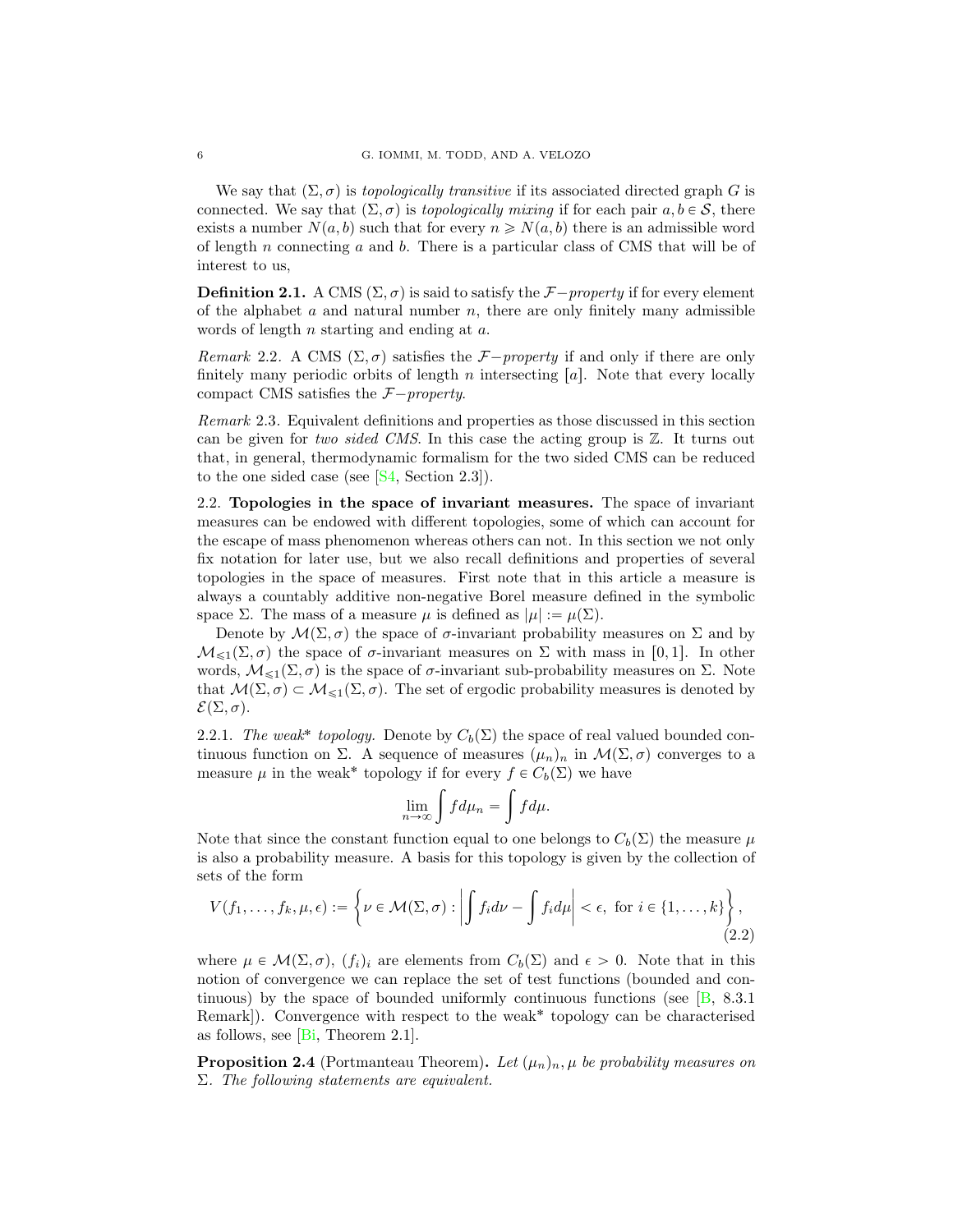- (a) The sequence  $(\mu_n)_n$  converges to  $\mu$  in the weak<sup>\*</sup> topology.
- (b) If  $O \subset \Sigma$  is an open set, then  $\mu(O) \leq \liminf_{n \to \infty} \mu_n(O)$ .
- (c) If  $C \subset \Sigma$  is a closed set, then  $\mu(C) \geq \limsup_{n \to \infty} \mu_n(C)$ .
- (d) If  $A \subset \Sigma$  has  $\mu(\partial A) = 0$ , where  $\partial A$  is the boundary of A, then  $\lim_{n\to\infty} \mu_n(A) =$  $\mu(A)$ .

Note that the space  $\mathcal{M}(\Sigma, \sigma)$  is closed in the weak<sup>\*</sup> topology ([\[Wa,](#page-43-1) Theorem 6.10]). If  $\Sigma$  is compact then so is  $\mathcal{M}(\Sigma, \sigma)$  with respect to the weak<sup>\*</sup> topology (see [\[Wa,](#page-43-1) Theorem 6.10]). If  $\Sigma$  is not compact then, in general (e.g., whenever the *F*-property holds),  $\mathcal{M}(\Sigma, \sigma)$  is not compact with respect to the weak<sup>\*</sup> topology. Finally, the space  $\mathcal{M}(\Sigma, \sigma)$  is a convex set whose extreme points are ergodic measures (see  $[Wa, Theorem 6.10]$  $[Wa, Theorem 6.10]$ ).

<span id="page-6-0"></span>2.2.2. The topology of convergence on cylinders. In this section we recall the definition and properties of the topology of convergence on cylinders. This topology was introduced and studied in [\[IV\]](#page-42-0) as a way to compactify  $\mathcal{M}(\Sigma, \sigma)$  under suitable assumptions on  $\Sigma$ .

Let  $(C^n)_n$  be an enumeration of the cylinders of  $\Sigma$ . Given  $\mu, \nu \in \mathcal{M}_{\leq 1}(\Sigma, \sigma)$  we define

$$
\rho(\mu, \nu) = \sum_{n=1}^{\infty} \frac{1}{2^n} |\mu(C^n) - \nu(C^n)|.
$$

It follows from the outer regularity of Borel measures on metric spaces that  $\rho(\mu, \nu)$ 0, if and only if  $\mu = \nu$ . Moreover, the function  $\rho$  defines a metric on  $\mathcal{M}_{\leq 1}(\Sigma, \sigma)$ . The topology induced by this metric is called the topology of convergence on cylinders. We say that a sequence  $(\mu_n)_n$  in  $\mathcal{M}_{\leq 1}(\Sigma, \sigma)$  converges on cylinders to  $\mu$  if

$$
\lim_{n \to \infty} \mu_n(C) = \mu(C),
$$

for every cylinder  $C \subset \Sigma$ . Of course,  $(\mu_n)_n$  converges on cylinders to  $\mu$  if and only if  $(\mu_n)_n$  converges to  $\mu$  in the topology of convergence on cylinders. In the next lemma we see that in the case that mass does not escape then weak˚ and convergence on cylinders coincide.

<span id="page-6-1"></span>**Lemma 2.5.** [\[IV,](#page-42-0) Lemma 3.17] Let  $(\Sigma, \sigma)$  be a CMS,  $\mu$  and  $(\mu_n)_n$  be invariant probability measures on  $\Sigma$ . The following assertions are equivalent.

- (a) The sequence  $(\mu_n)_n$  converges in the weak\* topology to  $\mu$ .
- (b) The sequence  $(\mu_n)_n$  converges on cylinders to  $\mu$ .

Let  $\Sigma$  be a locally compact space and  $(\mu_n)_n, \mu$  in  $\mathcal{M}_{\leq 1}(\Sigma, \sigma)$ . The sequence  $(\mu_n)_n$  converges to  $\mu$  in the vague topology if  $\lim_{n\to\infty} \int f d\mu_n = \int f d\mu$ , for every function  $f$  continuous and of compact support (note that the set of test functions can be replaced by the set of continuous functions vanishing at infinity). If  $(\Sigma, \sigma)$ is locally compact then the topology of convergence on cylinders coincides with the vague topology (see [\[IV,](#page-42-0) Lemma 3.18]). It is important to note that if  $\Sigma$  is transitive and not locally compact then the space of continuous functions of compact support is empty, so the vague topology is of no use and the topology of convergence on cylinders is a suitable generalisation (see [\[IV,](#page-42-0) Remark 3.13]).

If  $C$  is a cylinder of length  $m$ , denote by

$$
C(\geqslant n):=\left\{x\in C:\sigma^m(x)\in \bigcup_{k\geqslant n}\llbracket k\rrbracket\right\}.
$$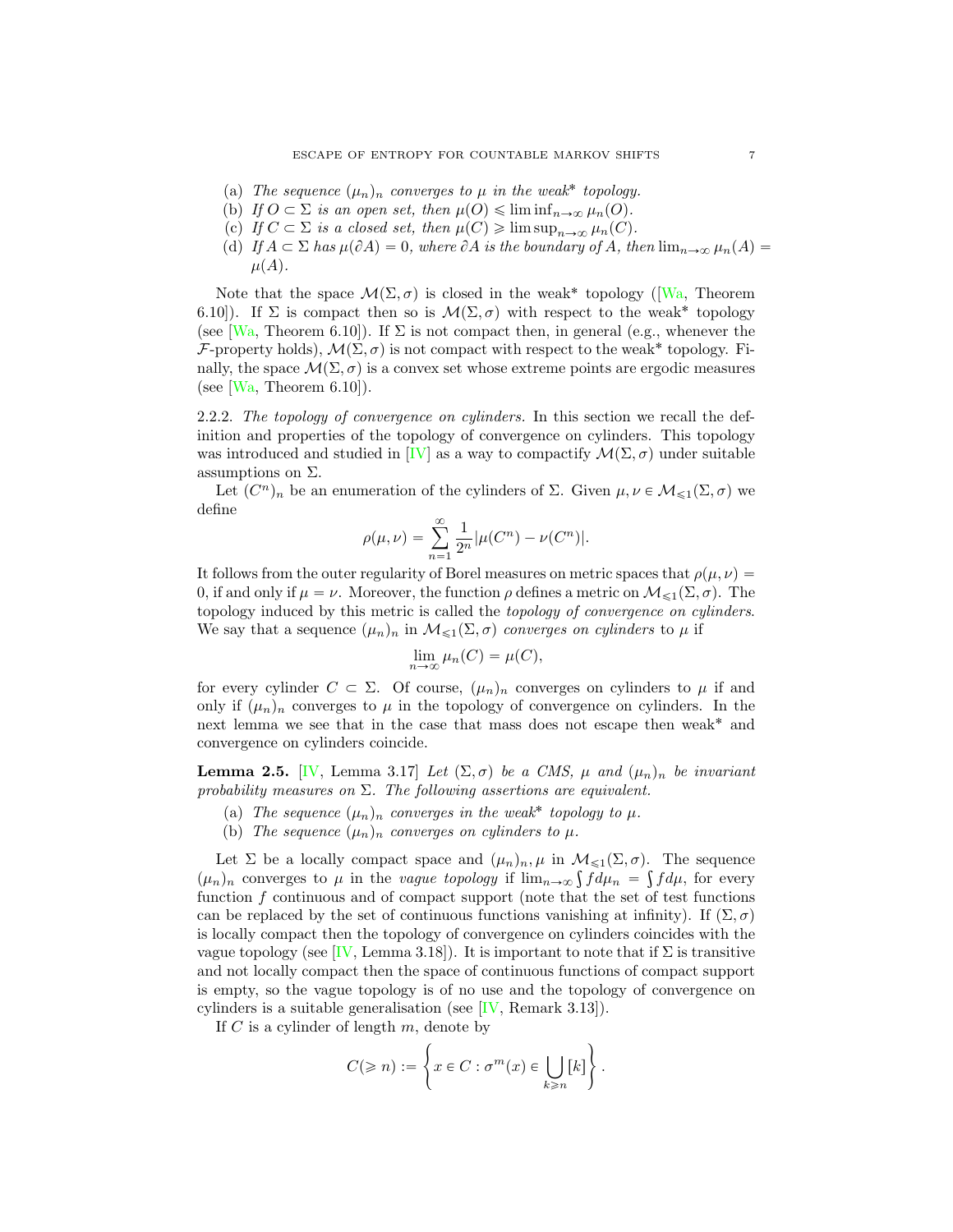For a non-empty set  $A \subset \Sigma$  we define

$$
var^{A}(f) := \sup \{|f(x) - f(y)| : x, y \in A\}.
$$

We declare  $var^A(f) = 0$  if A is the empty set.

<span id="page-7-2"></span>**Definition 2.6.** We say that f belongs to  $C_0(\Sigma)$  if the following three conditions hold:

- (a) f is uniformly continuous.
- (b)  $\lim_{n\to\infty} \sup_{x\in[n]} |f(x)| = 0.$
- (c)  $\lim_{n\to\infty} var^{C(\geq n)}(f) = 0$ , for every cylinder  $C \subset \Sigma$ .

In this case we say that  $f$  vanishes at infinity.

The set  $C_0(\Sigma)$  is the space of test functions for the cylinder topology (see [\[IV,](#page-42-0) Lemma 3.19]). In other words,  $(\mu_n)_n$  is a sequence in  $\mathcal{M}_{\leq 1}(\Sigma, \sigma)$  that converges in the cylinder topology to  $\mu \in \mathcal{M}_{\leq 1}(\Sigma, \sigma)$  if and only if  $\lim_{n\to\infty} \int f d\mu_n = \int f d\mu$ , for every  $f \in C_0(\Sigma)$ . Since cylinder topology generalises the vague topology for non-locally compact CMS, the space  $C_0(\Sigma)$  is the natural substitute to the set of continuous functions that vanish at infinity.

The following result was proved in  $[IV, Theorem 1.2]$  $[IV, Theorem 1.2]$ , and is an important ingredient for many of our applications.

<span id="page-7-1"></span>**Theorem 2.7.** Let  $(\Sigma, \sigma)$  be a transitive CMS with the *F*<sup>-</sup>property. Then  $M_{\leq 1}(\Sigma, \sigma)$ is a compact metrisable space with respect to the cylinder topology. Moreover,  $M_{\leq 1}(\Sigma, \sigma)$  is affine homeomorphic to the Poulsen simplex.

We remark that, as shown in  $[IV,$  Proposition 4.19], Theorem [2.7](#page-7-1) is sharp in a strong sense: if  $(\Sigma, \sigma)$  does not have the *F*<sup>{-property}</sup>, then  $\mathcal{M}_{\leq 1}(\Sigma, \sigma)$  is not compact. More precisely, there exists a sequence of periodic measures that converges on cylinders to a finitely additive measure which is not countably additive.

<span id="page-7-0"></span>2.3. Entropy of a measure. In this section we recall the definition of the entropy of an invariant measure  $\mu \in \mathcal{M}(\Sigma, \sigma)$  (see [\[Wa,](#page-43-1) Chapter 4] for more details). We take the opportunity to fix the notation that will be used in what follows. A partition  $\beta$  of a probability space  $(\Sigma, \mu)$  is a countable (finite or infinite) collection of pairwise disjoint subsets of  $\Sigma$  whose union has full measure. The *entropy* of the partition  $\beta$  is defined by

$$
H_{\mu}(\beta) := -\sum_{P \in \beta} \mu(P) \log \mu(P),
$$

where  $0 \log 0 := 0$ . It is possible that  $H_u(\beta) = \infty$ . Given two partitions  $\beta$  and  $\beta'$ of  $\Sigma$  we define the new partition

$$
\beta \vee \beta' := \{ P \cap Q : P \in \beta, Q \in \beta' \}.
$$

Let  $\beta$  be a partition of  $\Sigma$ . We define the partition  $\sigma^{-1}\beta := \{ \sigma^{-1}P : P \in \beta \}$  and for  $n \in \mathbb{N}$  we set  $\beta^n := \bigvee_{i=0}^{n-1} \sigma^{-i}\beta$ . Since the measure  $\mu$  is  $\sigma$ -invariant, the sequence  $H_{\mu}(\beta^n)$  is sub-additive. The entropy of  $\mu$  with respect to  $\beta$  is defined by

$$
h_\mu(\beta) := \lim_{n \to \infty} \frac{1}{n} H_\mu(\beta^n).
$$

Finally, the *entropy* of  $\mu$  is defined by

 $h_{\mu}(\sigma) := \sup \{ h_{\mu}(\beta) : \beta \text{ a partition with } H_{\mu}(\beta) < \infty \}.$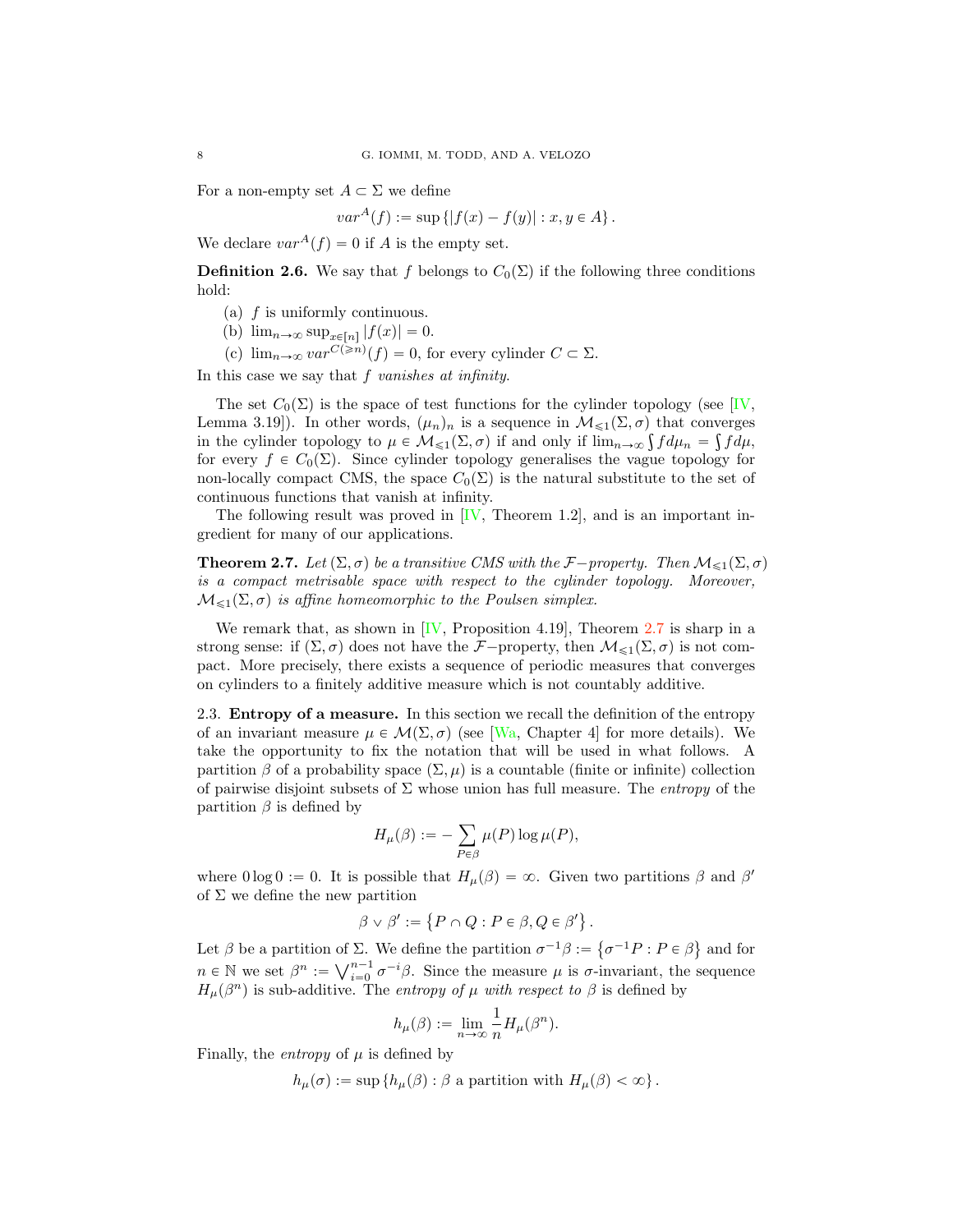*Remark* 2.8. Krengel  $\overline{Kr}$ , Remark p.166 observes that since the entropy of a finite invariant measure  $\mu$  is usually defined as the entropy of the normalised measure  $\mu/|\mu|$ , the linearity (in the standard sense) of the entropy map is destroyed. Following Krengel's line of thought, the number  $|\mu|h_{\mu/|\mu|}(\sigma)$  appearing in Theorem [1.1](#page-0-0) can be understood, as the entropy of the finite measure  $\mu$  (see also [\[Wa,](#page-43-1) Theorem 8.1] for example).

<span id="page-8-1"></span>2.4. Thermodynamic formalism for CMS. Throughout this section we assume that  $(\Sigma, \sigma)$  is topologically transitive and that every function  $\varphi : \Sigma \to \mathbb{R}$  has summable variations. Let  $A \subset \Sigma$  and  $1_A(x)$  be the characteristic function of the set A. In this setting we define,

$$
Z_n(\varphi, a) := \sum_{\sigma^n x = x} e^{S_n \varphi(x)} 1_{[a]}(x),
$$

where  $a \in \mathcal{S}$ . The *Gurevich pressure* of  $\varphi$  is defined by

$$
P_G(\varphi) := \limsup_{n \to \infty} \frac{1}{n} \log Z_n(\varphi, a).
$$

This definition was introduced by Sarig  $[S_1]$ , based on the work of Gurevich  $[G_1]$ . We remark that the right hand side in the definition of  $P_G(\varphi)$  is independent of  $a \in S$ , and that if  $(\Sigma, \sigma)$  is topologically mixing, then the limsup can be replaced by a limit (see  $[51,$  Theorem 1] and  $[54,$  Theorem 4.3]). This definition of pressure satisfies the variational principle (see  $[S1,$  Theorem 3] and  $[IJT,$  Theorem 2.10]) and can be approximated by the pressure of compact invariant subsets [\[S1,](#page-42-14) Theorem 2 and Corollary 1]. Indeed,

$$
P_G(\varphi) = \sup \{ P_{\text{top}}(\varphi | K) : K \subset \Sigma \text{ compact and } \sigma^{-1} K = K \}
$$
  
= 
$$
\sup_{\mu \in \mathcal{M}(\Sigma, \sigma)} \left\{ h_{\mu}(\sigma) + \int \varphi d\mu : \int \varphi d\mu > -\infty \right\},
$$

where  $P_{\text{top}}(\cdot)$  is the classical pressure on compact spaces [\[Wa,](#page-43-1) Chapter 9]. A measure  $\mu \in \mathcal{M}(\Sigma, \sigma)$  is an *equilibrium state* for  $\varphi$  if  $\int \varphi d\mu > -\infty$  and

$$
P_G(\varphi) = h_\mu(\sigma) + \int \varphi d\mu.
$$

The following function will be of importance in this article.

<span id="page-8-2"></span>**Definition 2.9.** Let  $A \subset \Sigma$ . Denote by  $R_A(x) := 1_A(x) \inf\{n \geq 1 : \sigma^n x \in A\}$  the first return time map to the set  $A$ . In the particular case in which the set  $A$  is a cylinder [a] we denote  $R_{[a]}(x) := R_a(x)$ .

Sarig [\[S1,](#page-42-14) Section 4.2] introduced the following:

$$
Z_n^*(\varphi, a) := \sum_{\sigma^n(x) = x} e^{S_n \varphi(x)} 1_{[R_a = n]}(x),
$$

where  $[R_a = n] := \{x \in \Sigma : R_a(x) = n\}$ . Extending notions of Markov chains, Sarig [\[S1\]](#page-42-14) classified potentials according to its recurrence properties.

<span id="page-8-0"></span>**Definition 2.10** (Classification of potentials). Let  $(\Sigma, \sigma)$  be a topologically transitive CMS and  $\varphi$  a summable variation potential with finite Gurevich pressure. Define  $\lambda = \exp(P_G(\varphi))$  and fix  $a \in \mathcal{S}$ .

- (a) If  $\sum_{n\geq 1} \lambda^{-n} Z_n(\varphi, a)$  diverges we say that  $\varphi$  is recurrent.
- (b) If  $\sum_{n\geq 1} \lambda^{-n} Z_n(\varphi, a)$  converges we say that  $\varphi$  is transient.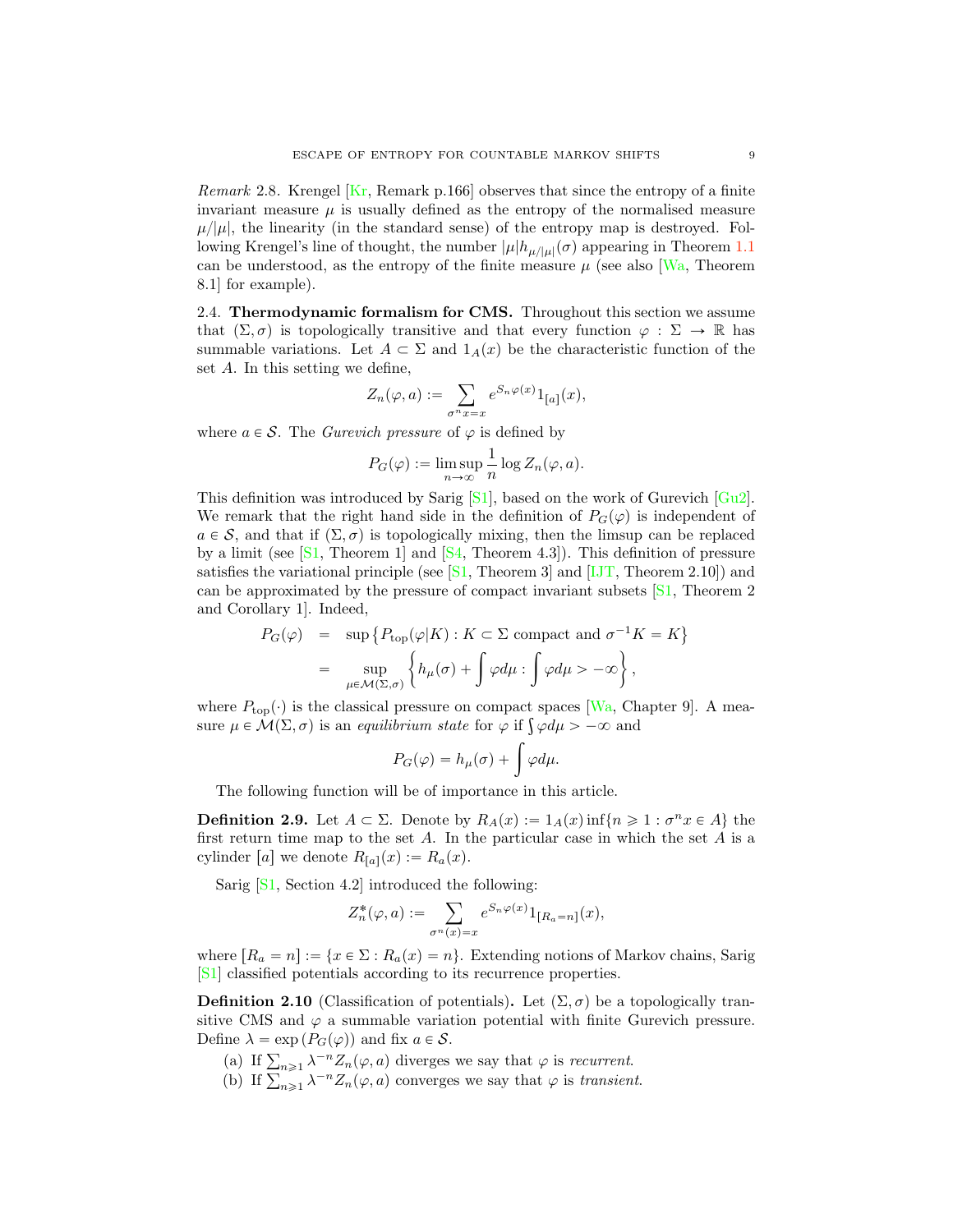- (c) If  $\varphi$  is recurrent and  $\sum_{n\geq 1} n\lambda^{-n} Z_n^*(\varphi, a)$  converges we say that  $\varphi$  is *positive* recurrent.
- (d) If  $\varphi$  is recurrent but  $\sum_{n\geq 1} n\lambda^{-n} Z_n^*(\varphi, a)$  diverges we say that  $\varphi$  is null recurrent.

Topological transitivity implies that above definitions do not depend on the choice of the symbol a.

Remark 2.11. The classification in Definition [2.10](#page-8-0) is invariant under the addition of coboundaries and constants. That is, if  $\psi : \Sigma \to \mathbb{R}$  is of summable variations and  $C \in \mathbb{R}$  we have that: the potential  $\varphi$  is recurrent (resp. transient) if and only if the potential  $\varphi + \psi - \psi \circ \sigma + C$  is recurrent (resp. transient). Moreover, the potential  $\varphi$  is positive recurrent (resp. null recurrent) if and only if the potential  $\varphi + \psi - \psi \circ \sigma + C$  is positive recurrent (resp. null recurrent).

The following result describes existence and uniqueness of equilibrium states. Parts [\(a\)](#page-9-0) and [\(b\)](#page-9-1) follow from Theorems 1.1 and Theorem 1.2 of [\[BS\]](#page-41-15), respectively.

<span id="page-9-2"></span>**Theorem 2.12.** Let  $(\Sigma, \sigma)$  be a topologically transitive CMS and  $\varphi$  a summable variation potential with finite Gurevich pressure. Then

- <span id="page-9-0"></span>(a) There exists at most one equilibrium state for  $\varphi$ .
- <span id="page-9-1"></span>(b) If  $\varphi$  has an equilibrium state then  $\varphi$  is positive recurrent.

In this article the potential  $\varphi = 0$  will play a particularly important role. The topological entropy of  $(\Sigma, \sigma)$ , that we denote by  $h_{top}(\sigma)$ , is defined as the Gurevich pressure of the potential  $\varphi = 0$ , that is

$$
h_{top}(\sigma) := P_G(0).
$$

We say that  $(\Sigma, \sigma)$  is recurrent, transient, null recurrent or positive recurrent according to the corresponding properties of  $\varphi = 0$ . If  $(\Sigma, \sigma)$  is positive recurrent, then Theorem [2.12](#page-9-2) implies that  $(\Sigma, \sigma)$  admits a unique measure of maximal entropy. This was first proved by Gurevich [\[Gu1\]](#page-41-16).

*Remark* 2.13. Note that every finite entropy, transitive CMS satisfies the  $\mathcal{F}-$ property (see Definition [2.1\)](#page-5-0).

2.5. Strongly positive recurrent CMS. Properties of CMS may be significantly different from those of sub-shifts of finite type defined on finite alphabets. In this section we describe a special class of CMS with properties analogous to those of compact sub-shifts. This study is based on work of Vere-Jones [\[Ve1,](#page-43-2) [Ve2\]](#page-43-3) developed during the 1960s, where he first defined an equivalent class in the setting of stochastic matrices. Several people have contributed to the understanding of this class, for example, Salama [\[Sal\]](#page-42-17), Gurevich and Savchenko [\[GS\]](#page-41-5), Sarig [\[S2\]](#page-42-18), Ruette [\[R1\]](#page-42-19), Boyle, Buzzi and G´omez [\[BBG\]](#page-41-17) and Cyr and Sarig [\[CS\]](#page-41-14). In these works the following quantities, or related ones, have been defined and studied.

**Definition 2.14.** Let  $(\Sigma, \sigma)$  be topologically transitive CMS and  $a \in \mathcal{S}$ . Let

$$
\Delta_{\infty}([a]):=\limsup_{n\to\infty}\frac{1}{n}\log Z_n^*(0,a),
$$

and

$$
\Delta_{\infty} := \inf_{a \in \mathcal{S}} \Delta_{\infty}([a]).
$$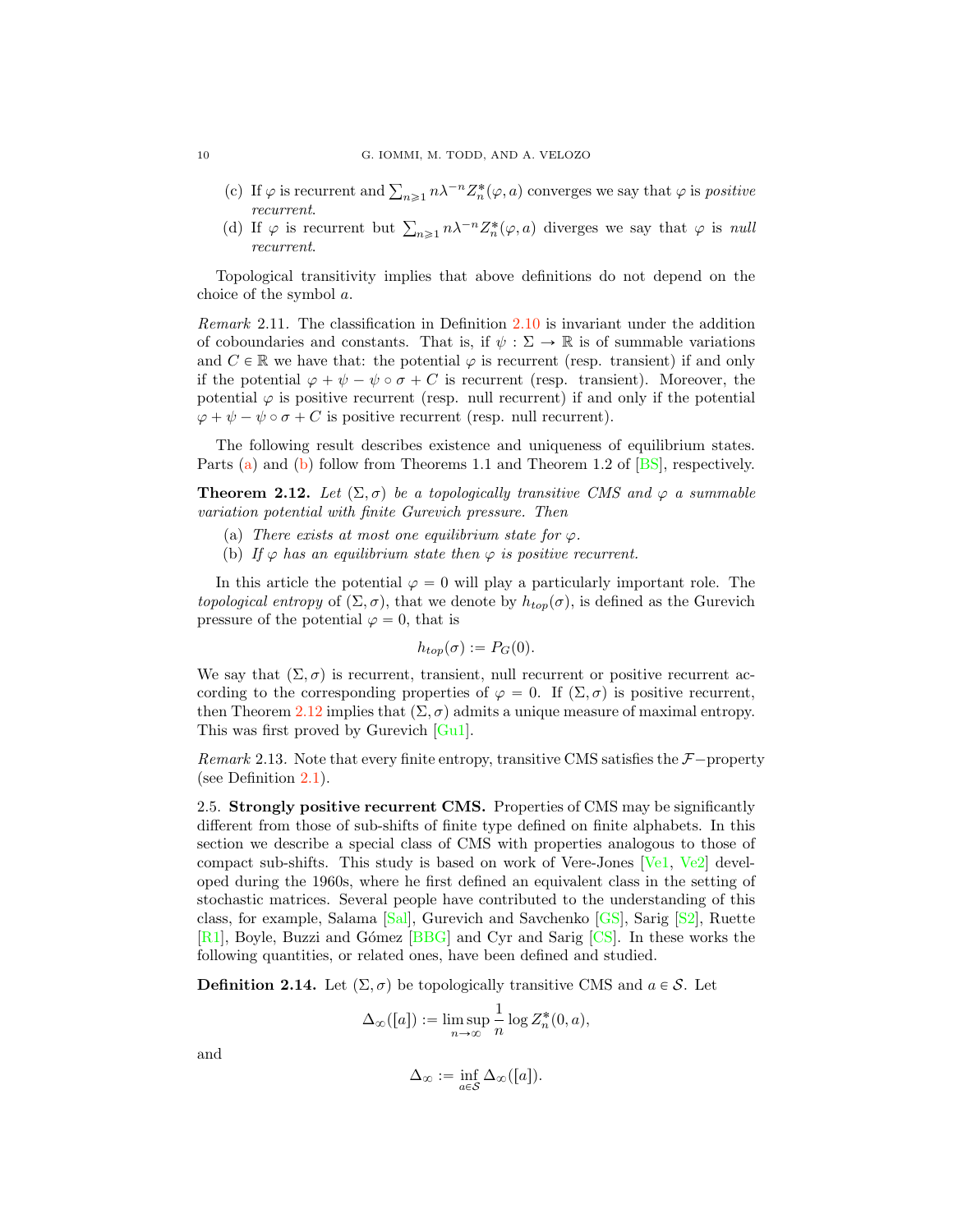*Remark* 2.15. The number  $\Delta_{\infty}([a])$  can depend on the symbol a, see [\[R1,](#page-42-19) Remark 2,1].

<span id="page-10-2"></span>**Definition 2.16** (Strongly positive recurrent CMS). Let  $(\Sigma, \sigma)$  be a topologically transitive CMS with finite topological entropy. We say that  $(\Sigma, \sigma)$  is strongly positive recurrent (SPR) if  $\Delta_{\infty} < h_{top}(\sigma)$ .

<span id="page-10-3"></span>Remark 2.17. A strongly positive recurrent CMS is positive recurrent. In particular it admits a unique measure of maximal entropy. Moreover, with respect to this measure the system  $(\Sigma, \sigma)$  is exponentially recurrent (see [\[BBG,](#page-41-17) Proposition 2.3] for precise statements). The class of strongly positive recurrent CMS was intensively studied by Gurevich and Savchenko in [\[GS\]](#page-41-5). Note, however, that in [\[GS\]](#page-41-5) these are called stable-positive recurrent. We also remark that there exists CMS that are positive recurrent but not strongly positive recurrent (see  $[R1, Example 2.9]$  $[R1, Example 2.9]$ ).

<span id="page-10-1"></span>Remark 2.18. Strongly positive recurrent CMS have the property that the entropy is concentrated inside the system and not near infinity. Indeed, let  $(\Sigma, \sigma)$  be a CMS an G its associated graph. Gurevich and Zargaryan  $[GZ]$  (see also  $[GS]$ ) showed that a condition equivalent to SPR is the existence of a finite connected subgraph  $H \subset G$  such that there are more paths inside than outside H (in term of exponential growth). See  $[R1, Section 3.1]$  $[R1, Section 3.1]$  for precise statements. On the other hand, for graphs that are not strongly positive recurrent the entropy is supported by the infinite paths that spend most of the time outside a finite subgraph (see [\[R1,](#page-42-19) Proposition 3.3]).

Along the lines of the observations made in Remark [2.18,](#page-10-1) in the next section (see Proposition [2.20\)](#page-12-0) we characterise SPR for CMS as those having entropy at infinity strictly smaller than the topological entropy.

Sarig  $[S2]$  generalised the notion of strong positive recurrence to potentials  $\varphi$ . Using his definition, we recover the topological notion in Definition [2.16](#page-10-2) for the potential  $\varphi \equiv 0$ , i.e., this potential is strongly positive recurrent if and only if  $(\Sigma, \sigma)$  is SPR (see [\[R1,](#page-42-19) Remark 2.11]). For Sarig's class of potentials the associated thermodynamic formalism enjoys most of the properties of the thermodynamics for Hölder potentials on sub-shifts of finite type. In particular, the transfer operator corresponding to a strongly positive recurrent potential has a spectral gap (see [\[CS,](#page-41-14) Theorem 2.1]). This readily implies that the pressure function is analytic and there exist formulas for its derivatives ( $[52,$  Theorem 3 and 4 and  $[CS,$  Theorem 1.1]), there exists a unique equilibrium state and it has exponential decay of correlations and satisfies the Central Limit Theorem  $(\sqrt{CS}$ , Theorem 1.1.). Moreover, in the space of potentials strongly positive recurrence is a robust property. Indeed, it was proved by Cyr and Sarig [\[CS,](#page-41-14) Theorem 2.2] that the space of strongly positive recurrent potentials is open and dense (with respect to the uniform metric) in the space of weakly Hölder potentials with finite pressure.

<span id="page-10-0"></span>2.6. Entropy at infinity. A fundamental consequence of Theorem [1.1](#page-0-0) is that a great deal of dynamical information of the system is captured by its complexity at infinity. As discussed in the introduction, we have defined two different ways of quantifying this complexity. Namely, the topological entropy at infinity (Definition [1.2\)](#page-1-2) and the measure theoretic one (Definition [1.3\)](#page-1-1). In this section we will elaborate on these notions and put our results into context.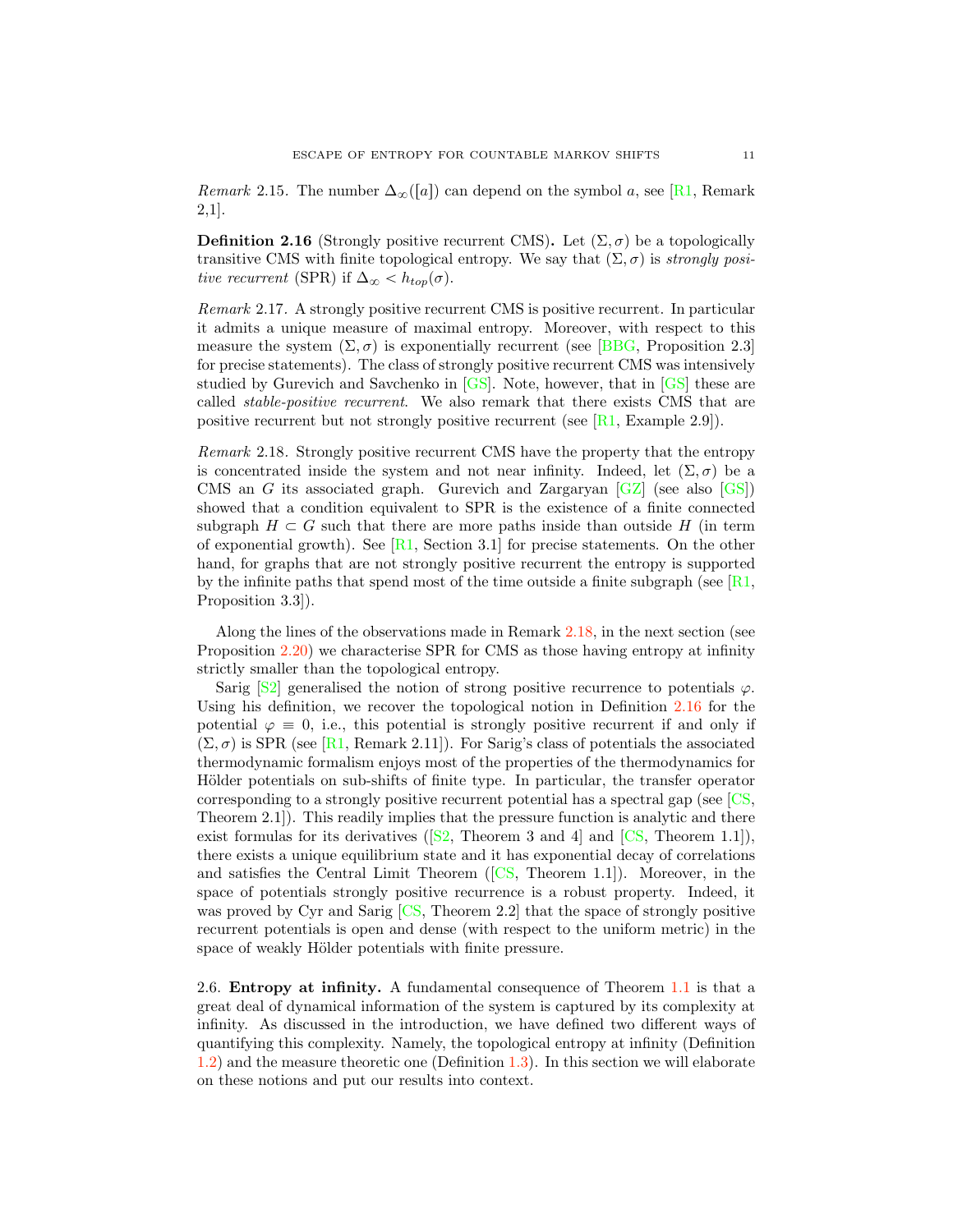We first discuss the topological entropy at infinity of  $(\Sigma, \sigma)$ , given in Definition [1.2.](#page-1-2) Observe that if  $M_1 < M_2$ , then  $z_n(M_2, q) \leq z_n(M_1, q)$ , for every  $n, q \in \mathbb{N}$ , so

$$
\delta_{\infty}(q) = \inf_{M} \delta_{\infty}(M, q) = \lim_{M \to \infty} \delta_{\infty}(M, q).
$$

If  $(\Sigma, \sigma)$  is a transitive CMS then for every  $a, b \in \mathcal{S}$ ,

$$
\delta_{\infty}(M, q) = \limsup_{n \to \infty} \frac{1}{n} \log z_n(M, q, a, b), \tag{2.3}
$$

where  $z_n(M, q, a, b)$  is the number of cylinders of the form  $[x_0, \ldots, x_{n+1}],$  where  $x_0 = a, x_{n+1} = b$ , and

$$
\#\{i \in \{0, \dots, n+1\} : x_i \leqslant q\} \leqslant \frac{n+2}{M}.
$$

Note that  $q < q'$  implies the inequality  $z_n(M, q', a, b) \leq z_n(M, q, a, b)$ . In particular  $(\delta_{\infty}(M, q))_q$  is decreasing in q. We conclude that

<span id="page-11-0"></span>
$$
\delta_{\infty} = \inf_{q} \delta_{\infty}(q) = \inf_{M,q} \delta_{\infty}(M,q). \tag{2.4}
$$

Since in our results we will usually assume that the symbolic space is transitive, we can consider  $(2.4)$  as the definition of the topological entropy at infinity.

We now consider the measure theoretic entropy at infinity, defined for finite entropy CMS as

$$
h_{\infty} := \sup_{(\mu_n)_n \to 0} \limsup_{n \to \infty} h_{\mu_n}(\sigma),
$$

where  $(\mu_n)_n \to 0$  means that the sequence  $(\mu_n)_n$  converges on cylinders to the zero measure. Note that the finite entropy assumption, and more generally the  $F$ <sup>-</sup>property, ensures the existence of sequences of measures converging on cylinders to the zero measure (see [\[IV,](#page-42-0) Lemma 4.16]). In particular,  $h_{\infty}$  is well defined. In [\[IV,](#page-42-0) Example 4.17], an example of a CMS made of infinitely many loops of length two based at a common vertex is considered. The entropy is infinite and there are no sequences of measures converging to zero. Every measure gives weight at least  $1/2$  to the base cylinder.

In Section [7](#page-30-0) we will prove that both, the topological and the measure theoretic entropies at infinity coincide. This has several consequences, in particular we obtain that Theorem [1.1](#page-0-0) is sharp. Indeed,  $\delta_{\infty}$  is the smallest number for which inequality  $(1.1)$  holds.

In the context of CMS the entropy at infinity was already investigated by Gurevich and Zargaryan  $[GZ]$ , Ruette  $[R1]$  and Buzzi  $[B1]$ . It is important to mention that they also had two flavours of entropy at infinity, a topological and a measure theoretic version. It is proven by Ruette  $[R1]$  that both notions coincide (for a precise statement see  $[B1,$  Proposition 6.1]). It turned out that the notions of entropy at infinity presented in this work coincide with theirs. Recall that if  $G$  is the graph which determines  $(\Sigma, \sigma)$ , then

$$
b_{\infty} = \inf_{F} \inf_{\lambda > 0} \sup \{ h_{\mu}(\sigma) : \mu([F]) < \lambda \},\
$$

where F ranges over the finite sub-graphs of G and  $[F] := \{x \in \Sigma : x_0 \in \mathcal{A}_F \}$ , where  $A_F$  denotes the symbols appearing as vertex of F. We first show the relation between  $h_{\infty}$  and  $b_{\infty}$ .

<span id="page-11-1"></span>**Lemma 2.19.** For a sequence  $(\mu_n)_n$  in  $\mathcal{M}(\Sigma, \sigma)$ , the following are equivalent: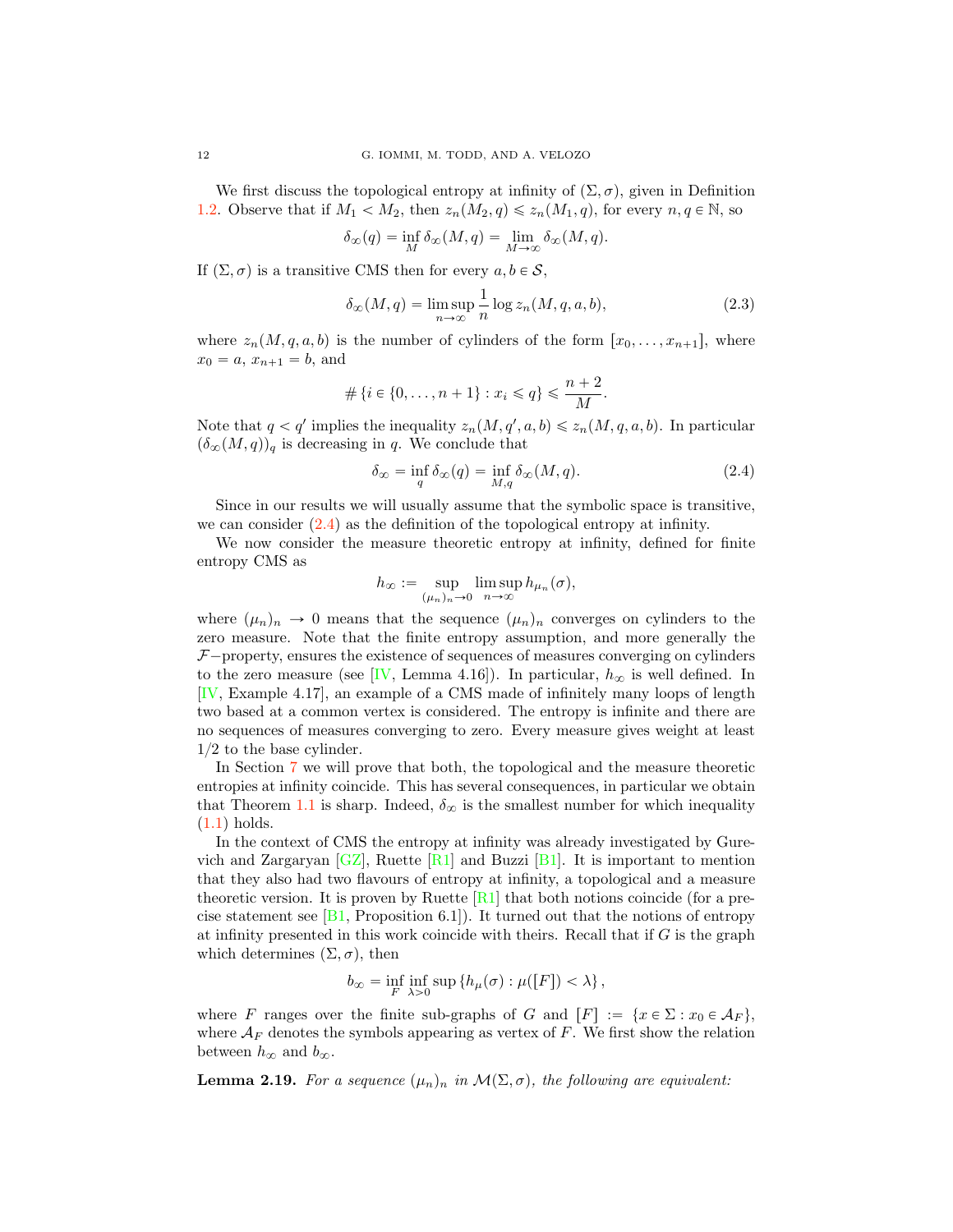- (a) for any collection of cylinders  $C^1, \ldots, C^N$ , and  $\varepsilon > 0$ , there is  $n_0 \in \mathbb{N}$  such that  $\mu_n(\bigcup_{i=1}^N C^i) < \varepsilon$  for all  $n \geq n_0$ ;
- (b) for any finite subgraph F of G and any  $\varepsilon > 0$ , there is  $n_1 \in \mathbb{N}$  such that  $\mu_n([F]) < \varepsilon$  for all  $n \geq n_1$ .

An easy consequence of the lemma is that convergence on cylinders in this setting corresponds to the type of limits featuring in the definition of  $b_{\infty}$  and thus  $b_{\infty} = h_{\infty}$ .

*Proof of Lemma*  $2.19$ *.* Since (b) concerns 1-cylinders, the fact that (a) implies (b) is clear. To prove the reverse implication, we observe that if  $C^1, \ldots, C^N$  is a collection of cylinders then we can take the subgraph defined by the first coordinate of each  $C<sup>i</sup>$  as our subgraph.

As previously mentioned, in Section [7](#page-30-0) we will prove that  $h_{\infty} = \delta_{\infty}$ . This implies that the entropy at infinity defined in this section coincides with the previously de-fined one. One consequence is that, since [\[B1,](#page-41-0) Proposition 6.1] implies  $b_{\infty} < h_{top}(\sigma)$ is a characterisation of SPR, we thus have the following alternative characterisation:

<span id="page-12-0"></span>**Proposition 2.20.** A topologically transitive CMS  $(\Sigma, \sigma)$  is SPR if and only if  $h_{\infty} < h_{top}(\sigma)$  if and only if  $\delta_{\infty} < h_{top}(\sigma)$ .

This result is consistent with the comments in Remark [2.18.](#page-10-1) Indeed, SPR systems are those for which the entropy is not concentrated at infinity; the inequality  $\delta_{\infty} < h_{top}(\sigma)$  has a wealth of dynamical consequences (see Remark [2.17\)](#page-10-3).

From a slightly different point of view, it was not realised until recently that the entropy at infinity has a particularly important role in the regularity of the entropy map. In the context of homogeneous dynamics, for the diagonal action on  $G/\Gamma$ , where G is a R-rank 1 semisimple Lie group with finite centre and  $\Gamma \leqslant G$  a lattice, a formula like Theorem [1.1](#page-0-0) was obtained in [\[EKP\]](#page-41-3). In that context the constant playing the role of the entropy at infinity is half the topological entropy of the flow. It was later proved in [\[KP\]](#page-42-7) that half the topological entropy is in fact sharp and equal to the measure theoretic entropy at infinity in that setup. The method employed in [\[EKP\]](#page-41-3) was used in [\[RV\]](#page-42-2) to prove that a similar result holds for the geodesic flow on a geometrically finite manifold. Unfortunately, an obstruction to run the method from [\[EKP\]](#page-41-3) is the existence of periodic orbits that escape to infinity. This issue was overcome in [\[Vel1\]](#page-43-0), where the results in [\[RV\]](#page-42-2) where generalised to all complete negatively curved manifolds. For CMS the existence of periodic orbits that escape phase space is quite common so our approach is similar to the one in [\[Vel1\]](#page-43-0). Additional complications arise from the possible lack of locally compactness of  $\Sigma$ . In Section [5](#page-20-0) and Section [6](#page-27-0) we will address these issues and prove Theorem [1.1.](#page-0-0)

The entropy at infinity has further applications to suspension flows, entropy density, the dimension of points which escape on average, existence of equilibrium states and bounds on mass escape, all of which we give in Section [8.](#page-33-0)

## 3. Katok's entropy formula

<span id="page-12-1"></span>In the early 1970s Bowen [\[Bo2\]](#page-41-10) and Dinaburg [\[Di\]](#page-41-4) provided a new definition of topological entropy of a dynamical system. Inspired by these results, Katok  $[Ka]$ established a formula for the measure theoretic entropy in analogy to the definition of topological entropy by Bowen and Dinaburg. We now recall his result in a particular context.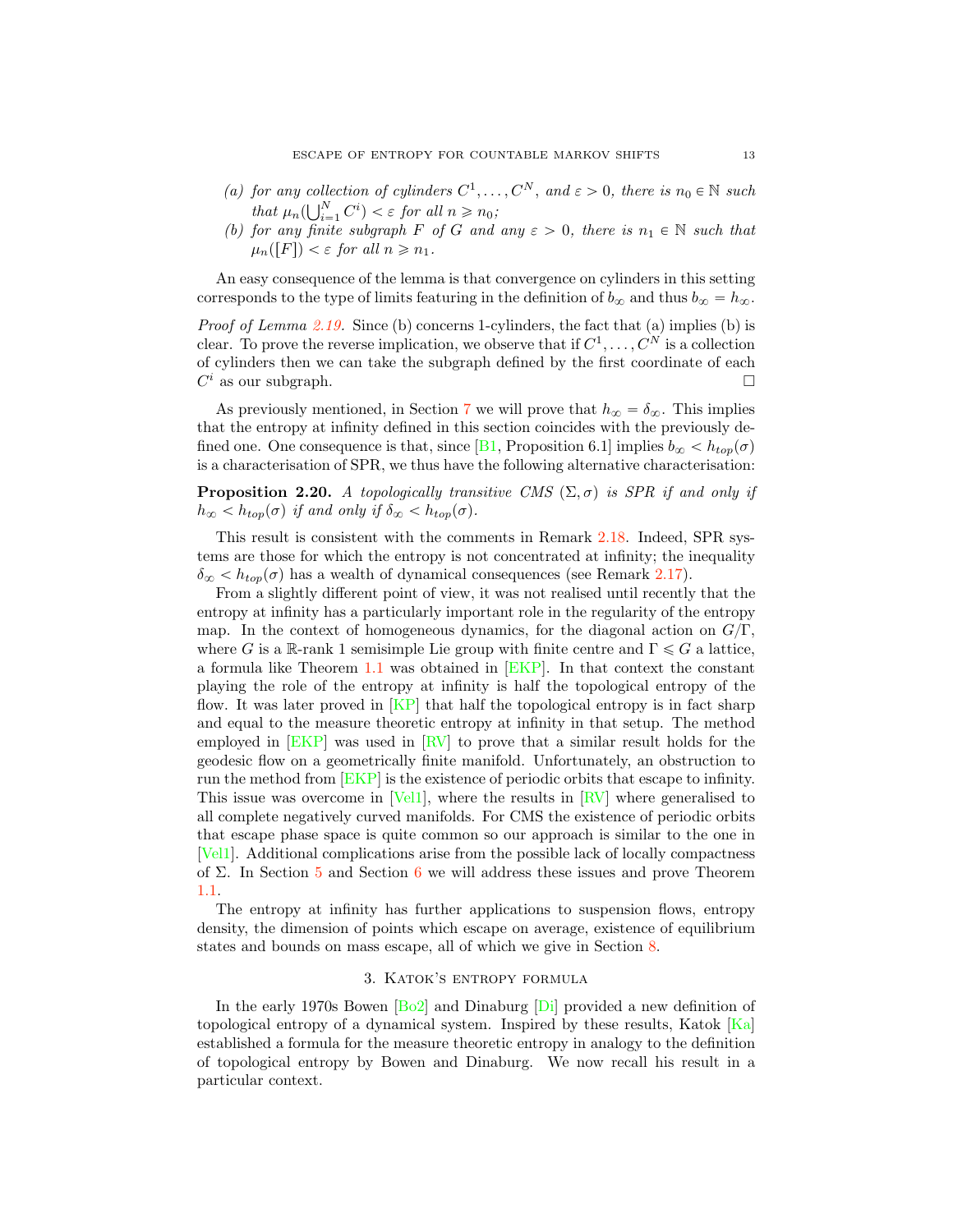Let  $(\Sigma, \sigma)$  be a CMS and let d be the metric on  $\Sigma$  defined in [\(2.1\)](#page-4-0). The dynamical metric  $d_n$  is defined by the formula

$$
d_n(x, y) := \max_{k \in \{0, ..., n-1\}} d(\sigma^k x, \sigma^k y).
$$

The open ball of radius r centred at x with respect to the metric  $d_n$  is denoted by  $B_n(x, r)$ . By the definition of the metric d we know that  $B_n(x, 2^{-N}) = C_{n+N}(x)$ . A ball of the form  $B_n(x, r)$  is called a  $(n, r)$ -dynamical ball. The following theorem was proved in  $[Ka, Theorem 1.1].$  $[Ka, Theorem 1.1].$ 

**Theorem 3.1.** Let  $(\Sigma, \sigma)$  be a sub-shift of finite type defined on a finite alphabet and  $\mu$  an ergodic  $\sigma$ -invariant probability measure. Then

<span id="page-13-0"></span>
$$
h_{\mu}(\sigma) = \lim_{\epsilon \to 0} \liminf_{n \to \infty} \frac{1}{n} \log N_{\mu}(n, \epsilon, \delta), \tag{3.1}
$$

where  $N_{\mu}(n, \epsilon, \delta)$  is the minimum number of  $(n, \epsilon)$ -dynamical balls needed to cover a set of  $\mu$ -measure strictly bigger than  $1 - \delta$ . In particular the limit above does not depend on  $\delta \in (0, 1)$ .

The relation established in  $(3.1)$  is known as Katok's entropy formula. It turns out that Katok's proof is rather flexible. It was observed by Gurevich and S. Katok [\[GK,](#page-41-19) Section 4] and also by Riquelme [\[Ri,](#page-42-20) Theorem 2.6] that the proof in [\[Ka,](#page-42-11) Theorem 1.1 yields that if  $(X, d)$  is a metric space (not necessarily compact) and  $T: X \to X$  a continuous map then

$$
h_{\mu}(T) \leq \lim_{\epsilon \to 0} \liminf_{n \to \infty} \frac{\log N_{\mu}(n, \epsilon, \delta)}{n}.
$$

The compactness assumption on  $X$  is used in the proof of the other inequality. It is routine to check that compactness assumption can be replaced by the existence of a totally bounded metric.

This section is devoted to proving that formula [\(3.1\)](#page-13-0) holds for CMS of finite topological entropy. Moreover, we will prove the limit is independent of  $\epsilon$ . We prove:

<span id="page-13-1"></span>**Theorem 3.2.** Let  $(\Sigma, \sigma)$  be a CMS and  $\mu$  an ergodic  $\sigma$ -invariant probability measure. Then for every  $\delta \in (0, 1)$  we have

$$
h_{\mu}(\sigma) \leq \lim_{n \to \infty} \frac{1}{n} \log N_{\mu}(n, 1, \delta).
$$

If  $(\Sigma, \sigma)$  has finite topological entropy, then

$$
h_{\mu}(\sigma) = \lim_{n \to \infty} \frac{1}{n} \log N_{\mu}(n, 1, \delta).
$$

For simplicity we fix once and for all an identification of the alphabet  $S$  with  $N$ and we use N instead. Define the following collection of sets, for every  $m \in \mathbb{N}$  let

<span id="page-13-2"></span>
$$
K_m := \bigcup_{s=1}^m [s].\tag{3.2}
$$

Note that if  $\Sigma$  is locally compact, then  $K_m$  is compact for every  $m \in \mathbb{N}$ . To every sequence of natural numbers  $(a_i)_{i=0}^{\infty}$  we associate the set

<span id="page-13-3"></span>
$$
K((a_i)_i) = \prod_{i \ge 0} \{1, \dots, a_i\}.
$$
 (3.3)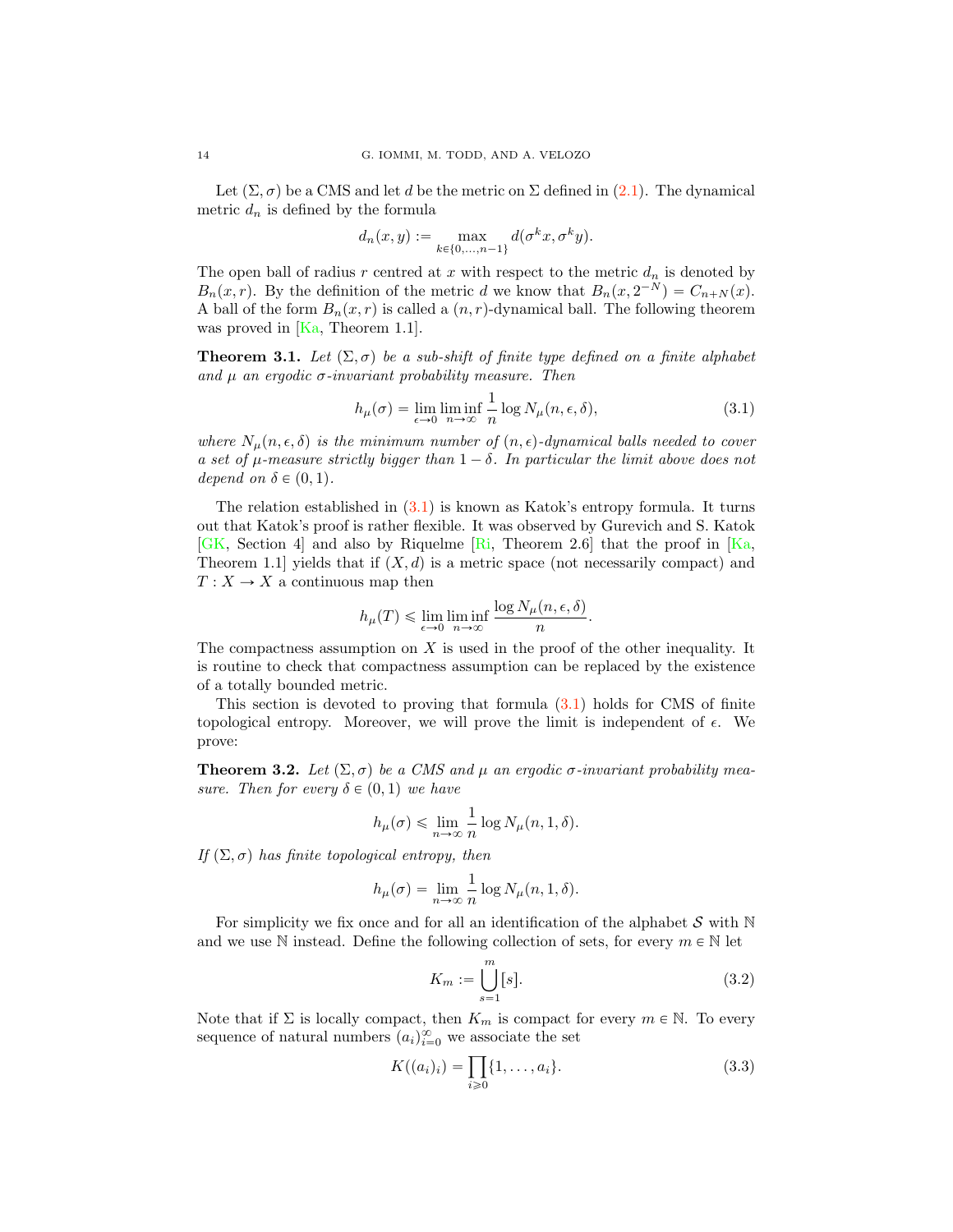Observe that  $K((a_i)_i)$  is the intersection of a closed set with a compact set and is thus a compact subset of  $\Sigma$ . Moreover, every compact set  $K \subset \Sigma$  is contained in a set of the form  $K((a_i)_i)$ . The following lemma follows directly from [\[P,](#page-42-21) Theorem 3.2]. For concreteness we provide a simple proof of this general fact.

<span id="page-14-0"></span>**Lemma 3.3.** Let  $\mu$  a Borel measure on  $\Sigma$ . For every  $\epsilon > 0$ , there exists a sequence of natural numbers  $(a_i)_i$  such that  $\mu(K((a_i)_i)) > 1 - \epsilon$ .

*Proof.* Fix a sequence  $(b_i)_i$  satisfying

$$
\left(1 - \frac{\epsilon}{2}\right) \prod_{i=1}^{\infty} b_i > 1 - \epsilon,
$$

where  $b_i \in (0, 1)$  for every  $i \in \mathbb{N}$ . We will construct the sequence  $(a_i)_i$  inductively. Choose  $a_0$  such that  $\mu(\bigcup_{i=1}^{a_0} [i]) > 1 - \frac{\epsilon}{2}$ . For every  $i \in \{1, \ldots, a_0\}$  we choose  $c(i) \in \mathbb{N}$ such that

$$
\mu\left(\bigcup_{k=1}^{c(i)}[ik]\right)\geqslant\mu([i])b_1.
$$

Let  $a_1 := \max_{i \in \{1, ..., a_0\}} c(i)$ . For  $(i_1, i_2) \in \prod_{i=0}^1 \{1, ..., a_i\}$  we define  $c(i_1, i_2)$  such that

$$
\mu\left(\bigcup_{k=1}^{c(i_1,i_2)}[i_1i_2k]\right) \geq \mu([i_1i_2])b_2.
$$

Define  $a_2 = \max_{(i,j)\in\prod_{i=0}^1\{1,\ldots,a_i\}} c(i,j)$ . We continue this procedure inductively. It follows from the construction that

$$
\mu(K((a_i)_i)) = \mu\left(\prod_{i=0}^{\infty} \{1, \dots, a_i\}\right) \ge \left(1 - \frac{\epsilon}{2}\right) \prod_{i=1}^{\infty} b_i > 1 - \epsilon,
$$
 as desired.

<span id="page-14-1"></span>*Remark* 3.4. Katok proved [\[Ka,](#page-42-11) Theorem 1.1] that if  $P$  is any finite partition of  $\Sigma$ satisfying  $\mu(\partial P) = 0$ , then for any  $\delta \in (0, 1)$ 

$$
h_{\mu}(\mathcal{P}) \leq \lim_{r \to 0} \liminf_{n \to \infty} \frac{1}{n} \log N_{\mu}(n, r, \delta).
$$

For a CMS it is easy to check that the partitions

$$
\mathcal{P}_n = \left\{ [1], \dots, [n], \bigcup_{s > n} [s] \right\}
$$

are such that  $\partial P_n = \emptyset$ , and  $\lim_{n\to\infty} h_\mu(\sigma, P_n) = h_\mu(\sigma)$ . From this we conclude that

$$
h_{\mu}(\sigma) \leq \lim_{r \to 0} \liminf_{n \to \infty} \frac{1}{n} \log N_{\mu}(n, r, \delta).
$$

Our next result is inspired by the proof of [\[Ri,](#page-42-20) Theorem 2.10 and Theorem 2.11]. In our context we do not have local compactness of  $\Sigma$ : the finite entropy assumption is important in overcoming this issue.

<span id="page-14-2"></span>**Lemma 3.5.** Let  $(\Sigma, \sigma)$  be a CMS with finite topological entropy. If  $\mu$  is an ergodic σ-invariant probability measure, then for every  $\delta \in (0, 1)$  we have

$$
h_{\mu}(\sigma) = \lim_{N \to \infty} \liminf_{n \to \infty} \frac{1}{n} \log N_{\mu}(n, 2^{-N}, \delta).
$$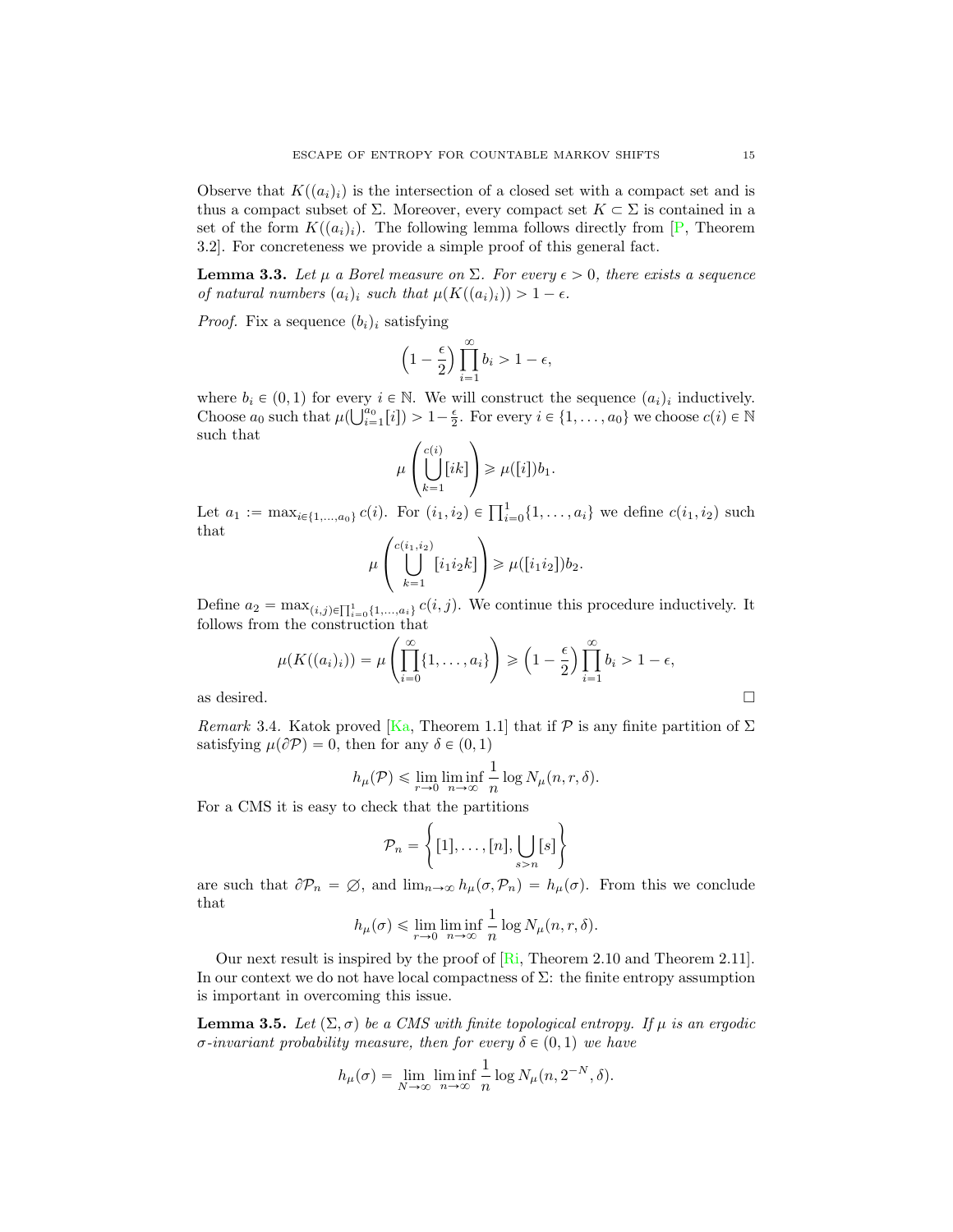Proof. As observed in Remark [3.4](#page-14-1) the inequality

$$
h_\mu(\sigma) \leqslant \lim_{N \to \infty} \liminf_{n \to \infty} \frac{1}{n} \log N_\mu(n, 2^{-N}, \delta)
$$

is known to hold. For the converse inequality it suffices to prove that for every  $\ell \in \mathbb{N}$  there exists a partition  $\mathcal{P} = \mathcal{P}(\ell)$  of  $\Sigma$  and a subset  $K \subset \Sigma$  satisfying:

- (a) The partition  $\mathcal{P}(\ell)$  has finite entropy with respect to  $\mu$ .
- (b)  $\mu(K) > 1 \frac{\delta}{6}$ .
- (c) For every  $x \in K \cap \sigma^{-n}K$  we have  $\mathcal{P}^n(x) \subset B_n(x, 2^{-\ell}).$

In this situation a slight modification of the first part of the proof in  $[Ka]$ , Theorem 1.1] yields the desired inequality, as we show here. Suppose that the partition  $P = P(\ell)$  has been constructed. Let  $\epsilon > 0$ . Since the measure  $\mu$  is ergodic by the Shannon-McMillan-Breiman theorem there exists  $N_0 \in \mathbb{N}$  such that the set

$$
A_{\epsilon,N_0} := \{ x \in \Sigma : \mu(\mathcal{P}^n(x)) \geq \exp(-n(h_\mu(\mathcal{P}) + \epsilon)), \text{for all } n \geq N_0 \}.
$$

satisfies  $\mu(A_{\epsilon,N_0}) > 1 - \frac{\delta}{6}$ . Let  $n \ge N_0$  and  $B_n := A_{\epsilon,N_0} \cap K \cap \sigma^{-n}K$ . Observe that  $\mu(B_n) \geq 1 - \frac{\delta}{2}$  and that if  $x \in B_n$  then  $x \in K \cap \sigma^{-n}K$ , and therefore  $\mathcal{P}^n(x) \subset B_n(x, 2^{-\ell})$ . The set  $A_{\epsilon, N_0}$  requires at most  $\exp(n(h_\mu(\mathcal{P}) + \epsilon))$  elements of the partition  $\mathcal{P}^n$  to cover it. Therefore,  $B_n$  requires at most  $\exp(n(h_\mu(\mathcal{P}) + \epsilon))$  $(n, 2^{-\ell})$ -dynamical balls to cover it, where  $\mu(B_n) > 1 - \frac{\delta}{2}$ . We conclude that

$$
\limsup_{n \to \infty} \frac{1}{n} \log N_{\mu}(n, 2^{-\ell}, \delta) \le h_{\mu}(\mathcal{P}) + \epsilon \le h_{\mu}(\sigma) + \epsilon.
$$

Since  $\epsilon > 0$  was arbitrary we obtain

$$
\lim_{\ell \to \infty} \limsup_{n \to \infty} \frac{1}{n} \log N_{\mu}(n, 2^{-\ell}, \delta) \le h_{\mu}(\sigma),
$$

concluding the proof of the lemma.

We now prove the existence of such a partition  $P = P(\ell)$ . By Lemma [3.3](#page-14-0) there exists a sequence  $(a_i)_i$  such that the compact set  $K_0 := K((a_i)_i)$  satisfies  $\mu(K_0) \geq 1 - \frac{\delta}{6}$ . Denote by S the set of points in  $\Sigma$  that enter  $K_0$  infinitely many times under iterates of  $\sigma$ . It is a consequence of Birkhoff's Ergodic Theorem that  $\mu(S) = 1$ . Define  $K := K_0 \cap S$ , and observe that  $\mu(K) \geq 1 - \frac{\delta}{6}$ . For every  $k \geq 1$ , let

$$
R_K(x) := \inf \{ k \ge 1 : \sigma^k(x) \in K_0 \} \text{ for } x \in K, \text{ and } A_k := \{ x \in K : R_K(x) = k \}.
$$

Partition  $A_k$  using cylinders of length  $k+\ell+1$  and denote such partition by  $\mathcal{Q}_k$ . It is important to observe that  $\#\mathcal{Q}_k$  is finite for all k. This follows from the definition of  $K_0$  and the finite topological entropy of  $(\Sigma, \sigma)$ . Indeed, if  $x = (x_0, x_1, \ldots, x_k \ldots)$  $A_k$ , then  $x_0, x_k \in \{1, ..., a_0\}$ . Moreover, there are at most  $C = \prod_{i=0}^{\ell} a_i$  cylinders of the form  $[y_0y_1 \t ... y_l]$  intersecting K, so for k large enough,

$$
\#\mathcal{Q}_k \leqslant Ce^{k(h_{top}(\sigma)+1)}.
$$

Finally, consider the partition of  $\Sigma$  defined by  $\mathcal{P} = \mathcal{Q} \cup \left( \bigcup_{k=1}^{\infty} \mathcal{Q}_k \right)$ , where  $\mathcal{Q} := \Sigma \setminus \bigcup_{k=1}^{\infty} \mathcal{Q}_k$ . We claim that this countable partition satisfies the remaining required properties, that is:

- (a) The partition  $P = P(\ell)$  has finite entropy with respect to  $\mu$ .
- (b) For every  $x \in K \cap \sigma^{-n}K$  we have  $\mathcal{P}^n(x) \subset B_n(x, 2^{-\ell}).$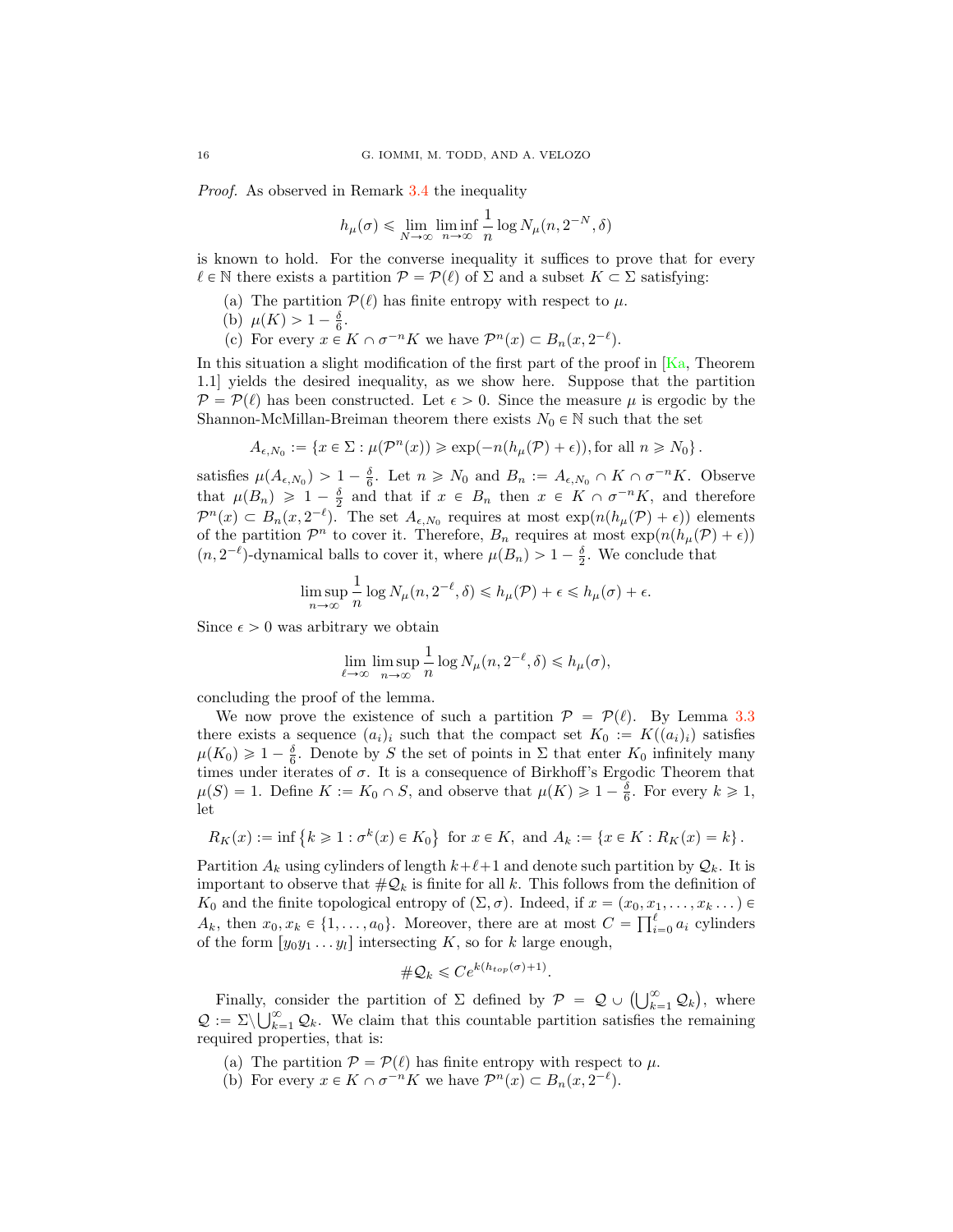The second property follows from the construction of  $P$ . Indeed, let  $z \in \mathcal{P}^n(x)$ , where  $x, \sigma^n(x) \in K$ . We claim that  $z \in B_n(x, 2^{-\ell})$ . For simplicity we will assume that x has its first return to  $K$  at time  $n$  (the general case is just an iteration of the argument in this setting). Since  $x \in A_n$  we have that  $\mathcal{P}(x)$  is a cylinder of length  $n + \ell + 1$ , which readily implies that  $z \in B_n(x, 2^{-\ell})$ .

We now verify that  $H_{\mu}(\mathcal{P}) < \infty$ . For r sufficiently large,

$$
H_{\mu}(\mathcal{P}) + R = \sum_{k \geq r} \sum_{P \in \mathcal{Q}_k} -\mu(P) \log \mu(P)
$$
  
\n
$$
= \sum_{k \geq r} \mu(A_k) \left( \sum_{P \in \mathcal{Q}_k} -\frac{\mu(P)}{\mu(A_k)} \log \frac{\mu(P)}{\mu(A_k)} - \frac{\mu(P)}{\mu(A_k)} \log \mu(A_k) \right)
$$
  
\n
$$
\leq \sum_{k \geq r} \mu(A_k) \log(|\mathcal{Q}_k|) - \sum_{k \geq r} \mu(A_k) \log \mu(A_k)
$$
  
\n
$$
\leq \sum_{k \geq r} k \mu(A_k) \log \left( e^{h_{top}(\sigma) + 1} C^{1/k} \right) - \sum_{k \geq r} \mu(A_k) \log \mu(A_k)
$$
  
\n
$$
\leq C' \sum_{k \geq r} k \mu(A_k) - \sum_{k \geq r} \mu(A_k) \log \mu(A_k),
$$

where  $R = \mu(Q) \log \mu(Q) + \sum_{k=1}^{r-1} \sum_{P \in \mathcal{Q}_k} \mu(P) \log \mu(P) \in \mathbb{R}$ . It follows from Kac's lemma that  $\sum k\mu(A_k) = 1$ . This and the inequality

$$
-\sum_{k\geq r}\mu(A_k)\log\mu(A_k)\leq \sum_{k\geq r}k\mu(A_k)+2e^{-1}\sum_{k\geq r}e^{-k/2},
$$

see [\[M,](#page-42-22) Lemma 1], imply the finiteness of  $H_{\mu}(\mathcal{P})$ . This concludes the proof.  $\Box$ 

<span id="page-16-0"></span>**Lemma 3.6.** Let  $(\Sigma, \sigma)$  be a CMS and  $\mu$  an ergodic  $\sigma$ -invariant probability measure. Then for any  $\delta \in (0, 1)$ , we have

$$
h_{\mu}(\sigma) \leqslant \liminf_{n \to \infty} \frac{1}{n} \log N_{\mu}(n, 1, \delta).
$$

*Proof.* Let  $A \subset \Sigma$  be a set such that  $\mu(A) \geq 1-\delta$ . Denote by  $a_{\mu}(n, \delta)$  the minimum number of cylinders of length  $n$  that cover a  $A$ . Observe that

$$
N_{\mu}(n, 2^{-t}, \delta) = a_{\mu}(n+t, \delta),
$$

and that

$$
\liminf_{n \to \infty} \frac{1}{n} \log a_{\mu}(n, \delta) = \liminf_{n \to \infty} \frac{1}{n} \log a_{\mu}(n + t, \delta),
$$

for every  $t \in \mathbb{N}$ . In particular we have that  $\liminf_{n\to\infty} \frac{1}{n} \log N_{\mu}(n, 2^{-\ell}, \delta)$  is independent of  $\ell$ . From Remark [3.4](#page-14-1) we conclude that

$$
h_{\mu}(\sigma) \leq \lim_{t \to \infty} \liminf_{n \to \infty} \frac{1}{n} \log N_{\mu}(n, 2^{-t}, \delta)
$$
  
= 
$$
\lim_{t \to \infty} \liminf_{n \to \infty} \frac{1}{n} \log a_{\mu}(n + t, \delta)
$$
  
= 
$$
\liminf_{n \to \infty} \frac{1}{n} \log a_{\mu}(n, \delta).
$$

Proof of Theorem [3.2.](#page-13-1) The proof follows combining Lemma [3.5](#page-14-2) and Lemma [3.6.](#page-16-0)  $\Box$ 

 $\Box$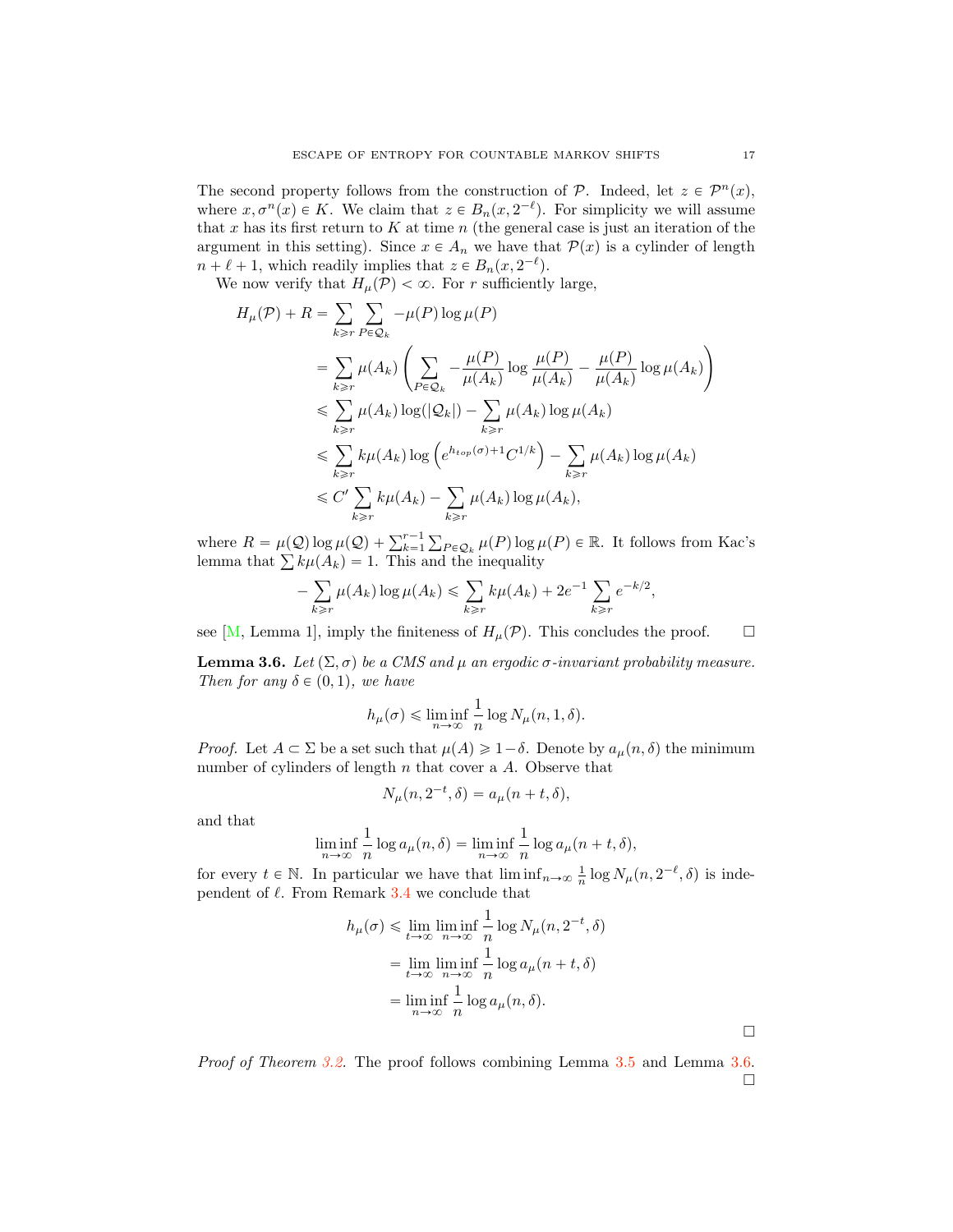We now prove a result related to Lemma [3.6.](#page-16-0) We say that two points  $x, y \in \Sigma$ are  $(n, r)$ -separated if  $d_n(x, y) \geq r$ . In particular x and y are  $(n, 1)$ -separated if they do not belong to the same cylinder of length  $n$ .

<span id="page-17-3"></span>**Lemma 3.7.** Let X be a  $\sigma$ -invariant compact subset of  $\Sigma$ . Then

$$
h_{top}(\sigma|X) = \limsup_{n \to \infty} \frac{1}{n} \log N(X, n),
$$

where  $N(X, n)$  is the maximal number of  $(n, 1)$ -separated points in X, and  $h_{top}(\sigma|X)$ is the topological entropy of  $(X, \sigma)$ .

Proof. By definition of the topological entropy of a compact metric space we know that

$$
h_{top}(\sigma|X) = \lim_{k \to \infty} \limsup_{n \to \infty} \frac{1}{n} \log N(X, n, k),
$$

where  $N(X, n, k)$  is the maximal number of  $(n, 2^{-k})$ -separated points in X. Observe that being  $(n, 2^{-k})$ -separated is the same as being  $(n+k, 1)$ -separated. This implies that  $N(X, n, k) = N(X, n + k)$ . Note that

$$
\limsup_{n \to \infty} \frac{1}{n} \log N(X, n, k) = \limsup_{n \to \infty} \frac{1}{n} \log N(X, n + k) = \limsup_{n \to \infty} \frac{1}{n} \log N(X, n).
$$

Therefore

$$
h_{top}(\sigma|X) = \lim_{k \to \infty} \limsup_{n \to \infty} \frac{1}{n} \log N(X, n, k) = \limsup_{n \to \infty} \frac{1}{n} \log N(X, n),
$$

as desired.  $\hfill \square$ 

## 4. WEAK ENTROPY DENSITY

In this section we describe the inclusion  $\mathcal{E}(\Sigma, \sigma) \subset \mathcal{M}(\Sigma, \sigma)$ , where  $\mathcal{E}(\Sigma, \sigma)$  is the subset of ergodic measures. It is well known that, even in this non-compact setting, the set  $\mathcal{E}(\Sigma, \sigma)$  is dense in  $\mathcal{M}(\Sigma, \sigma)$  with respect to the weak\* topology (see [\[CSc,](#page-41-21) Section 6]). We prove that any finite entropy measure can be approximated by an ergodic measure with entropy sufficiently large, see Proposition [4.1.](#page-17-0) This result can be thought of as a weak form of entropy density. In Section [8.3](#page-35-0) we will make use of this result to prove that any invariant measure  $\mu$  can be approximated by ergodic measures with entropy converging to  $h_\mu(\sigma)$  (see Theorem [8.7\)](#page-36-1). Moreover, Proposition [4.1](#page-17-0) will be used in the proof of our main result (see Theorem [1.1\)](#page-0-0). Both the statement and the proof of Proposition [4.1](#page-17-0) closely follow that of [\[EKW,](#page-41-20) Theorem B], but modifications are required to deal with the non-compactness of the space  $\Sigma$ .

<span id="page-17-0"></span>**Proposition 4.1.** Let  $(\Sigma, \sigma)$  be a transitive CMS. Then for every  $\mu \in \mathcal{M}(\Sigma, \sigma)$ with  $h_\mu(\sigma) < \infty$ ,  $\epsilon > 0$ ,  $\eta > 0$ , and  $f_1, \ldots, f_l \in C_b(\Sigma)$ , there exists an ergodic measure  $\mu_e \in V(f_1, \ldots, f_l, \mu, \epsilon)$  (see equation [\(2.2\)](#page-5-1)) such that  $h_{\mu_e}(\sigma) > h_{\mu}(\sigma) - \eta$ . We can moreover assume that  $\text{supp}(\mu_e)$  is compact.

Analogously to the proof of [\[EKW,](#page-41-20) Theorem B] we will use the following fact.

<span id="page-17-2"></span><span id="page-17-1"></span>**Lemma 4.2.** Let  $\mu \in \mathcal{E}(\Sigma, \sigma)$ ,  $\alpha > 0$ ,  $\beta > 0$ ,  $f_1, \ldots, f_\ell \in C_b(\Sigma)$ , and a set  $K \subset \Sigma$ satisfying  $\mu(K) > 3/4$ . Assume that  $h_{\mu}(\sigma) < \infty$ . Then there exists  $n_0 \in \mathbb{N}$  such that for all  $n \geq n_0$  there is a finite set  $\mathcal{G} = \mathcal{G}(n) \subset \Sigma$  satisfying the following properties: (a)  $\mathcal{G} \subset K \cap \sigma^{-n}K$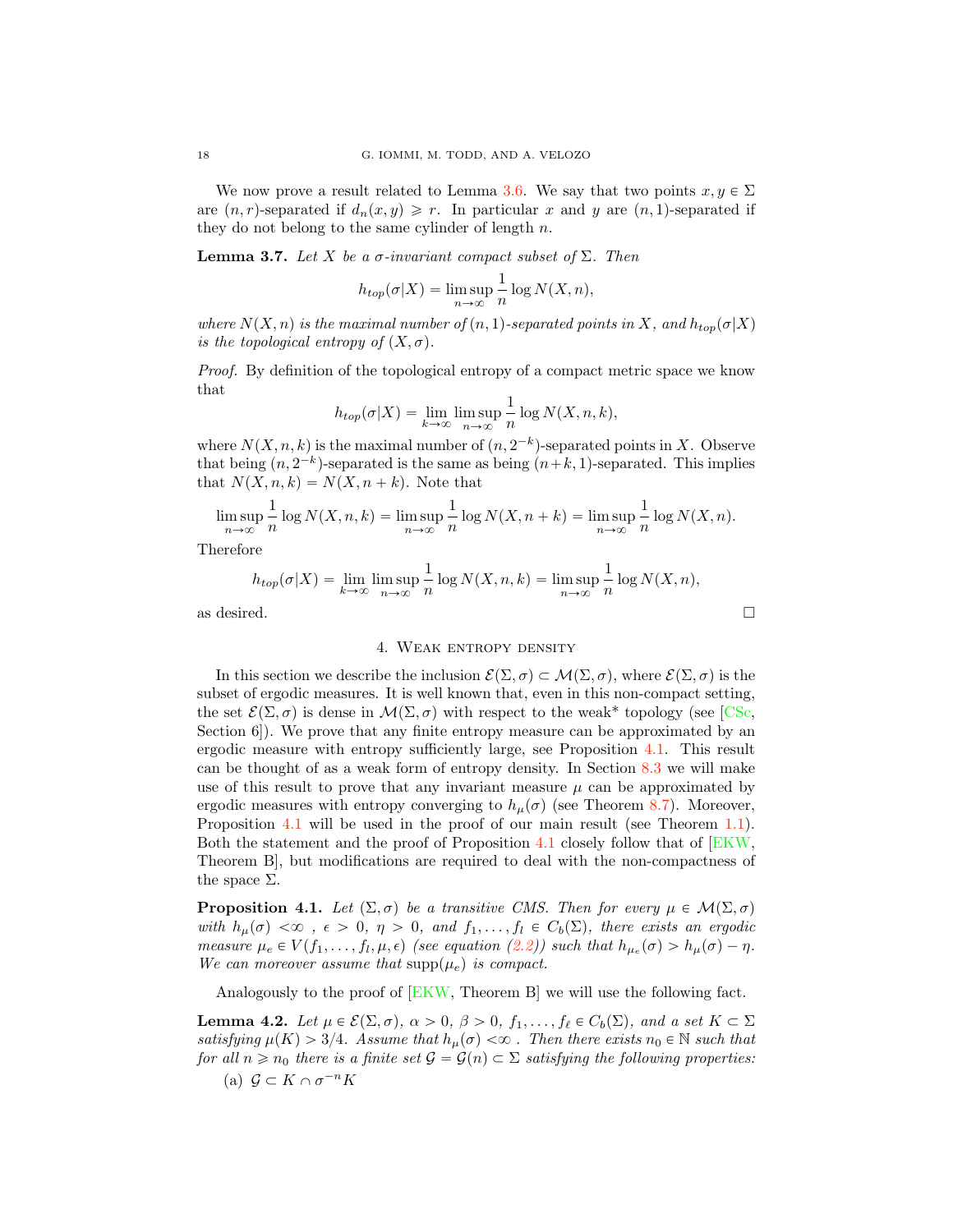- <span id="page-18-1"></span>(b)  $d(x, y) > 2^{-n}$ , for every pair of distinct points  $x, y \in \mathcal{G}$ .
- <span id="page-18-2"></span>(c)  $\#\mathcal{G} \geq \exp(n(h_\mu(\sigma) - \alpha)).$
- <span id="page-18-0"></span>(d)  $\left| \frac{1}{n} \sum_{k=0}^{n-1} f_j(\sigma^k x) - \int f_j d\mu \right| < \beta$ , for all  $x \in \mathcal{G}$  and  $j \in \{1, ..., \ell\}$ .

Proof. Let

$$
A_{k,\beta}:=\left\{x\in\Sigma:\left|\sum_{i=0}^{n-1}f_j(\sigma^ix)-\int f_jd\mu\right|<\beta,\forall j\in\{1,\ldots,\ell\}\text{ and }n\geqslant k\right\}.
$$

By Birkhoff's Ergodic Theorem there exists  $s_0 \in \mathbb{N}$  such that  $\mu(A_{s_0,\beta}) > 3/4$ . From Lemma [3.6](#page-16-0) we have that

$$
h_{\mu}(\sigma) \leq \liminf_{n \to \infty} \frac{1}{n} \log N_{\mu}(n, 1, 1/4).
$$

There exists  $s_1 \in \mathbb{N}$  such that if  $n \geq s_1$ , then

$$
\exp(n(h_{\mu}(\sigma)-\alpha)) \leq N_{\mu}(n, 1, 1/4).
$$

Let  $B_n := K \cap \sigma^{-n}K \cap A_{s_0,\beta}$  and observe that  $\mu(B_n) > 1/4$ . In what follows we assume that  $n \ge n_0 := \max\{s_0, s_1\}$ . From the definition of  $N_\mu(n, 1, 1/4)$  the minimal number of cylinders of length n needed to cover  $B_n$  is at least  $N_\mu(n, 1, 1/4)$ . More precisely, let  $(C_i)_{i\in I}$  be a minimal collection of cylinders of length n covering  $B_n$ . In particular for every  $i \in I$  we have  $C_i \cap B_n \neq \emptyset$ . For every  $i \in I$  choose a point  $x_i \in C_i \cap B_n$ . We claim that the set  $(x_i)_{i \in I}$  satisfies the properties required on  $G$ . Conditions [\(a\)](#page-17-2) and [\(d\)](#page-18-0) follow from the definition of  $B_n$ . Condition [\(b\)](#page-18-1) follows from the fact that if  $i \neq j$ , then  $x_i$  and  $x_j$  are in different cylinders of length n. Condition [\(c\)](#page-18-2) follows from the inequality

$$
#I \ge N_{\mu}(n, 1, 1/4) \ge \exp(n(h_{\mu}(\sigma) - \alpha)).
$$

*Proof of Proposition [4.1.](#page-17-0)* Recall that we want to prove that given  $\mu \in \mathcal{M}(\Sigma, \sigma)$ ,  $\epsilon > 0, \eta > 0$ , and  $f_1, \ldots, f_l \in C_b(\Sigma)$ , there exists an ergodic measure  $\mu_e \in$  $V(f_1, \ldots, f_\ell, \mu, \epsilon)$  such that  $h_{\mu_\epsilon}(\sigma) > h_{\mu}(\sigma) - \eta$ . In the following remarks we observe that this general situation can be simplified.

As observed in Section [2.2.1](#page-5-2) or in  $[B, 8.3.1$  $[B, 8.3.1$  Remark it suffices to consider the case in which the functions  $(f_i)_i$  in Proposition [4.1](#page-17-0) are uniformly continuous. Therefore, under this assumption, there exists  $A = A(f_1, \ldots, f_\ell) \in \mathbb{N}$ , such that if  $d(x, y)$  $2^{-A}$ , then  $|f_i(x) - f_i(y)| < \frac{\epsilon}{4}$ . Also define  $W = \max_{i \in \{1, ..., \ell\}} |f_i|_0$ .

Since periodic measures are dense in  $\mathcal{M}(\Sigma, \sigma)$ , see [\[CSc,](#page-41-21) Section 6], we will assume that  $h_\mu(\sigma) - \eta > 0$ , otherwise we can approximate  $\mu$  by a periodic measure. By the affinity of the entropy map  $[Wa,$  Theorem 8.1] and  $[V,$  Lemma 6.13] we can reduce the problem to the case in which  $\mu = \frac{1}{N} \sum_{i=1}^{N} \mu_i$ , where  $\{\mu_i\}_{i=1}^{N}$  is a collection of ergodic measures.

Let  $m \in \mathbb{N}$  be such that the set  $K = K_m$ , defined as in  $(3.2)$ , satisfies  $\mu_i(K) > 3/4$ for every  $i \in \{1, ..., N\}$ . Since  $(\Sigma, \sigma)$  is transitive, there exists a constant  $L = L(m)$ such that for each pair  $(a, b) \in \{1, ..., m\}^2$ , there exists an admissible word arb, where  $\ell(\mathbf{r}) \leq L$ . It follows from Lemma [4.2,](#page-17-1) setting  $\beta = \epsilon/4$  and  $\alpha = \eta/2$ , that there exists  $n' \in \mathbb{N}$  such that for every  $n > n'$  and every measure  $\mu_i$ , with  $i \in \{1, ..., N\}$ , there exists  $(n, 1)$ -separated sets  $\mathcal{G}_i \subset K \cap \sigma^{-n}K$  satisfying properties [\(a\)](#page-17-2), [\(b\)](#page-18-1), [\(c\)](#page-18-2) and [\(d\)](#page-18-0) of Lemma [4.2.](#page-17-1)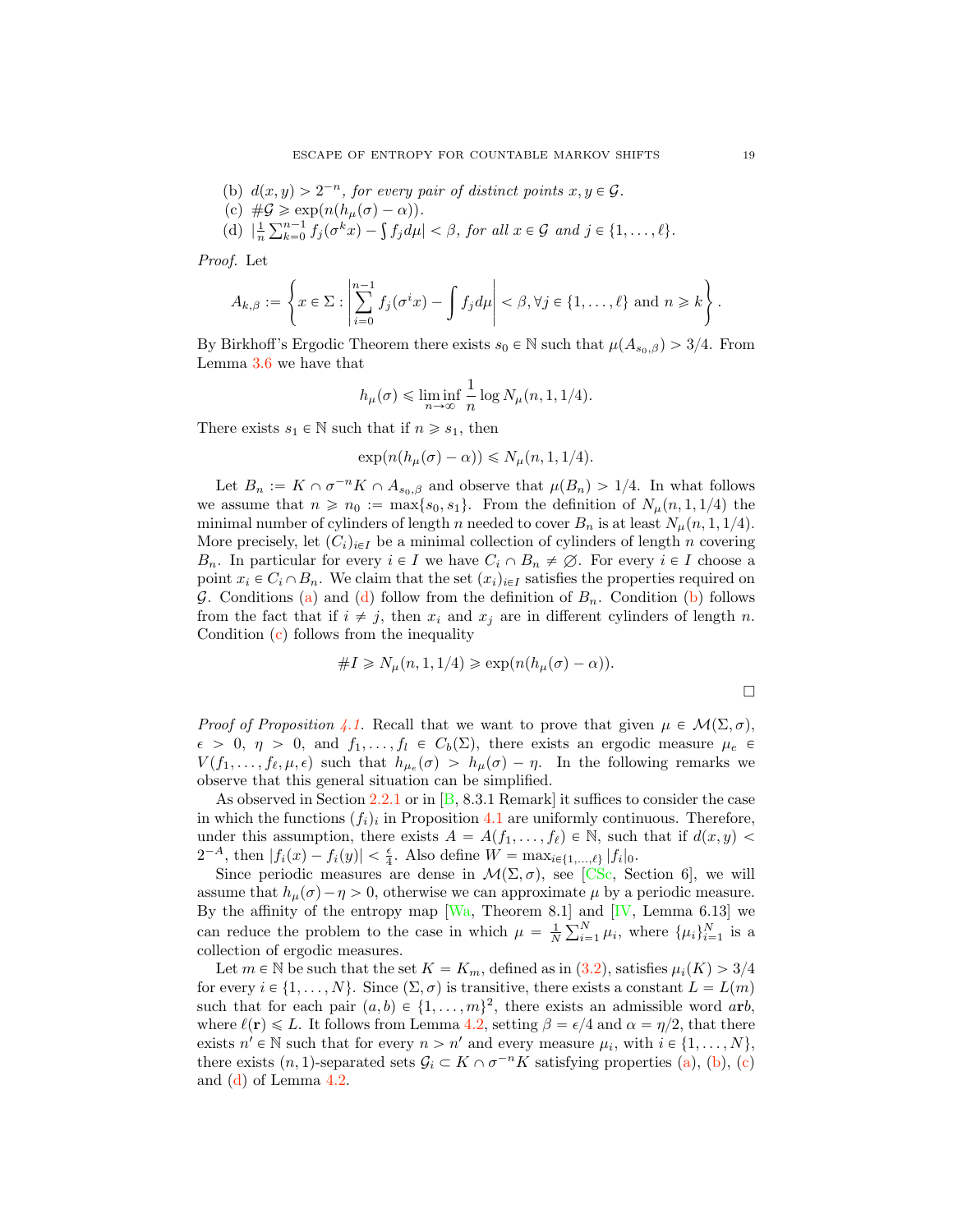Denote by  $a(x)$  the word defined concatenating the first  $(n + 1)$ -coordinates of  $x \in \Sigma$ . Given  $\hat{x} = (x^1, x^2, \dots, x^{MN}) \in \left(\prod_{i=1}^N \mathcal{G}_i\right)^M$ , we define an admissible word  $w_0(\hat{x}) = \mathbf{a}(x^1)\mathbf{r_1}\mathbf{a}(x^2)\mathbf{r_2} \ldots \mathbf{a}(x^{MN})\mathbf{r_{MN}}\mathbf{a}(x^1)$ , where  $\mathbf{r_k}$ s are words chosen so that  $w_0(\hat{x})$  is an admissible word and  $\ell(\mathbf{r_k}) \leq L$  (note that this is possible since  $(\mathbf{a}(x^i))_0$  and  $(\mathbf{a}(x^i))_n$  are in  $\{1, \ldots, m\}$  by definition of  $\mathcal{G}_i$ ). The word  $w_0(\hat{x})$  defines a periodic point in  $\Sigma$  that we denote by  $w(\hat{x})$ . We have that

$$
w(\hat{x}) = \overline{\mathbf{a}(x^1)\mathbf{r_1}\mathbf{a}(x^2)\mathbf{r_2}\dots\mathbf{a}(x^{MN})\mathbf{r_{MN}}}.
$$

Let  $\mathcal{G} := \prod_{M \geq 1} (\prod_{i=1}^N \mathcal{G}_i)^M$ . Following the same procedure of concatenation described above, for every  $\hat{x} \in \mathcal{G}$  we define a point  $w(\hat{x}) \in \Sigma$ . Define

<span id="page-19-0"></span>
$$
\Psi = \bigcup_{\hat{x} \in \mathcal{G}} O(w(\hat{x})),
$$

where  $O(w(\hat{x}))$  is the orbit of  $w(\hat{x})$  and define  $\Psi_0$  to be the topological closure of Ψ.

Note that the space  $\Psi_0$  is a compact  $\sigma$ -invariant subset of  $\Sigma$ . By definition the set  $\Psi$  is closed and invariant. Observe that the number of symbols appearing in elements belonging to  $\Psi$  is finite: there are finitely many admissible words  $\mathbf{a}(x^i)$ (recall that each  $\mathcal{G}_i$  is a finite set) and we could use finitely many connecting words **r**<sub>i</sub>. Therefore there exists  $J \in \mathbb{N}$  such that  $\Psi \subset \{1, \ldots, J\}^{\mathbb{N}}$ . Thus,  $\Psi_0$  is a closed subset of a compact set.

By property [\(d\)](#page-18-0) of Lemma [4.2,](#page-17-1) and assuming that  $n'$ , which also depends on  $A$ ,  $W$  and  $L$ , is sufficiently large,

$$
\Psi \subset \left\{ x \in \Sigma : \left| \frac{1}{n} S_n f_j(x) - \int f_j d\mu \right| \leq \epsilon, \forall j \in \{1, \dots, \ell\} \right\}.
$$
 (4.1)

Since the set in right hand side of  $(4.1)$  is closed, the same inclusion holds if  $\Psi$  is replaced by  $\Psi_0$ . Also, since  $\Psi_0$  is  $\sigma$ -invariant we have

$$
\Psi_0 \subset \left\{ x \in \Sigma : \left| \frac{1}{n} S_n f_j(\sigma^s x) - \int f_j d\mu \right| \leq \epsilon, \forall j \in \{1, ..., \ell\} \text{ and } s \geq 0 \right\}
$$

$$
\subset \left\{ x \in \Sigma : \left| \frac{1}{nk} S_{nk} f_j(x) - \int f_j d\mu \right| \leq \epsilon, \forall j \in \{1, ..., \ell\} \text{ and } k \in \mathbb{N} \right\}.
$$

This implies that every ergodic measure supported in  $\Psi_0$  belongs to  $V(f_1, \ldots, f_l, \mu, \epsilon)$ . Indeed, consider a generic point for the ergodic measure and use the inclusion above.

By construction, if  $x, y \in \left(\prod_{i=1}^{N} \mathcal{G}_i\right)$  $\big)^M$  and  $x \neq y$ , then

$$
d_{NM(n+1+L)}(w(x), w(y)) = 1.
$$

In other words  $\Psi_0$  contains a  $(NM(n + 1 + L), 1)$ -separated set of cardinality at least

$$
\exp\left(nNM\left(\frac{1}{N}\sum_{k=1}^Nh_{\mu_k}(\sigma)-\frac{\eta}{2}\right)\right).
$$

Here we used property  $(c)$  of Lemma [4.2](#page-17-1) for our sets  $\mathcal{G}_i$ . It follows from Lemma [3.7](#page-17-3) that

$$
h_{top}(\Psi_0) \geq \limsup_{M \to \infty} \frac{nNM(h_\mu(\sigma) - \frac{\eta}{2})}{NM(n+1+L)} = \frac{n(h_\mu(\sigma) - \frac{\eta}{2})}{(n+1+L)} > h_\mu(\sigma) - \eta.
$$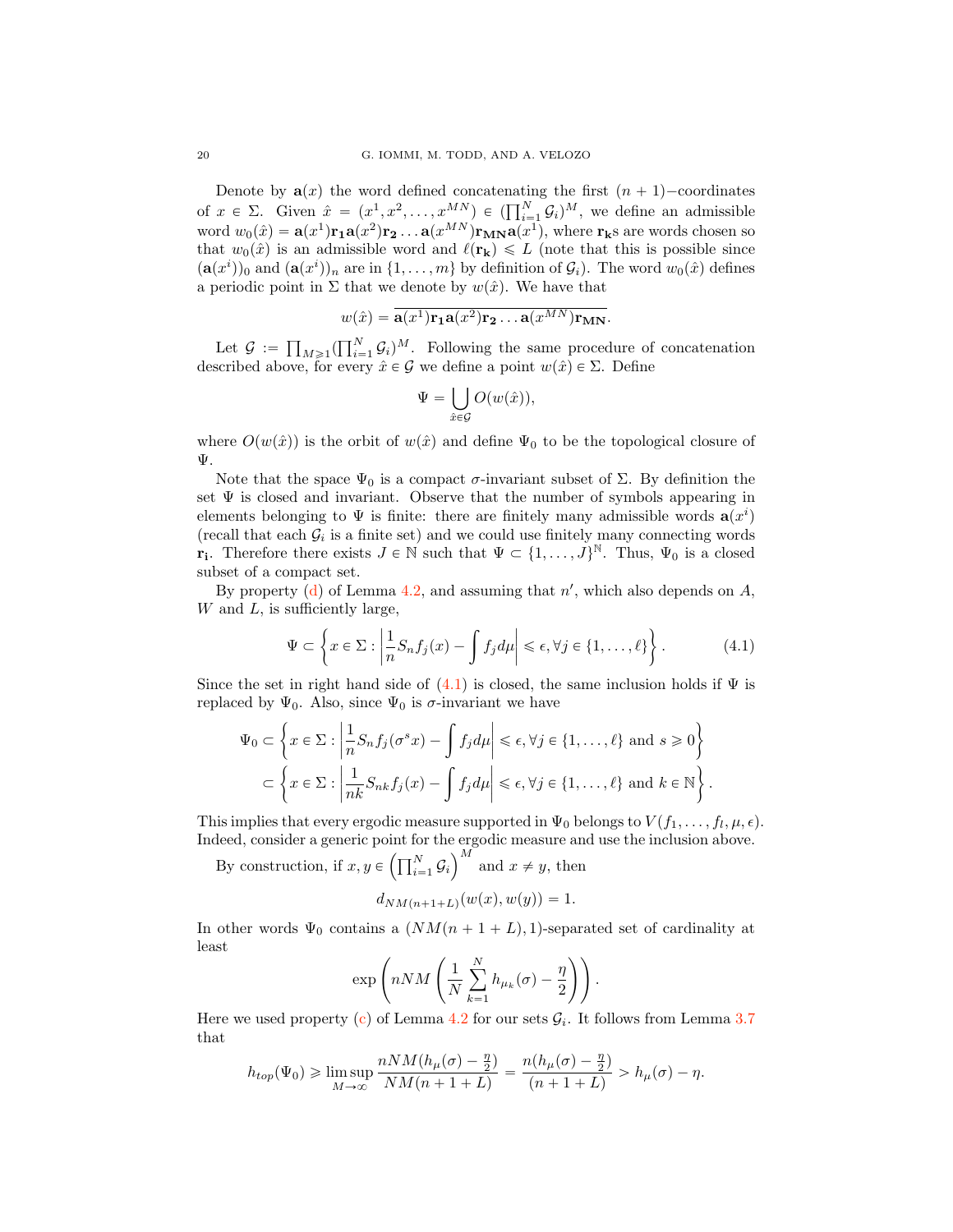Finally, let  $\mu_e$  be an ergodic measure supported in  $\Psi_0$  with entropy at least  $h_{\mu}(\sigma) - \eta$  (which exists by the standard variational principle in the compact setting), since we already proved that  $\mu_{\epsilon} \in V(f_1, \ldots, f_l, \mu, \epsilon)$  this finishes the proof. since we already proved that  $\mu_e \in V(f_1, \ldots, f_l, \mu, \epsilon)$  this finishes the proof.

## 5. Main entropy inequality

<span id="page-20-0"></span>This section is devoted to the proof of the main entropy inequality. This is stated in Theorem [5.1](#page-20-1) and relates the entropy of a sequence of ergodic measures with the amount of mass lost and the topological entropy at infinity.

Recall that, as explained in  $(3.3)$ , to every sequence of natural numbers  $(a_i)_i$  we assign a compact set  $K = K((a_i)_i) \subset \Sigma$ . The definition of K implies that if  $x \in K^c$ , then  $x_i > a_i$ , for some  $i \in \mathbb{N}_0$ . For  $x \in K^c$  we define  $i : K^c \to \mathbb{N}_0$  by

<span id="page-20-3"></span>
$$
i(x) := \min \{ n \in \mathbb{N}_0 : x_n > a_n \}.
$$
 (5.1)

For  $n \in \mathbb{N}$  we define

<span id="page-20-4"></span>
$$
T_n(K) := K_{a_0} \cap \sigma^{-1} K^c \cap \dots \cap \sigma^{-n} K^c \cap \sigma^{-(n+1)} K_{a_0},
$$
 (5.2)

where  $K_{a_0} = \bigcup_{i=1}^{a_0} [i]$  (as defined in  $(3.2)$ ). Let

<span id="page-20-5"></span>
$$
\widehat{T}_n(K) := \left\{ x \in T_n(K) : i(\sigma^k(x)) \leq n - k, \text{ for every } k \in \{1, \dots, n\} \right\}.
$$
 (5.3)

Let  $\hat{z}_n(K)$  be the minimal number of cylinders of length  $(n + 2)$  needed to cover  $T_n(K)$  and define

<span id="page-20-2"></span>
$$
\hat{\delta}_{\infty}(K) := \limsup_{n \to \infty} \frac{1}{n} \log \hat{z}_n(K). \tag{5.4}
$$

The reason why we define  $\hat{\delta}_{\infty}(K)$  covering the sets  $\hat{T}_n(K)$ , and not  $T_n(K)$ , is to ensure Lemma [6.2.](#page-28-0) This allows us to relate  $\hat{\delta}_{\infty}(K)$  with the topological entropy at infinity of  $(\Sigma, \sigma)$ .

Our next result is fundamental in this paper.

<span id="page-20-1"></span>**Theorem 5.1.** Let  $(\Sigma, \sigma)$  be a finite entropy CMS. Let  $(\mu_n)_n$  be a sequence of ergodic probability measures converging on cylinders to an invariant measure  $\mu$ . Let  $(a_i)_i$  be an increasing sequence of natural numbers such that the corresponding compact set  $K = K((a_i)_i)$  satisfies that  $\mu_n(K) > 0$ , for all  $n \in \mathbb{N}$ . Then

$$
\limsup_{n \to \infty} h_{\mu_n}(\sigma) \leqslant |\mu| h_{\mu/|\mu|}(\sigma) + (1 - \mu(Y)) \hat{\delta}_{\infty}(K),
$$

where  $Y = \bigcup_{s=0}^{\infty} \sigma^{-s} K$ .

The proof of this theorem requires some propositions and lemmas, which we will prove first before completing the proof of the theorem at the end of this section.

The fact that  $K \subset \sigma(K)$ , which follows since  $(a_i)_i$  is an increasing sequence, will be used several times here. Let  $A_k := \{x \in K : R_K(x) = k\}$ , where  $R_K(x)$  is the first return time function to the set K (see Definition [2.9\)](#page-8-2). For  $x \in Y$  we define the following:

$$
n_1(x) := \min \left\{ n \in \mathbb{N}_0 : \text{ there exists } y \in K \text{ such that } \sigma^n(y) = x \right\},
$$
  

$$
n_2(x) := \min \left\{ n \in \mathbb{N}_0 : \sigma^n x \in K \right\}.
$$

We emphasise that the function  $n_1(x)$  is well defined. Indeed, observe that if  $x \in Y$  then  $\sigma^{n_2(x)}x \in K$ . Let  $r \in \mathbb{N}$  be such that  $r > n_2(x) - 1$ . Since the sequence  $(a_i)_i$  is increasing we have that  $a_r \geqslant \max\{a_i : i \in \{0, \ldots, n_2(x) - 1\}\}.$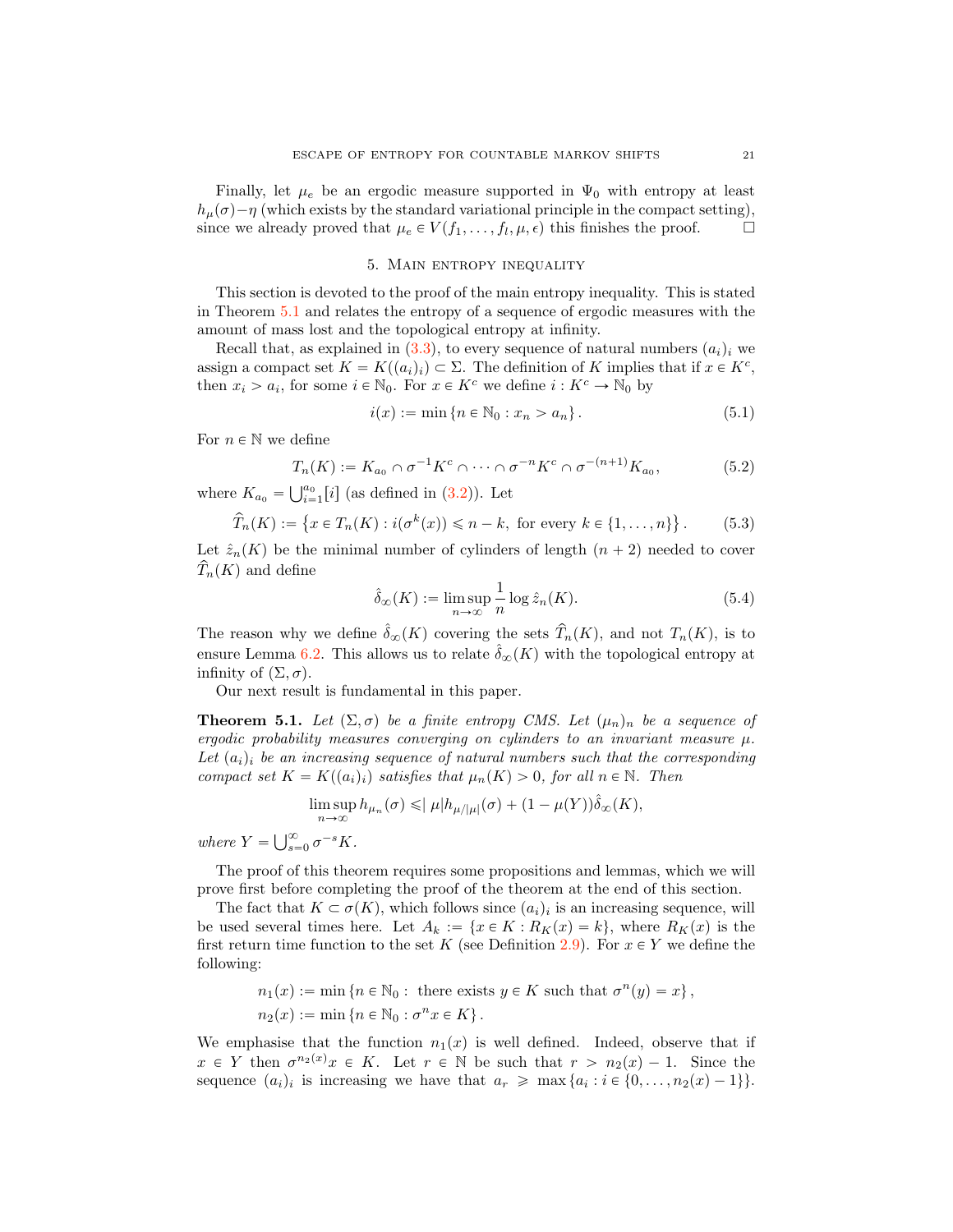Since  $x \in \sigma^r(K) = \prod_{k=r}^{\infty} \{1, \ldots, a_k\} \cap \Sigma$  we have that  $n_1(x)$  is finite for every  $x \in Y$ . Let

$$
n(x) := \begin{cases} n_1(x) + n_2(x) & \text{if } x \in Y, \\ \infty & \text{if } x \in \Sigma \backslash Y. \end{cases}
$$

For  $n \in \mathbb{N}_0 \cup \{\infty\}$  define

$$
\mathcal{C}_n := \{ x \in \Sigma : n(x) = n \}.
$$

Note that  $C_0 = K$  and  $C_1 = \emptyset$ . For  $n \ge 2$  observe that  $x \in C_n$  if it belongs to the orbit of a point in  $A_n$ . More precisely, for every  $n \geq 2$  we have that  $\mathcal{C}_n \subset \bigcup_{k=1}^{n-1} \sigma^k(A_n)$ . We define the following sets,

$$
\alpha_{\leqslant N} := \left(\bigcup_{n=2}^N \mathcal{C}_n\right), \alpha_{N,M} := \left(\bigcup_{n>N}^M \mathcal{C}_n\right) \text{ and } \alpha_{>M} := \left(\bigcup_{n>M} \mathcal{C}_n\right) \cup \mathcal{C}_{\infty}.
$$

Remark 5.2. The set  $\alpha_{\leqslant M}$  can be covered with finitely many cylinders of length L. Indeed, observe that for every  $n \geq 2$  we have

$$
\mathcal{C}_n \subset \bigcup_{s=1}^{n-1} \sigma^s(A_n) \subset \bigcup_{s=1}^{n-1} \sigma^s(K) \subset \sigma^{n-1}(K).
$$

Therefore,

$$
\alpha_{\leqslant M}=\bigcup_{n=2}^M\mathcal{C}_n\subset \sigma^{M-1}(K)=\prod_{s=M-1}^\infty\{1,\ldots,a_s\}\cap\Sigma.
$$

Since the set  $\prod_{s=M-1}^{\infty} \{1,\ldots,a_s\} \cap \Sigma$  can be covered with at most  $\prod_{s=M-1}^{M-2+L} a_s$ cylinders of length L, the same holds for  $\alpha_{\leq M}$ .

Observe that it follows directly from the definition of  $\hat{\delta}_{\infty}(K)$  (see [\(5.4\)](#page-20-2)) that for every  $\epsilon > 0$ , there exists  $N_0 = N_0(\epsilon) \in \mathbb{N}$  such that for every  $n \ge N_0$  we have

$$
\hat{z}_n(K) \leqslant e^{n(\hat{\delta}_{\infty}(K) + \epsilon)}.
$$

At this point we fix  $\epsilon > 0$  and  $k, N \in \mathbb{N}$  large enough so that  $kN \ge N_0(\epsilon)$ : these will appear explicitly in the proof of Theorem [5.1.](#page-20-1)

Given  $A \subset \Sigma$  and  $t \in \mathbb{N}$  we define

$$
U_t(A) := \{ x \in \Sigma : d(x, A) \leq 2^{-t} \}.
$$

Now let

$$
K(k, N) := U_{kN+2}(K),
$$
  

$$
\gamma_{\leq N} := U_{(k+1)N+2}(\alpha_{\leq N})\backslash K(k, N),
$$
  

$$
G_{k,N} := K(k, N) \cup \gamma_{\leq N},
$$

and

$$
\gamma_{N,kN} := U_{2(k+1)N+2}(\alpha_{N,kN})\backslash G_{k,N},
$$
  

$$
\gamma_{>kN} := \sum \backslash (G_{k,N} \cup \gamma_{N,kN}),
$$
  

$$
B_{k,N} := \gamma_{N,kN} \cup \gamma_{>kN}.
$$

Denote by  $\mathcal{Q}_1(k, N)$  the minimal cover of  $K(k, N)$  with cylinders of length  $kN + 2$ . Similarly, denote by  $\mathcal{Q}'_2(k, N)$  the minimal cover of  $\alpha_{\leq N}$  with cylinders of length  $(k + 1)N + 2$ . Observe that every element in  $\mathcal{Q}'_2(k, N)$  is disjoint or contained in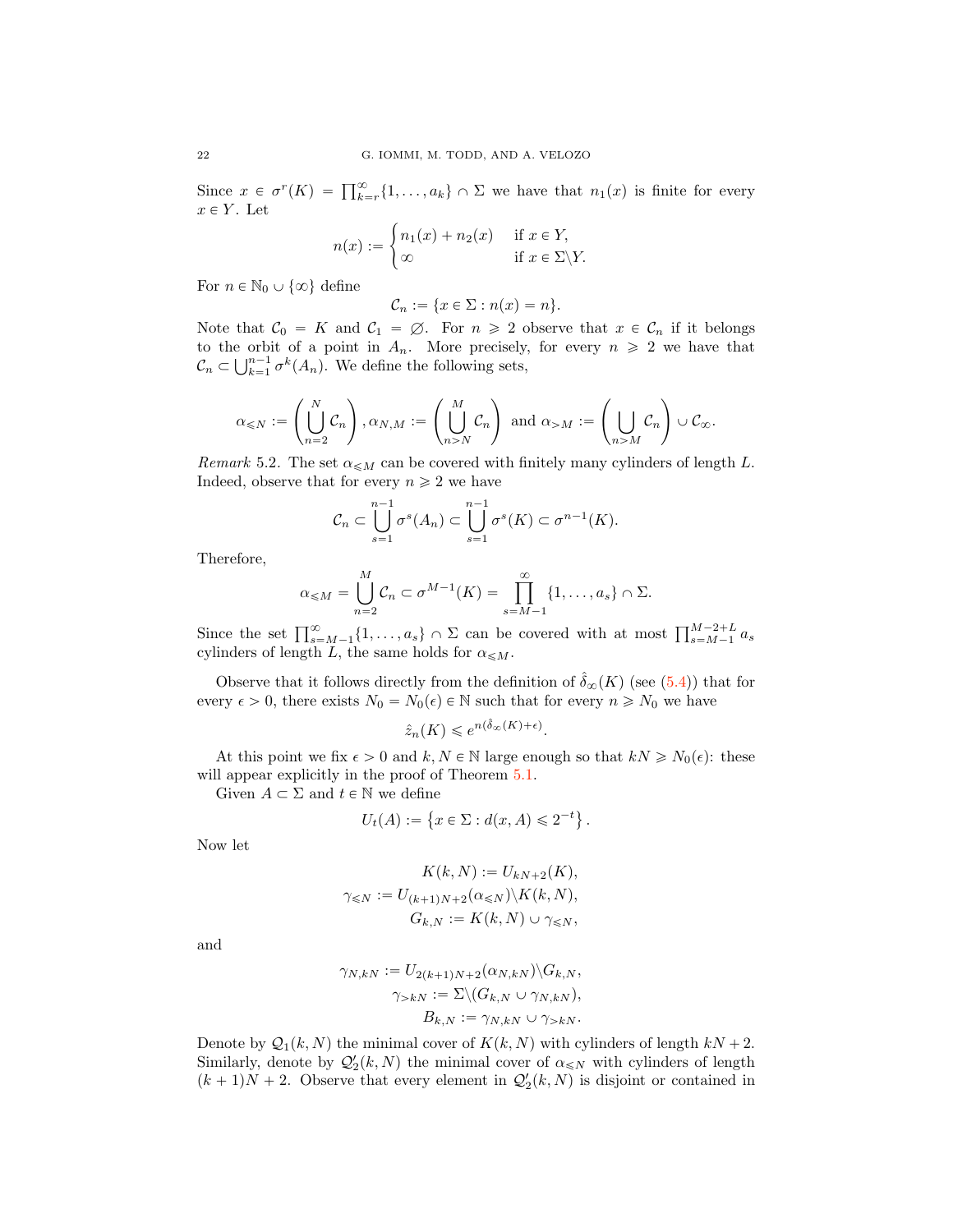an element of  $\mathcal{Q}_1(k, N)$ . In particular  $\gamma_{\leq N}$  is a finite union of cylinders of length  $(k + 1)N + 2$ ; this collection of cylinders is denoted by  $\mathcal{Q}_2(k, N)$ . Define

$$
\beta'_{k,N} := \mathcal{Q}_1(k,N) \cup \mathcal{Q}_2(k,N) \tag{5.5}
$$

and observe that  $\beta'_{k,N}$  is a partition of the set  $G_{k,N}$ . Define the following partition of Σ,

<span id="page-22-1"></span>
$$
\beta_{k,N} := \{ \gamma_{>kN}, \gamma_{N,kN} \} \cup \beta'_{k,N}.
$$
\n(5.6)

Recall that the refinement  $\beta_{k,N}^n$  follows as in Section [2.3.](#page-7-0)

*Notation:* We use the following notation for an interval of integers  $[a, b) := \{n \in \mathbb{R} : |f| \leq 1\}$  $\mathbb{N}: a \leqslant n < b$  and  $|[a, b]| = b - a$ .

**Definition 5.3.** Let  $Q \in \beta_{k,N}^n$  be such that  $(Q \cup \sigma^{n-1}Q) \subset G_{k,N}$ . An interval  $[r, s) \subset [0, n)$  is called an excursion of Q into  $\gamma_{> kN}$  (resp.  $B_{k,N}$ ) if  $\sigma^t Q \subset \gamma_{> kN}$ (resp.  $\sigma^t Q \subset B_{k,N}$ ) for every  $t \in [r, s)$  and  $(\sigma^{r-1} Q \cup \sigma^s Q) \subset G_{k,N}$ .

An excursion  $[r, s)$  of Q into  $B_{k,N}$  is said to enter  $\gamma_{>kN}$  if there exists  $i \in [r, s)$ such that  $\sigma^i Q \subset \gamma_{>k}N$ .

The next three lemmas are preparation for the proof of Proposition [5.8.](#page-23-0) These give us control on the return times to  $K(k, N)$  and the length of excursions into  $B_{k,N}$ 

<span id="page-22-0"></span>**Lemma 5.4.** If  $[r, r + s]$  is an excursion of Q into  $B_{k,N}$  that does not enter  $\gamma_{>kN}$ then  $s < kN$ .

*Proof.* Since the excursion does not enter  $\gamma_{>k}N$  we have that  $\sigma^r Q \subset \gamma_{N,k}N$ . Fix  $x \in \sigma^r Q$ . By the definition of  $\gamma_{N,k,N}$  there exists  $x_0 \in \alpha_{N,k,N}$  such that  $d(x, x_0) \leq$  $2^{-(2(k+1)N+2)}$ . Since  $x_0 \in \alpha_{N,kN}$  we have that  $n(x_0) \leq kN$  and therefore  $n_2(x_0)$ kN. In particular  $\sigma^t(x_0) \in \alpha_{\leq N}$ , for some  $t \in [0, k)$ . Observe that

$$
d(\sigma^t(x), \sigma^t(x_0)) \leq 2^{-(2(k+1)N+2)+t} \leq 2^{-(k+1)N+2)}.
$$

This readily implies that  $\sigma^t(x) \in U_{(k+1)N+2}(\alpha_{\leq N}) \subset G_{k,N}$ . We conclude that  $\sigma^{r+t}Q \subset G_{k,N}$ , and therefore  $s < kN$ .

<span id="page-22-3"></span>**Lemma 5.5.** If  $Q \subset G_{k,N}$  then there exists  $t \in [0, N)$  such that  $\sigma^t Q \subset K(k, N)$ .

*Proof.* If  $Q \subset K(k, N)$  there is nothing to prove. Assume that  $Q \subset \gamma_{\leq N}$ . Let  $x \in Q$  and  $y \in \alpha \le N$  such that  $d(x, y) \le 2^{-(k+1)N+2}$ . Since  $y \in \alpha \le N$  we have that  $\sigma^t(y) \in K$ , for some  $t < N$ . Observe that

$$
d(\sigma^t(x), \sigma^t(y)) \leq 2^{-((k+1)N+2)} 2^t < 2^{-(kN+2)}.
$$

We conclude that there exists  $t \in [0, N)$  such that  $\sigma^t(x) \in U_{kN+2}(K) = K(k, N)$ . This implies that for some  $t < N$  we have  $\sigma^t Q \subset K(k, N)$ .

<span id="page-22-2"></span>**Lemma 5.6.** If  $[r, r + s]$  is an excursion of Q into  $\gamma_{> kN}$  such that  $s \geq N$  then  $\sigma^{r-1}Q \subset K(k, N).$ 

*Proof.* From the definition of an excursion, the set  $Q_0 := \sigma^{r-1}Q$  must lie in  $G_{k,N}$ , so to derive a contradiction we will assume that  $Q_0 \subset \gamma \leq N$ . Let  $x \in Q_0$ . By the construction of  $\gamma_{\leq N}$  there exists  $y \in \alpha_{\leq N}$  such that  $d(x, y) \leq 2^{-(k+1)N+2}$ . Since  $y \in \alpha_{\leq N}$  there exists  $t \leq N$  such that  $\sigma^t(y) \in K$ . Therefore

$$
d(\sigma^t(x), \sigma^t(y)) \leq 2^{-((k+1)N+2)+t} \leq 2^{-(kN+2)}.
$$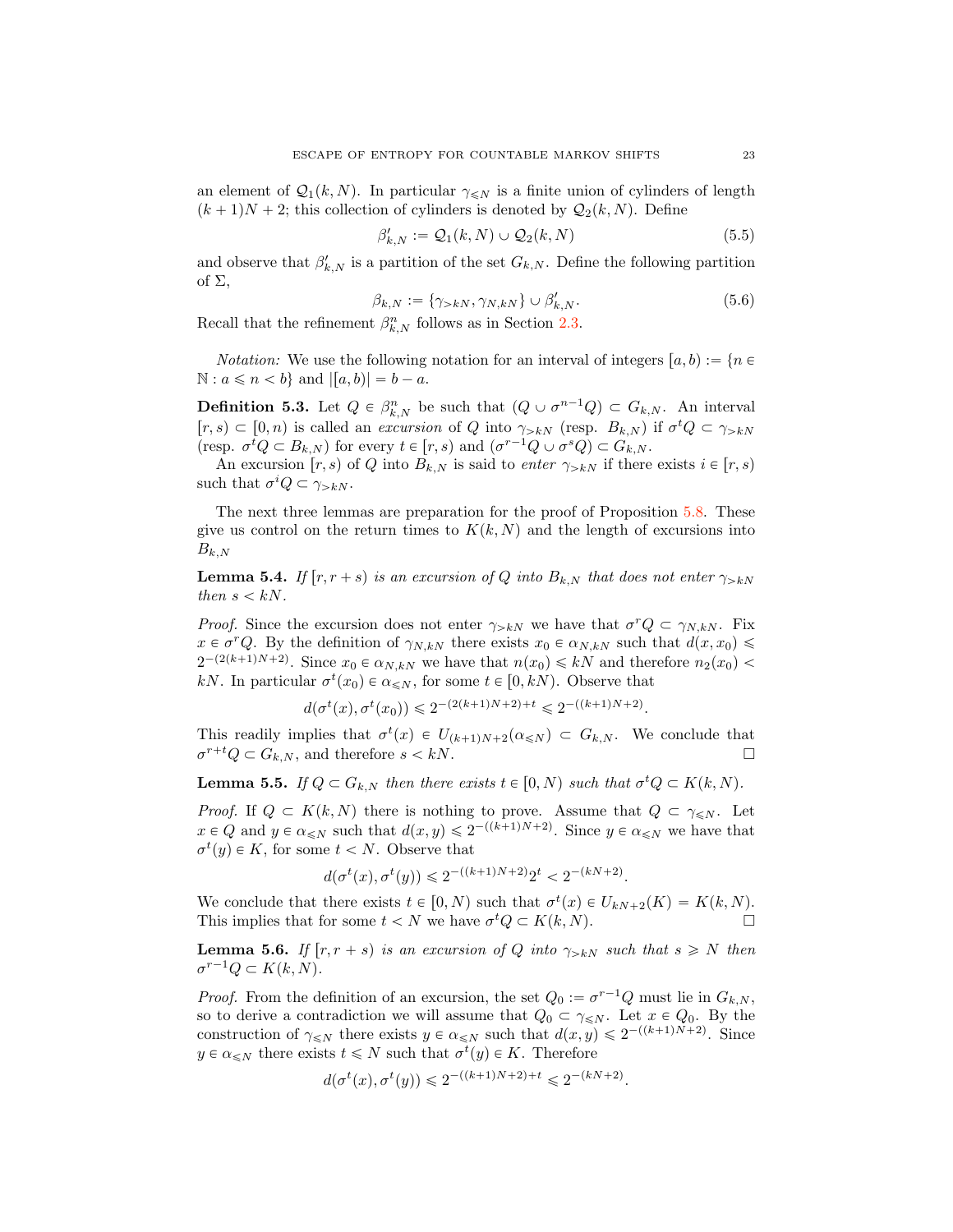We conclude that  $\sigma^t(x) \in U_{kN+2}(K) = K(k, N)$ . This contradicts the fact the length of the excursion is larger than  $N$ .  $\Box$ 

**Definition 5.7.** Denote by  $m_{n,k,N}(Q)$  the number of excursions of length greater or equal to kN into  $B_{k,N}$  that enter  $\gamma_{>k}$  and let

$$
E_{n,k,N} := \# \left\{ i \in [0,n) : \sigma^i Q \subset B_{k,N} \right\}.
$$

The following result shows that an atom  $Q \in \beta_{k,N}^n$  such that  $Q \subset K(k,N) \cap$  $\sigma^{-(n-1)}K(k, N)$  can be covered by cylinders of length n in a controlled way. This is an estimate closely related to [\[EKP,](#page-41-3) Lemma 7.4] (see also [\[Vel1,](#page-43-0) Proposition 4.5]). The constant  $\delta_{\infty}(K)$  naturally appears when we try to control the time spent in the 'bad' part  $B_{k,N}$ .

<span id="page-23-0"></span>**Proposition 5.8.** Let  $\beta_{k,N}$  be the partition defined in [\(5.6\)](#page-22-1). Then an atom  $Q \in$  $\beta_{k,N}^n$  such that  $Q \subset K(k,N) \cap \sigma^{-(n-1)}K(k,N)$ , can be covered by at most

$$
e^{E_{n,k,N}(Q)(\hat{\delta}_{\infty}(K)+\epsilon)}e^{m_{n,k,N}(Q)N(\hat{\delta}_{\infty}(K)+\epsilon)}
$$

cylinders of length n.

*Proof.* To simplify notation we drop the sub-indices N and k. The proof of Propo-sition [5.8](#page-23-0) is by induction on n. First decompose  $[0, n - 1]$  into

$$
[0, n-1] = W_1 \cup V_1 \cup W_2 \cup \cdots \cup V_s \cup W_{s+1},
$$

according to the excursions into  $B_{k,N}$  that contain at least one excursion into  $\gamma_{>kN}$ . More precisely, let  $V_i = [m_i, m_i + h_i]$  and  $W_i = [l_i, l_i + L_i]$  with  $l_i + L_i = m_i$ and  $m_i + h_i = l_{i+1}$ . The segment  $V_i$  denotes an excursion into  $B_{k,N}$  that contains an excursion into  $\gamma_{>k}N$ . Given  $i \in \mathbb{N}$  define  $J_i := \sum_{j=1}^i |V_j| 1_{[kN,\infty)}(|V_j|)$ , where  $1_{[kN,\infty)}$  is the characteristic function of the interval  $[kN,\infty)$ . Similarly define  $H_i := \sum_{j=1}^i 1_{[kN,\infty)}(|V_j|)$ . Observe that  $Q \subset K(k,N)$  implies that Q is already contained in a cylinder of length  $kN + 2$ .

Step 1: Assume that Q has been covered with  $c_i$  cylinders of length  $l_i$ , where

$$
c_i \leqslant e^{J_i\left(\hat{\delta}_{\infty}(K) + \epsilon\right)} e^{NH_i\left(\hat{\delta}_{\infty}(K) + \epsilon\right)}.
$$

(As mentioned above, the set  $Q$  is covered by one cylinder of length 1, therefore take  $c_1 = 1$ .) We claim that the same number of cylinders of length  $(l_i + L_i)$ cover Q. Observe that by hypothesis  $\sigma^{l_i}Q$  is contained in an element of  $\beta'$ , therefore diam $(\sigma^{l_i}Q) \leq 2^{-(kN+2)}$ . Since the elements of  $\beta'$  all have diameter smaller than  $2^{-(kN+2)}$ , the same holds if Q spends some extra time in  $\beta'$ . By Lemma [5.4,](#page-22-0) if Q has an excursion into  $B_{k,N}$  that does not enter  $\gamma_{>k,N}$ , then it must come back to  $\beta'$  before kN iterates. In particular if the excursion into  $B_{k,N}$  is  $[p_i, p_i + q_i]$ , then  $q_i < kN$ . Observe that  $\text{diam}(\sigma^{p_i-1}Q) \leq 2^{-(kN+2)}$ , implies that  $\text{diam}(\sigma^{p_i+t}Q) \leq 2^{-2}$ , for every  $t \in [0, kN)$ . In particular the same holds for  $t \in [0, q_i]$ . Repeating this process we conclude that  $\text{diam}(\sigma^t Q) \leq 2^{-2}$ , for every  $t \in [l_i, l_i + L_i]$ . This immediately implies that  $\sigma^{l_i}Q$  is contained in a cylinder of length  $L_i$ , which implies our claim. We go next to Step 2.

Step 2: Assume we have covered Q with  $c_i$  cylinders of length  $m_i$ , where

$$
c_i \leqslant e^{J_i(\hat{\delta}_{\infty}(K) + \epsilon)} e^{NH_i(\hat{\delta}_{\infty}(K) + \epsilon)}.
$$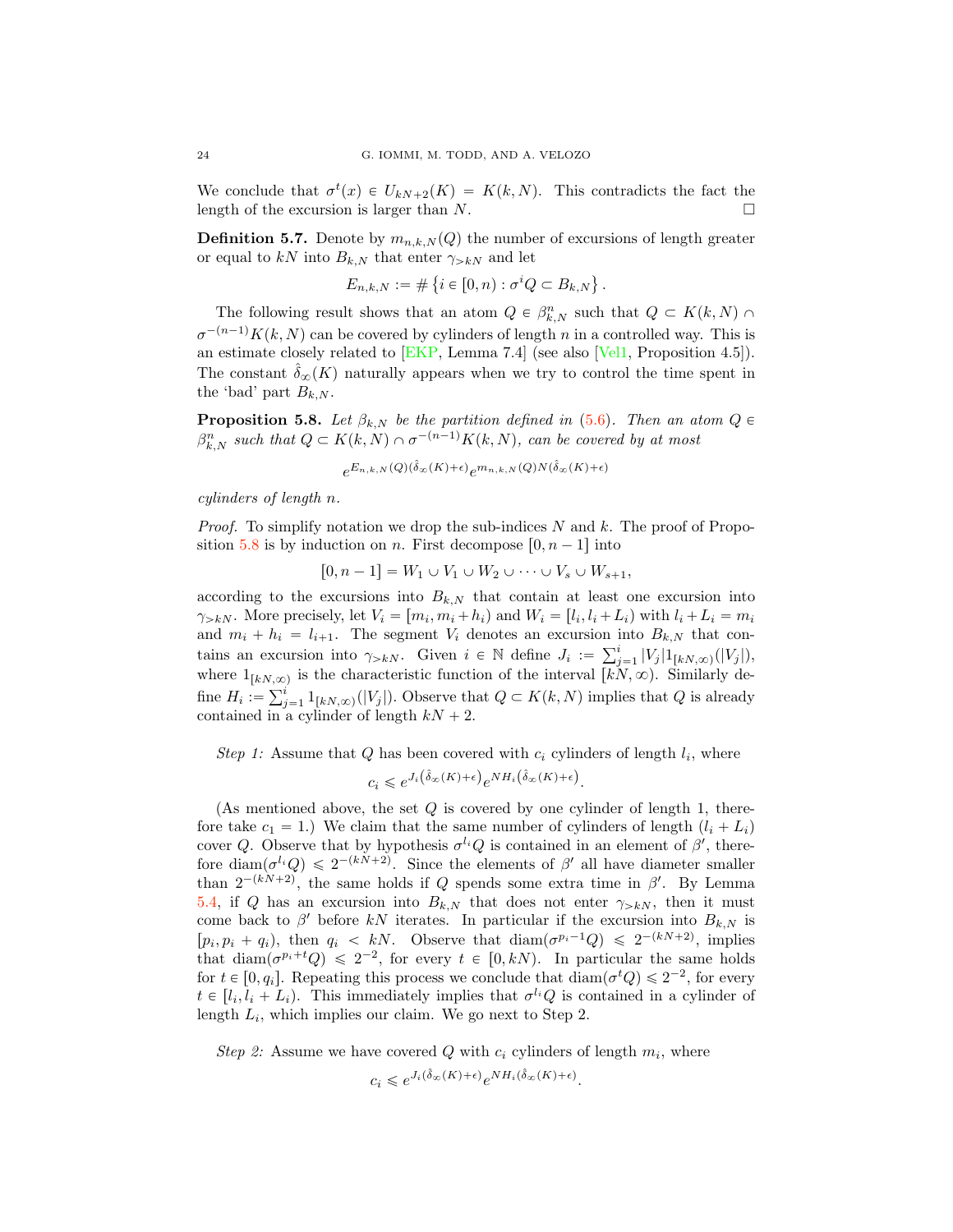We want to estimate the number of cylinders of length  $(m_i + h_i)$  needed to cover Q. Define  $Q_i := \sigma^{m_i-1}Q$ . If we are able to cover  $Q_i$  with R cylinders of length  $(h_i + 1)$ , then we will be able to cover Q with Rc<sub>i</sub> cylinders of length  $(m_i + h_i)$ . We will separate into two cases:

Case 1:  $h_i < kN$ .

Observe that  $Q_i \subset G_{k,N}$  and is therefore contained in an element of  $\beta'$ , which implies diam $(Q_i) \leq 2^{-(kN+2)}$ . This implies that  $Q_i$  is contained in a cylinder of length  $(kN + 2)$ . Since  $h_i < kN$ , this implies that  $Q_i$  can be covered with one cylinder of length  $(h_i + 1)$ . We conclude that

$$
c_{i+1} = c_i \leqslant e^{J_i(\hat{\delta}_{\infty}(K) + \epsilon)} e^{NH_i(\hat{\delta}_{\infty}(K) + \epsilon)} = e^{J_{i+1}(\hat{\delta}_{\infty}(K) + \epsilon)} e^{NH_{i+1}(\hat{\delta}_{\infty}(K) + \epsilon)}.
$$

Case 2:  $h_i \geq kN$ .

By Lemma [5.6,](#page-22-2)  $Q_i = \sigma^{m_i-1} Q \subset K(k, N)$ . Observe that by assumption  $\sigma^{h_i+1} Q_i \subset$  $\gamma_{\leq N}$ . By Lemma [5.5](#page-22-3) there exists  $0 \leq t_i \leq N$ , such that  $\sigma^{h_i+1+t_i}Q_i \subset K(k, N)$  (we assume  $t_i$  is the smallest such number). We conclude that every  $x \in Q_i$  satisfies  $x \in K_{a_0}$ ,  $\sigma^{h_i+1+t_i}(x) \in K_{a_0}$ , and  $\sigma^s x \in K^c$ , for every  $s \in \{1, \ldots, h_i + t_i\}$ . In other words  $Q_i \subset T_{h_i+t_i}(K)$ . We now claim that  $Q_i \subset \hat{T}_{h_i+t_i}(K)$ . Observe that if  $x \in Q_i$ , then  $\sigma^{h_i+t_i+1}(x) \in K(k, N)$ , and  $\sigma^k(x) \in K(k, N)^c$ , for every  $k \in \{1, \ldots, h_i + t_i\}$ . We argue by contradiction and suppose that  $i(\sigma^k(x)) > (h_i + t_i) - k$  for some  $k \in \{1, \ldots, h_i + t_i\}.$  This implies that  $(\sigma^k(x))_j \leq a_j$ , for  $j \in \{0, \ldots, h_i + t_i - k\}.$ Observe that  $(\sigma^k(x))_{h_i+t_i-k+j+1} = (\sigma^{h_i+t_i+1}(x))_j$ , and for  $j \in \{0, ..., kN + 1\}$ we have  $(\sigma^{h_i+t_i+1}(x))_j \leq a_j$ . We conclude that  $(\sigma^k(x))_{h_i+t_i-k+j+1} \leq a_j$ , for  $j \in \{0, \ldots, kN\}$ . In particular we have that  $(\sigma^k(x))_j \leq a_j$ , for every  $j \in \{0, \ldots, kN+\}$ 1, which contradicts that  $\sigma^k(x) \in K(k, N)^c$ , completing the proof of our claim. This implies, from the definition of  $\hat{\delta}_{\infty}(K)$ , that  $Q_i$  can be covered by at most  $e^{(h_i+t_i)(\hat{\delta}_{\infty}(K)+\epsilon)}$  cylinders of length  $(h_i+1+t_i)$ ; and by at most  $e^{(h_i+N)(\hat{\delta}_{\infty}(K)+\epsilon)}$ cylinders of length  $(h_i + 1)$ . We conclude that Q can be covered by at most  $c_{i+1}$ cylinders of length  $(n_i + h_i)$ , where

$$
c_{i+1} \leq e^{(h_i+N)(\hat{\delta}_{\infty}(K)+\epsilon)} \left(e^{J_i(\hat{\delta}_{\infty}(K)+\epsilon)} e^{NH_i(\hat{\delta}_{\infty}(K)+\epsilon)}\right)
$$

$$
= e^{J_{i+1}(\hat{\delta}_{\infty}(K)+\epsilon)} e^{NH_{i+1}(\hat{\delta}_{\infty}(K)+\epsilon)}.
$$

Adding these steps together and noting that  $J_s = E_{n,k,N}(Q)$  and  $H_s = m_{n,k,N}(Q)$ completes the proof of the proposition.

The idea now is to use Proposition [5.8](#page-23-0) to compare the entropy of a measure with the corresponding entropy of our partition  $\beta_{k,N}$ . This is a natural idea: the map  $\mu \mapsto h_\mu(\beta_{k,N})$  is typically better behaved under sequences of measures; at this point we crucially use that the partition  $\beta_{k,N}$  is finite.

<span id="page-24-0"></span>**Proposition 5.9.** Let  $\beta_{k,N}$  be the partition defined in [\(5.6\)](#page-22-1) and  $\mu$  an ergodic  $\sigma$ invariant probability measure satisfying  $\mu(K(k, N)) > 0$ . Then

$$
h_{\mu}(\sigma) \leq h_{\mu}(\beta_{k,N}) + \left(\mu(B_{k,N}) + \frac{1}{k}\right)(\hat{\delta}_{\infty}(K) + \epsilon).
$$

*Proof.* To simplify notation we denote the partition  $\beta_{k,N}$  by  $\beta$ . We will apply Theorem [3.2,](#page-13-1) so the main task is to estimate  $N_{\mu}(n, 1, \delta)$  for some  $\delta \in (0, 1)$ . Since  $\mu$  is an ergodic measure such that  $\mu(K(k, N)) > 0$  there exists  $\delta_1 > 0$  and an increasing sequence  $(n_i)_i$  satisfying

$$
\mu(K(k,N)\cap \sigma^{-n_i}K(k,N))>\delta_1,
$$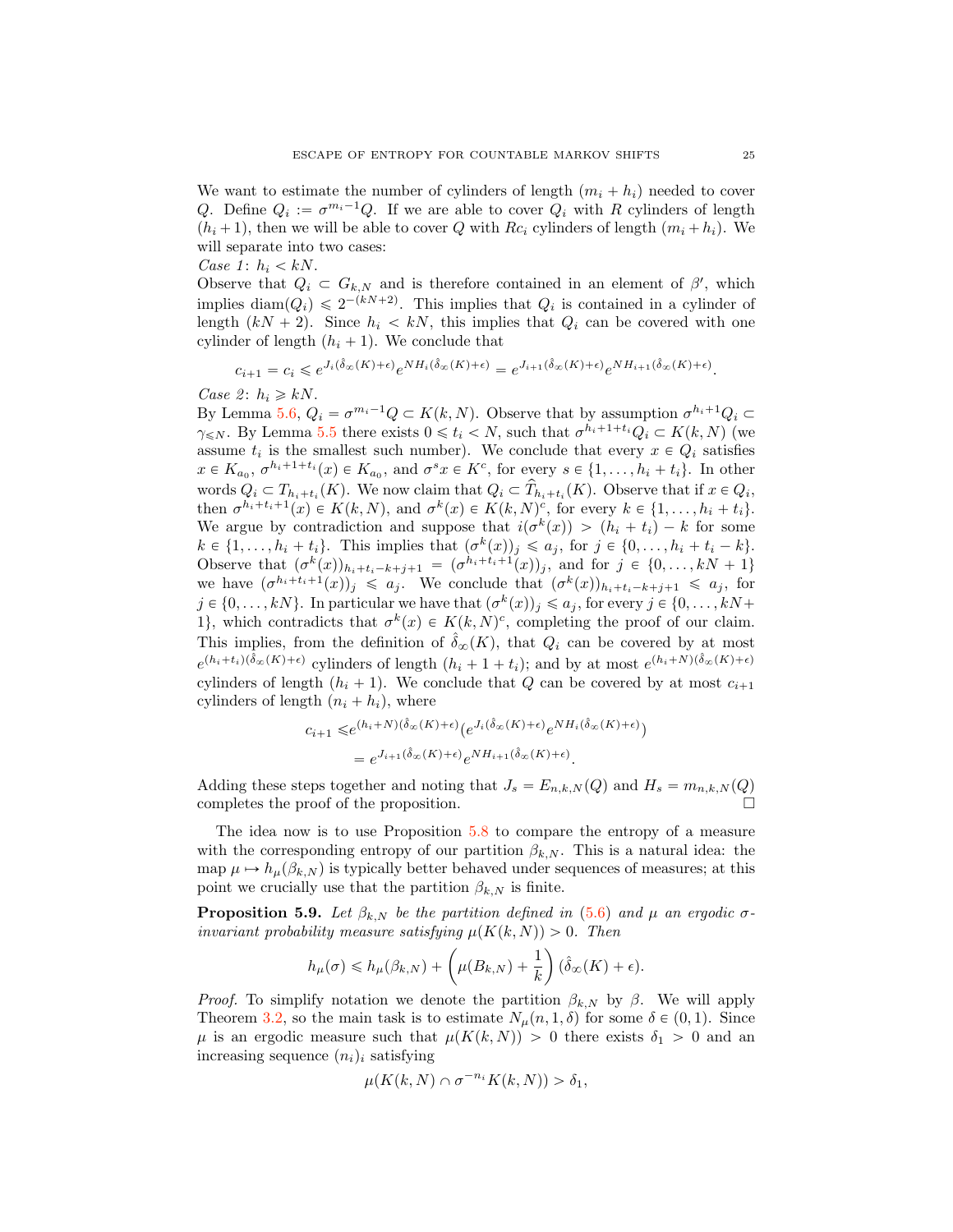for every  $i \in \mathbb{N}$ . Given  $\epsilon_1 > 0$ , by the Shannon-McMillan-Breiman theorem the set

$$
\mathcal{D}_{\epsilon_1,N} = \left\{ x \in X : \forall n \geqslant N, \mu\big(\beta^n(x)\big) \geqslant \exp\bigl(-n\bigl(h_\mu(\beta) + \epsilon_1\bigr)\bigr) \right\},
$$

satisfies

$$
\lim_{N\to\infty}\mu\left(\mathcal{D}_{\epsilon_1,N}\right)=1.
$$

By Birkhoff's Ergodic Theorem there exists a set  $W_{\epsilon_1} \subset \Sigma$  satisfying  $\mu(W_{\epsilon_1})$  $1 - \frac{\delta_1}{4}$  and  $n(\epsilon_1) \in \mathbb{N}$  such that for every  $x \in W_{\epsilon_1}$  and  $n \geq n(\epsilon_1)$ ,

$$
\frac{1}{n}\sum_{i=0}^{n-1}1_{B_{k,N}}(\sigma^nx)<\mu(B_{k,N})+\epsilon_1.
$$

Define

$$
X_i := W_{\epsilon_1} \cap \mathcal{D}_{\epsilon_1, n_i} \cap K(k, N) \cap \sigma^{-n_i} K(k, N).
$$

So for sufficiently large values of  $i \in \mathbb{N}$ , by construction we have that  $\mu(X_i) > \frac{\delta_1}{2}$ . In what follows we will assume that  $i \in \mathbb{N}$  is large enough that it satisfies this condition.

By definition of  $\mathcal{D}_{\epsilon_1,n_i}$  the set  $X_i$  can be covered by  $\exp(n_i(h_\mu(\beta) + \epsilon_1))$  many elements of  $\beta^{n_i}$ . We will make use of Proposition [5.8](#page-23-0) to efficiently cover each of those atoms by cylinders. Let  $Q \in \beta^{n_i}$  be an atom intersecting  $X_i$ . In particular  $Q \in K \cap \sigma^{-(n-1)}K$ . It follows from the definition of  $W_{\epsilon_1}$  that

$$
E_{n_i,k,N}(Q) < (\mu(B_{k,N}) + \epsilon_1) n_i.
$$

Moreover,

$$
m_{n_i,k,N}(Q) \leq \frac{1}{kN} n_i.
$$

Indeed, each of the excursions counted in  $m_{n_i,k,N}$  has length at least kN, which implies that the number of excursions can not be larger than  $\frac{1}{kN}n_i$ . Therefore Proposition [5.8](#page-23-0) implies that

$$
N_\mu\left(n_i,1,1-\frac{\delta_1}{2}\right)\leqslant e^{n_i(h_\mu(\beta)+\epsilon_1)}e^{n_i(\hat{\delta}_\infty(K)+\epsilon)(\mu(B_{k,N})+\epsilon_1)}e^{\frac{1}{kN}n_iN(\hat{\delta}_\infty(K)+\epsilon)}.
$$

It now follows from Katok's entropy formula (see Theorem [3.2\)](#page-13-1) that

$$
h_{\mu}(\sigma) \leq h_{\mu}(\beta_{k,N}) + \epsilon_1 + (\hat{\delta}_{\infty}(K) + \epsilon)(\mu(B_{k,N}) + \epsilon_1) + \frac{1}{k}(\hat{\delta}_{\infty}(K) + \epsilon).
$$

Since  $\epsilon_1 > 0$  was arbitrary the proof is complete.  $\Box$ 

As in Proposition [5.9](#page-24-0) we denote the partition  $\beta_{k,N}$  by  $\beta$ . We may assume, possibly after refining the partition, that

$$
\beta = \{C^1, \ldots, C^q, R\},\
$$

where each  $C^i$  is a cylinder for the original partition and  $R = \gamma_{>k}N$  is the complement of a finite collection of cylinders. For simplicity we still denote this partition by  $\beta$ . We emphasise that Proposition [5.9](#page-24-0) still holds for this new partition.

Define, for large  $m, F_m := \bigcap_{i=0}^{m-1} \sigma^{-i} R$ . We will require the following continuity result.

<span id="page-25-0"></span>**Proposition 5.10.** Suppose that  $(\mu_n)_n$  is a sequence of ergodic probability measures converging on cylinders to an invariant measure  $\mu$ , where  $\mu(\Sigma) > 0$ . For every  $P \in \beta^m \backslash \{F_m\}$ , we have

$$
\lim_{n \to \infty} \mu_n(P) = \mu(P).
$$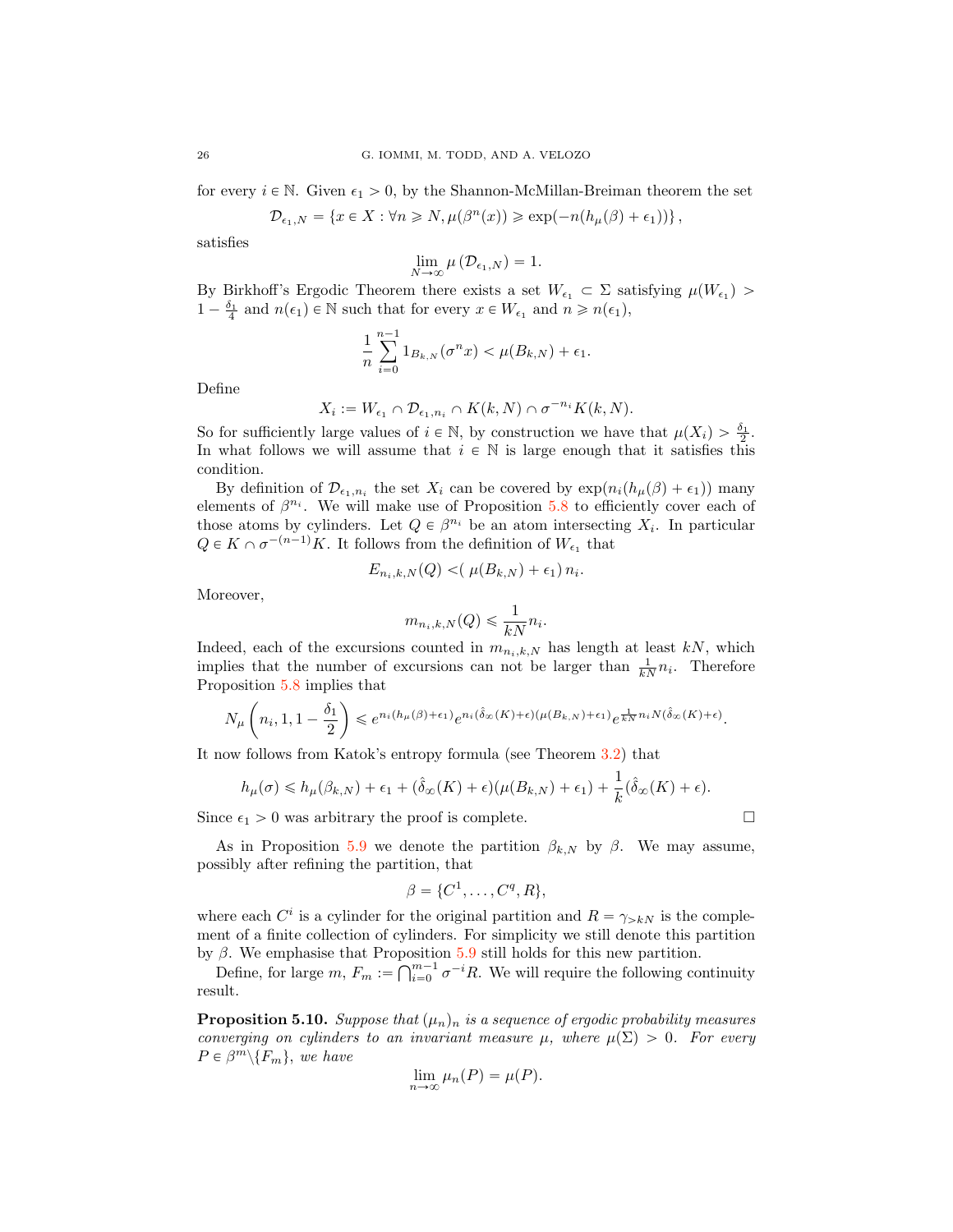Proof. In order to prove the proposition we will need the following fact.

<span id="page-26-1"></span>**Claim 1.** Let  $(H_i)$  be a collection of cylinders and  $(p_i)$  a sequence of natural numbers. Then  $H_0 \cap \sigma^{-p_1}H_1 \cap \cdots \cap \sigma^{-p_k}H_k$ , is either a finite collection of cylinders, or the empty set.

*Proof.* We begin with the case  $k = 2$ , in other words, we will prove that if C and D are cylinders, then for every  $p \in \mathbb{N}$  the set  $C \cap \sigma^{-p}D$  is a finite collection of cylinders or the empty set. If the length of  $C$  is larger than or equal to  $p$  then  $C \cap \sigma^{-p}D$  is empty or a cylinder. If p is larger than the length of C, then we use that there are only finitely many admissible words of given length connecting two fixed symbols. More precisely, if  $C = [x_0, \ldots, x_{h-1}]$  and  $D = [y_0, \ldots, y_{t-1}]$ , then there are finitely many admissible words of length  $p - h + 2$  connecting  $x_{h-1}$  and y<sub>0</sub>. We conclude that  $C \cap \sigma^{-p}D$  is a finite collection of cylinder or the empty set.<br>The same argument gives us the proof of the claim for arbitrary k. The same argument gives us the proof of the claim for arbitrary  $k$ .

Let  $P = S_0 \cap \sigma^{-1} S_1 \cap \cdots \cap \sigma^{-(m-1)} S_{m-1}$ , where  $S_i \in \beta$  and  $P_k := \bigcap_{i=k}^{m-1} \sigma^{-(i-k)} S_i$ . Define  $B = B(P) := \{i \in \{0, ..., m-1\} : S_i = R\}, G = G(P) := \{0, ..., m-1\} \setminus B,$ and  $k = k(P) := (\min G) - 1$ . By assumption we know that  $G \neq \emptyset$ . Let  $Q_0 = Q_0(P) := \bigcup_{i=0}^k \sigma^{-i} R$ ,  $Q_1 = Q_1(P) := \bigcap_{i \in G} \sigma^{-i} S_i$ , and  $Q_2 = Q_2(P) := \bigcap_{i \in R} Q_i$  or  $\sigma^{-i} S_i$ . We will first consider the case  $k = -1$ , where  $Q_0 = \emptyset$ .  $i\in B\cap (k,\infty)$   $\sigma^{-i}S_i$ . We will first consider the case  $k = -1$ , where  $Q_0 = \emptyset$ .

<span id="page-26-0"></span>**Claim 2.** Let  $P = \bigcap_{i=0}^{m-1} \sigma^{-i} S_i$ , where  $S_0 \in \{C^1, \ldots, C^q\}$ . Then  $\lim_{n\to\infty}\mu_n(P)=\mu(P).$ 

*Proof.* Since  $Q_1$  is the disjoint union of  $P = (Q_1 \cap Q_2)$  and  $(Q_1 \cap Q_2^c)$ , for every  $n \in \mathbb{N}$  we obtain that

$$
\mu_n(P) = \mu_n(Q_1) - \mu_n(Q_1 \cap Q_2^c).
$$

Observe that

$$
Q_1 \cap Q_2^c = \left(\bigcap_{j \in G} \sigma^{-j} S_j\right) \cap \left(\bigcup_{i \in B} \sigma^{-i} R^c\right) = \bigcup_{i \in B} \left(\sigma^{-i} R^c \cap \bigcap_{j \in G} \sigma^{-j} S_j\right).
$$

From Claim [1](#page-26-1) we conclude that for every  $i \in B$  the sets  $Q_1$  and  $(\sigma^{-i}R^c \cap \bigcap_{j\in G} \sigma^{-j}S_j)$ are a finite union of cylinders or the empty set. Therefore,  $Q_1$  and  $Q_1 \cap Q_2^c$  are a finite union of cylinders, or the empty set. From this we immediately obtain that

$$
\lim_{n \to \infty} \mu_n(P) = \lim_{n \to \infty} \mu_n(Q_1) - \lim_{n \to \infty} \mu_n(Q_1 \cap Q_2^c) = \mu(Q_1) - \mu(Q_1 \cap Q_2^c) = \mu(P),
$$
  
which proves the claim.

We now explain how to reduce the case  $k \geqslant 0$  to Claim [2.](#page-26-0) Observe that  $P = R \cap$  $\sigma^{-1}P_1$ , therefore  $\sigma^{-1}P_1$  is the disjoint union between P and  $S_1 := (R^c \cap \sigma^{-1}P_1)$  $\bigcup_{i=1}^q (C^i \cap \sigma^{-1}P_1)$ . Thus,

$$
\mu_n(P) = \mu_n(\sigma^{-1}P_1) - \mu_n(R^c \cap \sigma^{-1}P_1) = \mu_n(P_1) - \sum_{i=1}^q \mu_n(C^i \cap \sigma^{-1}P_1).
$$

By Claim [2](#page-26-0) we know that  $\lim_{n\to\infty} \mu_n(C^i \cap \sigma^{-1}P_1) = \mu(C^i \cap \sigma^{-1}P_1)$ . Therefore it suffices to prove that  $\lim_{n\to\infty} \mu_n(P_1) = \mu(P_1)$ . Applying the above argument k times we obtain that the original problem is reduced to  $\lim_{n\to\infty} \mu_n(P_{k+1}) = \mu(P_{k+1})$ Since  $P_{k+1} = S_{k+1} \cap \sigma^{-1}P_{k+2}$ , where  $S_{k+1} \in \{C^1, \ldots, C^q\}$ , we conclude the proof of the proposition by applying Claim 2. of the proposition by applying Claim [2.](#page-26-0) !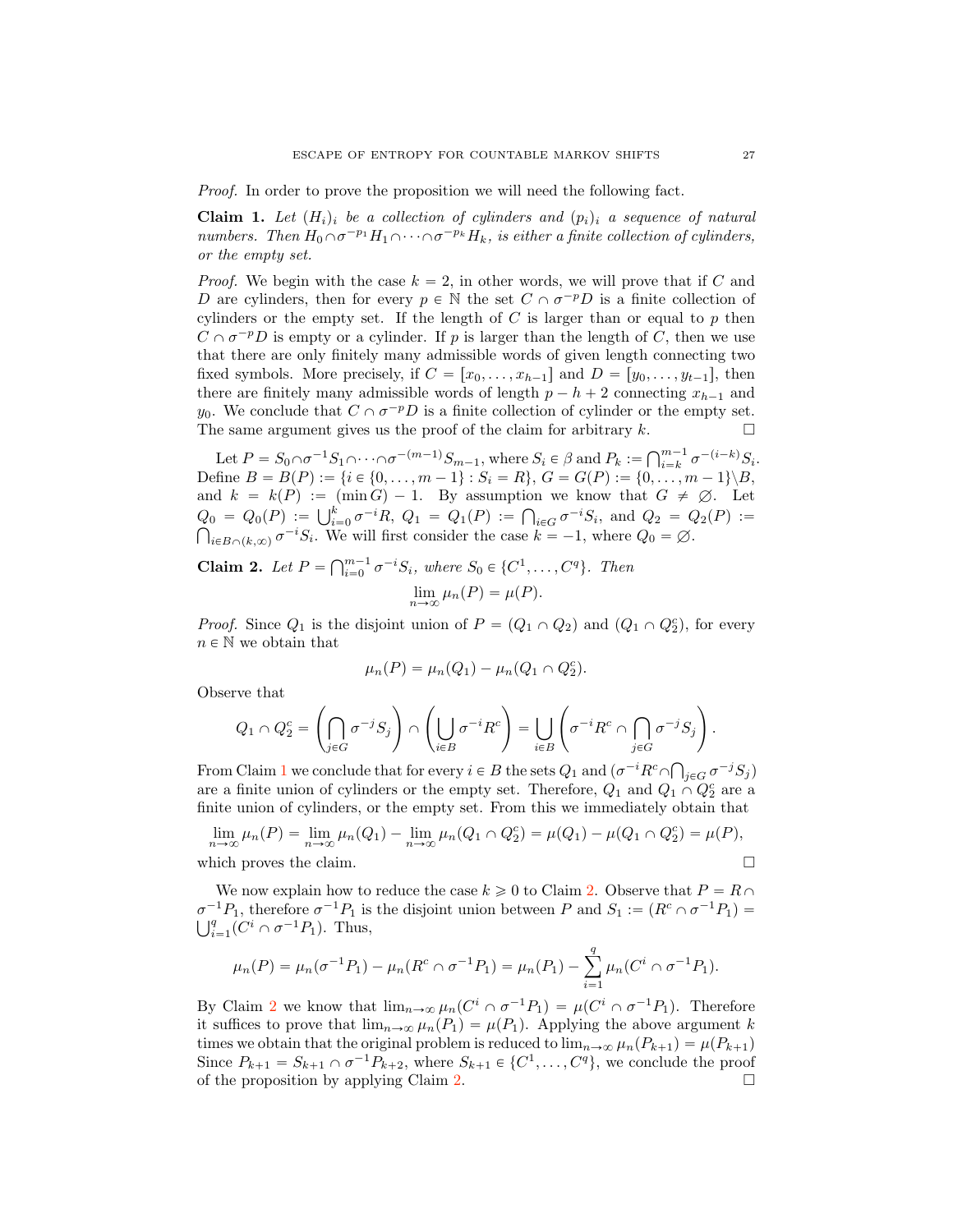Proof of Theorem [5.1.](#page-20-1) We first consider the case in which not all the mass escapes, that is, we assume that  $\mu(\Sigma) > 0$ . Let  $\varepsilon_0 > 0$ . Choose  $m \in \mathbb{N}$  sufficiently large such that

$$
h_{\frac{\mu}{|\mu|}}(\sigma)+\varepsilon_0>\frac{1}{m}H_{\frac{\mu}{|\mu|}}(\beta^m)\quad,\quad 2\frac{e^{-1}}{m}<\frac{\varepsilon}{2}\quad and\quad -\left(\frac{1}{m}\right)\log\mu(\Sigma)<\varepsilon_0.
$$

Then

$$
|\mu|h_{\frac{\mu}{|\mu|}}(\sigma)+2\varepsilon_0>\frac{1}{m}\sum_{P\in\beta^m}\mu(P)\log\mu(P).
$$

It follows from Proposition [5.10](#page-25-0) that

$$
\lim_{n\to\infty}\sum_{Q\in\beta^m\setminus\{F_m\}}\mu_n(Q)\log\mu_n(Q)=\sum_{Q\in\beta^m\setminus\{F_m\}}\mu(Q)\log\mu(Q).
$$

For sufficiently large  $n \in \mathbb{N}$  we have the inequality

<span id="page-27-2"></span>
$$
|\mu|h_{\frac{\mu}{|\mu|}}(\sigma)+3\varepsilon_0\geqslant \frac{1}{m}H_{\mu_n}(\beta^m).
$$

By Proposition [5.9,](#page-24-0) we have that

$$
\begin{aligned} |\mu|h_{\frac{\mu}{|\mu|}}(\sigma) + 3\varepsilon_0 &> \frac{1}{m} H_{\mu_n}(\beta^m) \ge h_{\mu_n}(\sigma, \beta) \\ &\ge h_{\mu_n}(\sigma) - (\hat{\delta}_{\infty}(K) + \epsilon)\mu_n(B_{k,N}) - \frac{1}{k}(\hat{\delta}_{\infty}(K) + \epsilon), \end{aligned}
$$

and therefore

$$
\limsup_{n \to \infty} h_{\mu_n}(\sigma) \leqslant |\mu| h_{\frac{\mu}{|\mu|}}(\sigma) + (\hat{\delta}_{\infty}(K) + \epsilon)(1 - \mu(G_{k,N})) + \frac{1}{k} (\hat{\delta}_{\infty}(K) + \epsilon). \tag{5.7}
$$

We stress that Proposition [5.9](#page-24-0) can be applied for arbitrary  $k, N \in \mathbb{N}$  since  $K \subset$  $supp(\mu_n)$  and therefore  $\mu_n(K(k, N)) > 0$ . Finally, letting  $k \to \infty$  and  $\epsilon \to 0$  we obtain the inequality

$$
\limsup_{n\to\infty} h_{\mu_n}(\sigma) \leqslant |\mu| h_{\mu/|\mu|}(\sigma) + \left(1 - \sup_{k,N}\mu(G_{k,N})\right) \hat{\delta}_{\infty}(K).
$$

Observe that  $Y \subset \bigcup_{k,N} G_{k,N}$ , therefore  $\mu(Y) \leq \mu\left(\bigcup_{k,N} G_{k,N}\right) = \sup_{k,N} \mu(G_{k,N}).$ We conclude that

$$
\limsup_{n\to\infty} h_{\mu_n}(\sigma) \leqslant |\mu| h_{\mu/|\mu|}(\sigma) + (1 - \mu(Y)) \hat{\delta}_{\infty}(K).
$$

The case  $\mu(\Sigma) = 0$  follows directly from Proposition [5.9](#page-24-0) since  $h_{\mu_n}(\sigma, \beta) \to 0$  and  $\mu_n(B_{k,N}) \to 1$  as  $n \to \infty$ .  $\mu_n(B_{k,N}) \to 1$  as  $n \to \infty$ .

# 6. Proof of Theorem [1.1](#page-0-0)

<span id="page-27-0"></span>In this section we prove our main result. We start with a simple result we will need later.

<span id="page-27-1"></span>**Lemma 6.1.** Let  $(a_j)_j$  and  $(b_j)_j$  be sequences of natural numbers such that for every  $i \in \mathbb{N}_0$  we have  $a_0 = b_0$  and  $a_j \leqslant b_j$ . Then  $\hat{\delta}_{\infty}(K((b_j)_j)) \leqslant \hat{\delta}_{\infty}(K((a_j)_j)).$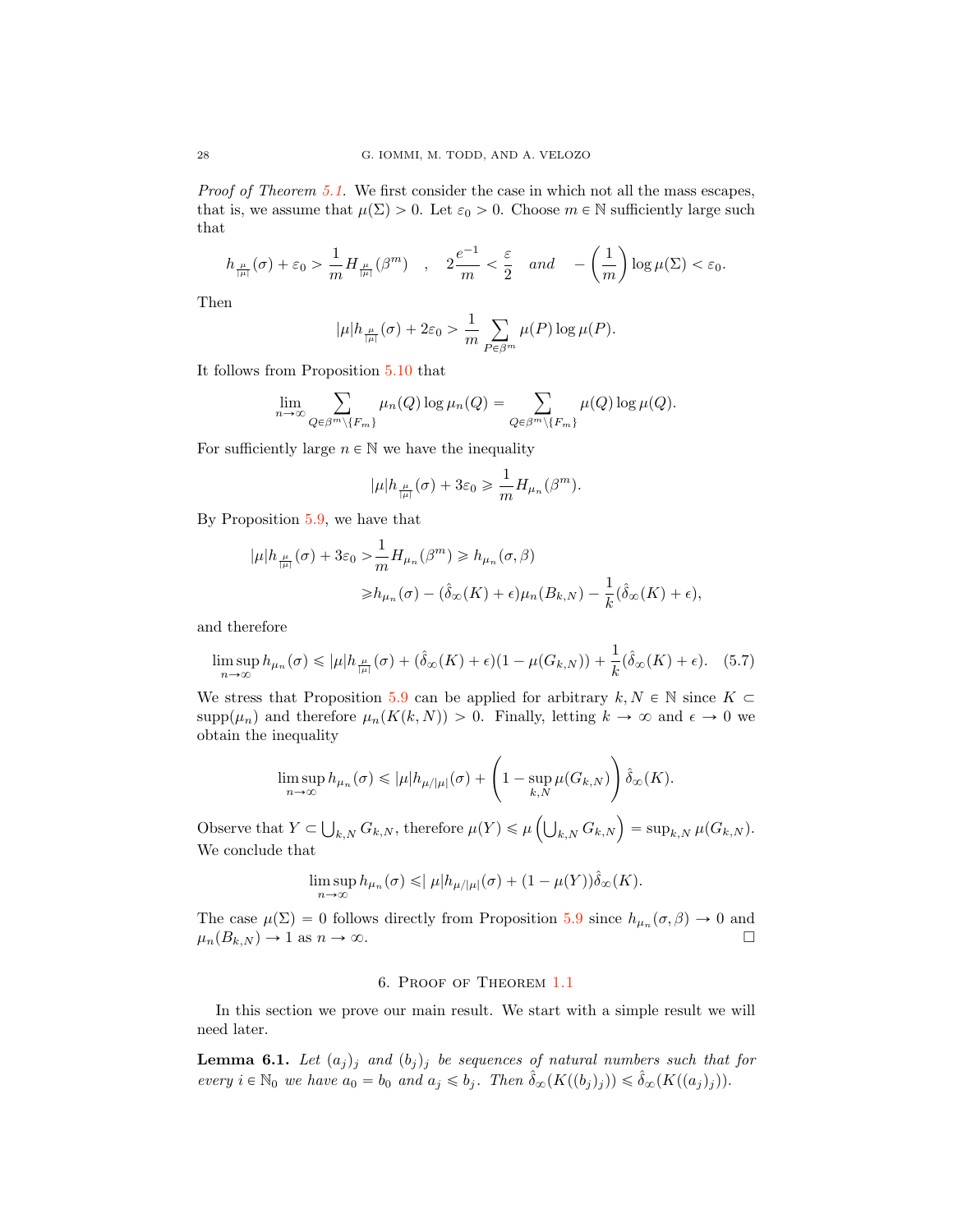*Proof.* Denote by  $K_1 := K((a_i)_i)$  and  $K_2 := K((b_i)_i)$ . Recall that associated to each compact set defined in this way there is a function  $i$  (see  $(5.1)$ ) for the definition). Denote the function i associated to  $K_1$  (resp.  $K_2$ ) by  $i_1$  (resp.  $i_2$ ). It follows from the hypothesis that  $K_1 \subset K_2$ . In particular we have that  $K_2^c \subset K_1^c$ and therefore  $T_n(K_2) \subset T_n(K_1)$  (see [\(5.2\)](#page-20-4) for the definition of T). Moreover, we have that

$$
\widehat{T}_n(K_2) \subset \widehat{T}_n(K_1),
$$

(see [\(5.3\)](#page-20-5) for the definition of  $\hat{T}$ ). Indeed, let  $x \in \hat{T}_n(K_2)$ , we have that  $i_2(\sigma^k(x)) \leq$  $n - k$ . In particular

$$
(\sigma^k(x))_{i_2(\sigma^k(x))} > b_{i_2(\sigma^k(x))} \ge a_{i_2(\sigma^k(x))}.
$$

We conclude that  $i_1(\sigma^k(x)) \leq i_2(\sigma^k(x)) \leq n - k$ , and therefore  $x \in \hat{T}_n(K_1)$ . Thus  $\widehat{T}_n(K_2) \subset \widehat{T}_n(K_1)$ , which readily implies that for every  $n \in \mathbb{N}$  we have  $\widehat{z}_n(K_2) \leq \widehat{z}_n(K_1)$ .  $\hat{z}_n(K_1)$ .

In the next lemma we establish a relation between the quantities  $\hat{\delta}_{\infty}(K)$  and  $\delta_{\infty}(q)$ , which in turn is necessary to relate Theorem [5.1](#page-20-1) with Theorem [1.1.](#page-0-0) As mentioned before, in the definition of  $\hat{\delta}_{\infty}(K)$  we covered the sets  $\hat{T}_n(K)$  (and not  $T_n(K)$  which may seem more natural) in order to ensure this result.

<span id="page-28-0"></span>**Lemma 6.2.** Let  $(\Sigma, \sigma)$  be a CMS satisfying the *F* $-p$ roperty, and M,  $q \in \mathbb{N}$ . Then there exists a sequence of natural numbers  $(a_i)_i$  such that  $a_0 = q$ , and

$$
\hat{\delta}_{\infty}(K) \leq \delta_{\infty}(M, q),
$$

where  $K = K((a_i)_i)$ 

*Proof.* Let  $i \in \mathbb{N}$ . Since  $\Sigma$  satisfies the  $\mathcal{F}-$ property, there are finitely many cylinders of the form  $[x_0, \ldots, x_n]$ , where  $x_0 \leq q$ ,  $x_n \leq q$ , and  $n \leq iM$ . Thus, only a finite collection of symbols from the alphabet are used in this collection of cylinders. Denote by  $r_i \in \mathbb{N}$  the largest of this collection of symbols. Inductively define  $(a_i)_i \subset \mathbb{N}$  so that:

$$
a_{i+1} > a_i \quad \text{and} \quad a_i > r_i.
$$

We now prove that the set  $K = K((a_i)_i)$  is such that  $\hat{z}_n(K) \leq \delta_{\infty}(M, q)(n)$ , for every  $n \in \mathbb{N}$ . Recall that  $\hat{z}_n(K)$  is the minimal number of cylinders of length  $(n+2)$ needed to cover  $\widehat{T}_n$ . Let  $x = (x_0, x_1, ...) \in \widehat{T}_n$ ,

$$
E := \{k \in \{0, \ldots, n+1\} : x_k \leq a_0\},\
$$

and  $B := \{0, \ldots, n + 1\} \backslash E$ . For  $k \in E$  we define  $p_k := i(\sigma^k(x))$ . We emphasise that since  $k \in E$  then  $x_k \leq a_0$ , thus  $p_k = i(\sigma^k(x)) \geq 1$ . Let  $r \in E$  and observe that  $x_{p_r+r} = (\sigma^r(x))_{p_r} > a_{p_r}$ , where  $p_r \leq n-r$ . Because of the choice of  $a_{p_r}$ , there is no admissible word of length less or equal to  $p_r M$  connecting  $x_{p_r+r}$  and a symbol in the set  $\{0, 1, \ldots, q\}$ . Since  $x_{n+1} \leqslant q$ , this means that we must have  $p_r+r+(p_rM) \leqslant n+1$ . Moreover, for every  $0 \leq m < p_r M$  we have that  $p_r + r + m \in B$ . In other words, the interval  $[r, r + p_r + p_r)$  has at least  $p_rM$  elements in B, equivalently, at most  $p_r$  elements in E. Since this argument holds for every  $r \in E$  we conclude that  $M \# E \leq n + 2$  and therefore

<span id="page-28-1"></span>
$$
\#E \le \frac{n+2}{M}.\tag{6.1}
$$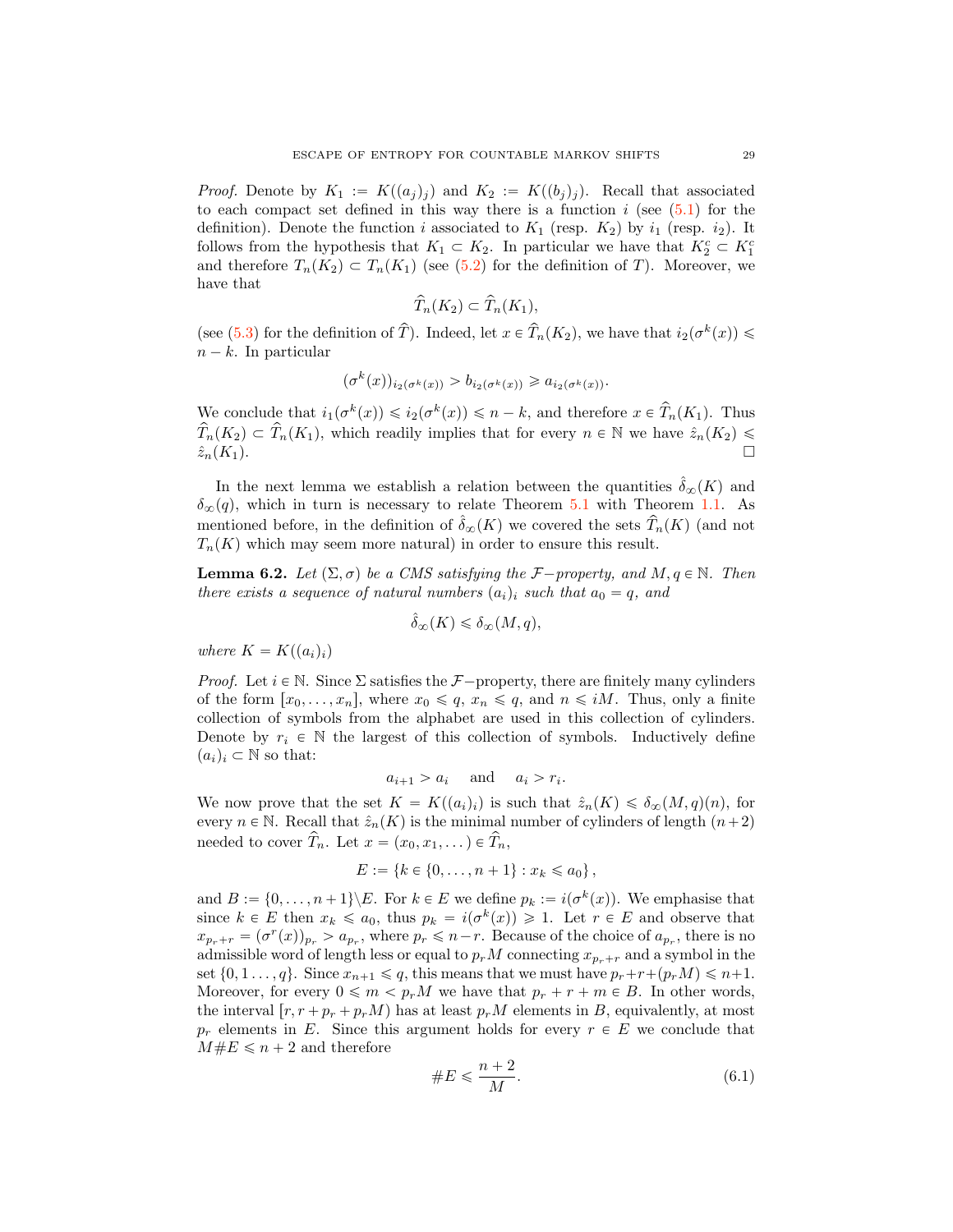From  $(6.1)$  it follows that every  $x \in \hat{T}_n$  belongs to a cylinder of the form  $[x_0, \ldots, x_{n+1}],$ where  $x_0 \leqslant q$ ,  $x_{n+1} \leqslant q$  and

$$
\#\{i \in \{0, 1, \dots, n+1\} : x_i \leq q\} \leq \frac{n+2}{M}.
$$

This implies that  $\hat{z}_n(K) \leq z_n(M, q)$ , for every  $n \in \mathbb{N}$ . Therefore  $\hat{\delta}_{\infty}(K) \leq \delta_{\infty}(M, q)$ .  $\Box$ 

Define 
$$
\hat{\delta}_{\infty}(q) := \inf_{(a_i)_i : a_0 = q} \hat{\delta}_{\infty}(K((a_i)_i)).
$$

<span id="page-29-1"></span>**Corollary 6.3.** For every  $q \in \mathbb{N}$  we have  $\hat{\delta}_{\infty}(q) \leq \delta_{\infty}(q)$ .

*Proof.* Combine Lemma  $6.1$  with Lemma  $6.2$ .

We now prove Theorem [1.1.](#page-0-0)

*Proof of Theorem [1.1.](#page-0-0)* Let  $(a_i)_i$  be a sequence of non-negative integers and K :=  $K(a_i)_i$  the corresponding compact set. We assume K large enough so that there exists a periodic measure  $\mu_p$  with  $\mu_p(K) > 0$ . We will prove that

$$
\limsup_{n \to \infty} h_{\mu_n}(\sigma) \leqslant |\mu| h_{\mu/|\mu|}(\sigma) + (1 - \mu(K)) \hat{\delta}_{\infty}(K).
$$
\n(6.2)

Let  $\mu'_n := (1 - \frac{1}{n})\mu_n + \frac{1}{n}\mu_p$ . Observe that for every  $n \in \mathbb{N}$  we have  $\mu'_n(K) > 0$ . It follows from Proposition [4.1](#page-17-0) that there exists an ergodic measure  $\nu_n$  arbitrarily close in the weak\* topology to  $\mu'_n$  such that  $h_{\nu_n}(\sigma) > h_{\mu'_n}(\sigma) - \frac{1}{n}$ . In particular, we can assume that  $\nu_n(K(n,n)) > 0$  and that  $(\nu_n)_n$  converges on cylinders to  $\mu$ .

Let k,  $N \in \mathbb{N}$ . If  $n > \max\{k, N\}$  then  $K(n, n) \subset K(k, N)$ , therefore  $\nu_n(K(k, N))$ 0. It now follows from  $(5.7)$  that

$$
\limsup_{n\to\infty} h_{\nu_n}(\sigma) \leqslant |\mu| h_{\frac{\mu}{|\mu|}}(\sigma) + (\hat{\delta}_{\infty}(K) + \epsilon)(1 - \mu(G_{k,N})) + \frac{1}{k}(\hat{\delta}_{\infty}(K) + \epsilon).
$$

Letting  $k$  tend to infinity and  $\epsilon$  to zero we obtain

$$
\limsup_{n\to\infty} h_{\nu_n}(\sigma) \leqslant |\mu| h_{\frac{\mu}{|\mu|}}(\sigma) + (1 - \mu(K)) \hat{\delta}_{\infty}(K).
$$

Since  $h_{\nu_n}(\sigma) > h_{\mu'_n}(\sigma) - \frac{1}{n} = (1 - \frac{1}{n})h_{\mu_n} - \frac{1}{n}$ , then

$$
\limsup_{n\to\infty} h_{\mu_n}(\sigma) \leq \limsup_{n\to\infty} h_{\nu_n}(\sigma),
$$

from which  $(6.2)$  follows.

The argument above also holds for every set  $K' = K((b_i)_i)$ , where  $a_0 = b_0$  and  $a_i \leq b_i$ . Observe that  $\sup_{(b_i)_i:b_0=a_0} \mu(K((b_i)_i)) = \mu(K_{a_0})$ . Thus, it is a consequence of Corollary [6.3](#page-29-1) that

$$
\limsup_{n \to \infty} h_{\mu_n}(\sigma) \leq |\mu| h_{\mu/|\mu|}(\sigma) + (1 - \mu(K_{a_0})) \hat{\delta}_{\infty}(a_0)
$$
  

$$
\leq |\mu| h_{\mu/|\mu|}(\sigma) + (1 - \mu(K_{a_0})) \delta_{\infty}(a_0).
$$

Letting  $a_0$  tend to infinity concludes the proof of Theorem [1.1.](#page-0-0)  $\Box$ 

<span id="page-29-0"></span>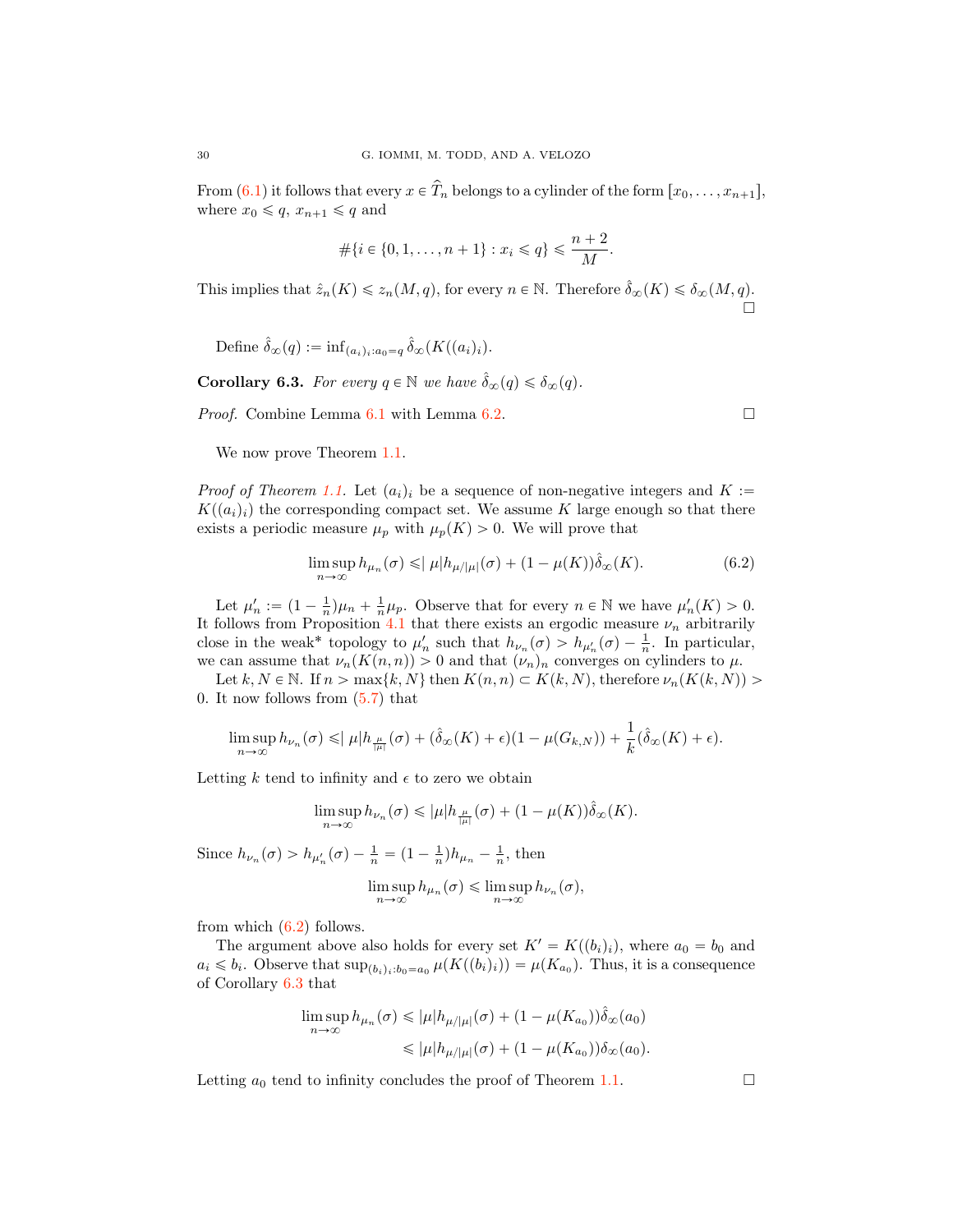## 7. Variational principle for the entropies at infinity

<span id="page-30-0"></span>In this section we prove Theorem [1.4.](#page-1-3) That is, we prove a variational principle at infinity: the measure theoretic entropy at infinity coincides with its topological counterpart.

For each pair  $(i, j) \in \mathbb{N}^2$  choose a non-empty cylinder  $w(i, j)$  of length  $\ell(i, j) + 1$ such that

$$
w(i,j):=[i,\ldots,j]=[(w(i,j)_0,\ldots,w(i,j)_{\ell(i,j)}].
$$

Let  $\varphi : \Sigma \to \mathbb{R}$  be a potential and define

$$
Z_n(\varphi, a, b) := \sum_{x: \sigma^{n+\ell(b,a)}(x) = x} \exp\left(S_{n+\ell(b,a)}\varphi(x)\right) 1_{[a] \cap \sigma^{-n}w(b,a)}(x).
$$

In the following lemma we show that the Gurevich pressure can be computed by means of the partition function  $Z_n(\varphi, a, b)$ ; this will be used in Lemma [7.3.](#page-31-0)

<span id="page-30-1"></span>**Lemma 7.1.** Let  $(\Sigma, \sigma)$  be a transitive CMS and  $\varphi : \Sigma \to \mathbb{R}$  a bounded potential with summable variations. Then for every pair  $(a, b) \in \mathbb{N}^2$  we have that

$$
P_G(\varphi) = \limsup_{n \to \infty} \frac{1}{n} \log Z_n(\varphi, a, b).
$$

*Proof.* Let  $C = ||\varphi||_0$  and  $D = \sum_{k=2}^{\infty} \text{var}_k(\varphi)$ . It follows from the definition of  $Z_n(\varphi, a, b)$  that

$$
Z_{n+\ell(b,a)}(\varphi,a) = \sum_{x:\sigma^{n+\ell(b,a)}(x)=x} \exp(S_{n+\ell(b,a)}\varphi(x))1_{[a]}(x) \ge Z_n(\varphi,a,b).
$$

In particular we obtain that

$$
P_G(\varphi) = \limsup_{n \to \infty} \frac{1}{n} \log Z_n(\varphi, a) \geqslant \limsup_{n \to \infty} \frac{1}{n} \log Z_n(\varphi, a, b).
$$

Let  $\mathbb{P}_n := w(a, b) \cap \sigma^{-n}w(b, a)$ . Note that

$$
\begin{split} Z_n(\varphi,a,b) & \geqslant \sum_{x: \sigma^{n+\ell(b,a)}(x)=x} \exp\left(S_{n+\ell(b,a)}\varphi(x)\right)1_{P_n}(x) \\ & \geqslant e^{-(\ell(a,b)+\ell(b,a))C} \sum_{x: \sigma^{n+\ell(b,a)}(x)=x} \exp\left(S_{n-\ell(b,a)}\varphi\bigl(\sigma^{\ell(a,b)}x\bigr)\right)1_{\mathbb{P}_n}(x). \end{split}
$$

Observe that if  $x = (x_0, x_1, \dots) \in \mathbb{P}_n$ , then  $x_{\ell(b,a)} = x_n = b$ . Define the periodic point  $y(x) := \overline{x_{\ell(b,a)} \dots x_{n-1}}$ . The function y establishes a one-to-one correspondence between points in  $x \in \mathbb{P}_n$  such that  $\sigma^{n+\ell(b,a)}(x) = x$ , and periodic points of length  $n - \ell(b, a)$  in [b]. Moreover, note that if  $x \in \mathbb{P}_n$ , then

$$
\Big|S_{n-\ell(b,a)}\left(\varphi(\sigma^{\ell(a,b)}x)\right)-S_{n-\ell(b,a)}\left(\varphi(y(x))\right)\Big|\leqslant D.
$$

We conclude that

$$
\sum_{x:\sigma^{n+\ell(b,a)}(x)=x} \exp\left(S_{n-\ell(b,a)}\varphi(\sigma^{\ell(a,b)}x)\right)1_{\mathbb{P}_n}(x) \geqslant
$$

$$
e^{-D} \sum_{x:\sigma^{n-\ell(b,a)}(y)=y} \exp\left(S_{n-\ell(b,a)}\varphi(y)\right)1_{[b]}(x).
$$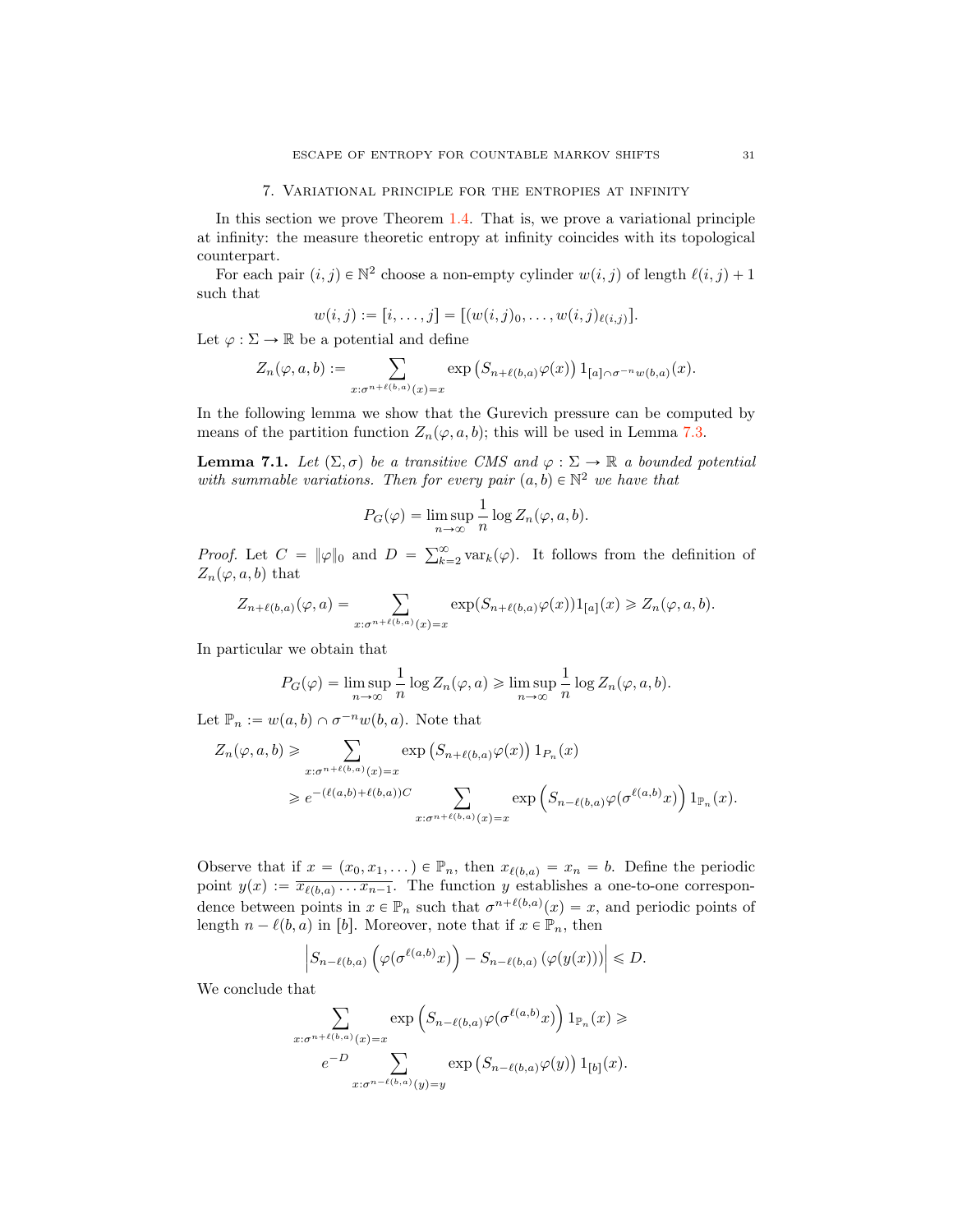That is  $Z_n(\varphi, a, b) \geq e^{-(\ell(a,b)+\ell(b,a))C-D} Z_{n-\ell(b,a)}(\varphi, b)$  and therefore

$$
\limsup_{n \to \infty} \frac{1}{n} \log Z_n(\varphi, a, b) \geqslant P_G(\varphi).
$$

 $\Box$ 

*Remark* 7.2. Note that in Lemma [7.1](#page-30-1) the assumption  $\|\varphi\|_0 < \infty$  is too strong for what is required: it suffices to assume that for every  $n \in \mathbb{N}$  we have  $\sup_{x \in [n]} |\varphi(x)|$  $\infty$ .

We say that a point  $x \in \Sigma$  belongs to the set  $Per(q, M, n)$  if the following properties hold:

- (a)  $\sigma^n(x) = x$ .
- (b) If  $x \in [x_0, \ldots, x_{n-1}],$  then  $x_0 \leq q$ , and  $\#\{k \in \{0, \ldots, n-1\} : x_k \leq q\} \leq \frac{n}{M}$ .

The following lemma is important in our proof of Theorem [1.4](#page-1-3) as it will allow us to find a sequence of invariant probability measures which converges to the zero measure and entropies approach the topological entropy at infinity.

<span id="page-31-0"></span>**Lemma 7.3.** Let  $\varphi : \Sigma \to \mathbb{R}$  be a bounded potential of summable variations such that

$$
\lim_{n \to \infty} \sup_{x \in [n]} |\varphi(x)| = 0.
$$

Then  $P_G(\varphi) \geq \delta_\infty$ .

*Proof.* For every  $\epsilon > 0$  there exists  $N_0 = N_0(\epsilon) \in \mathbb{N}$  such that  $\sup_{x \in [n]} |\varphi(x)| \leq \epsilon$ , for every  $n \geq N_0$ . By Lemma [7.1,](#page-30-1) for sufficiently large values of  $n \in \mathbb{N}$ , since  $Z_n(a, n) (\varphi) \leq \exp(n P_G(\varphi) + \epsilon)$  there exists  $N' = N'(N_0) \in \mathbb{N}$  such that

$$
N' \exp (nP_G(\varphi) + \epsilon) \geqslant \sum_{(a,b)\in\{1,\ldots,N_0\}^2} Z_n(\varphi, a, b).
$$

That is,

$$
P_G(\varphi) \geq \limsup_{n \to \infty} \frac{1}{n} \log \sum_{(a,b) \in \{1, \dots, N_0\}^2} Z_n(\varphi, a, b).
$$

Define

$$
\mathbb{T}_n(a,b) := \sum_{x \in Per(N_0,M,n+\ell(b,a))} \exp\left(S_{n+\ell(b,a)}\varphi(x)\right) 1_{[a] \cap \sigma^{-n}w(b,a)}(x),
$$

and observe that  $Z_n(\varphi, a, b) \geq \mathbb{T}_n(a, b)$ . Recall that  $x \in Per(N_0, M, n + \ell(b, a))$ implies that

$$
\# \{k \in \{0, \ldots, n + \ell(b, a) - 1\} : x_k \le N_0\} \le \frac{n + \ell(b, a)}{M}.
$$

It follows from the choice of  $N_0$  that

$$
S_{n+\ell(b,a)}\varphi(x) \geqslant -(n+\ell(b,a))\epsilon - \frac{\|\varphi\|_0}{M}(n+\ell(b,a)).
$$

In particular

$$
\mathbb{T}_n(a,b) \geq \#\left\{Per(N_0,M,n+\ell(b,a)) \cap [a] \cap \sigma^{-n}w(b,a)\right\}e^{-(n+\ell(b,a))(\epsilon+\frac{\|\varphi\|_0}{M})}.
$$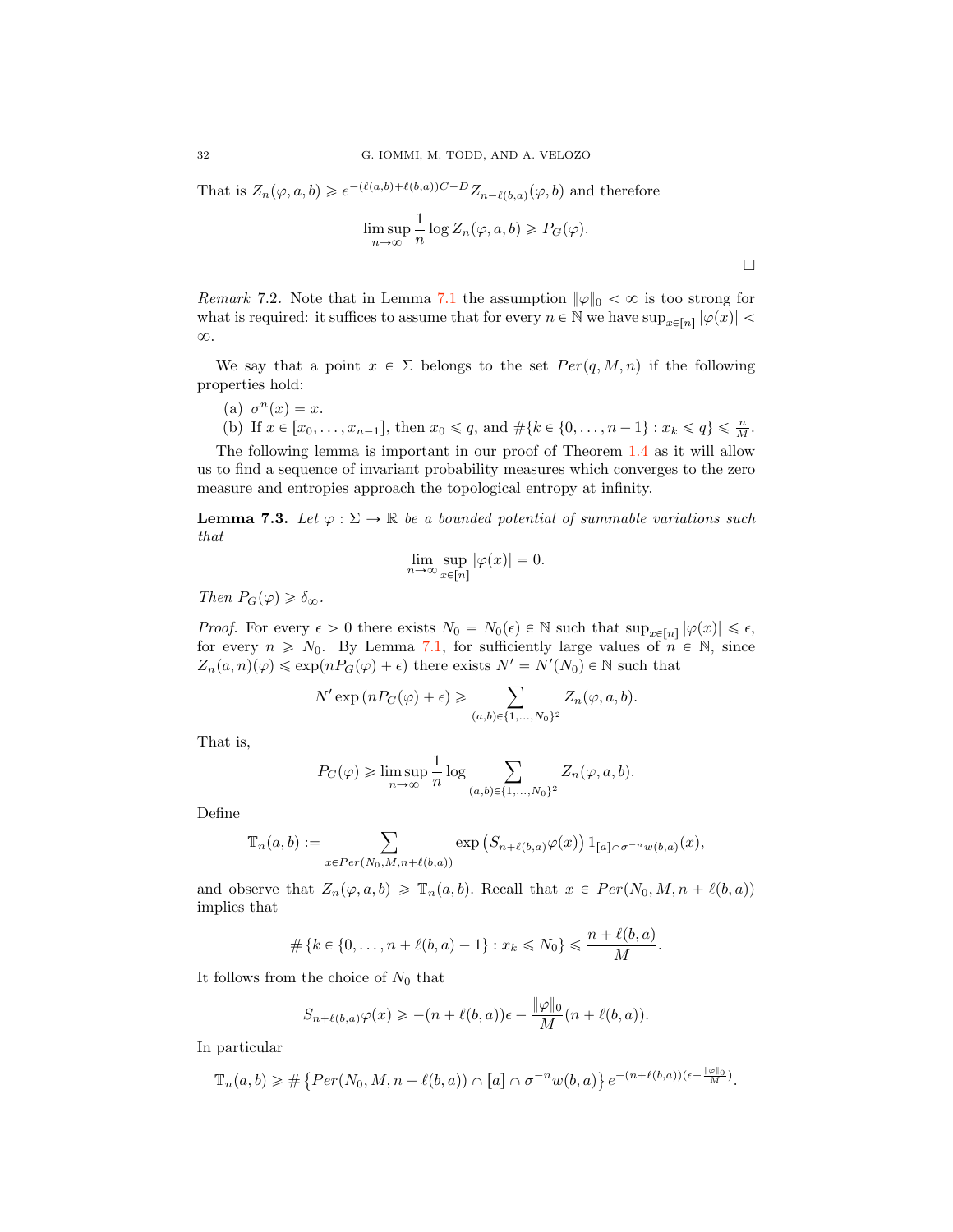Denote by  $W_n(a, b, N_0, M)$  the collection of cylinders of the form  $[x_0, \ldots, x_n]$ , where  $x_0 = a, x_n = b, \text{ and } \# \{k \in \{0, ..., n\} : x_k \leq N_0\} \leq \frac{n+1}{2M}.$  In order to estimate the number of these using periodic points, to each cylinder  $[x_0, \ldots, x_n]$   $\in$  $W_n(a, b, N_0, M)$  we associate the cylinder

$$
D = [y_0, \ldots, y_{n+\ell(b,a)}] = [x_0, \ldots, x_n, (w(b,a))_1, \ldots, w(b,a)_{\ell(b,a)}].
$$

Observe that  $y_0 = a$ ,  $y_{n+\ell(b,a)} = a$ , and

$$
\#\{k \in \{0, \ldots, n + \ell(b, a)\} : y_k \le N_0\} \le \frac{n+1}{2M} + \ell(b, a).
$$

For  $n \in \mathbb{N}$  sufficiently large we can assume that  $\frac{n+1}{2M} + \ell(b, a) \leq \frac{n+\ell(b, a)}{M}$ . In particular the periodic point associated to D belongs to  $Per(N_0, M, n + \ell(b, a)) \cap [a] \cap$  $\sigma^{-n}w(b, a)$ . We conclude that

$$
\# \mathcal{W}_n(a, b, N_0, M) \leq \#\left\{Per(N_0, M, n + \ell(b, a)) \cap [a] \cap \sigma^{-n}w(b, a)\right\}.
$$

Observe that  $\sum_{(a,b)\in\{1,...,N_0\}^2} \#W_n(a,b,N_0,M) = z_{n-1}(2M, N_0)$ , which implies

$$
z_{n-1}(2M, N_0) \leq \sum_{(a,b)\in \{1,\ldots,N_0\}^2} \# \left\{ Per(N_0, M, n+\ell(b,a)) \cap [a] \cap \sigma^{-n}w(b,a) \right\}.
$$

Hence, writing  $\ell_{N_0} := \max_{(a,b)\in\{1,\ldots,N_0\}^2} \ell(b, a)$ , we obtain that

$$
\sum_{(a,b)\in\{1,\ldots,N_0\}^2} Z_n(\varphi,a,b) \geqslant \sum_{(a,b)\in\{1,\ldots,N_0\}^2} \mathbb{T}_n(a,b) \geqslant z_{n-1}(2M,N_0)e^{-(n+\ell_{N_0})(\epsilon + \frac{||\varphi||_0}{M})},
$$

and therefore

$$
P_G(\varphi) \geq \limsup_{n \to \infty} \frac{1}{n} \log \sum_{(a,b) \in \{1,\dots,N_0\}^2} Z_n(\varphi, a, b) \geq \delta_{\infty}(2M, N_0) - \epsilon - \frac{\|\varphi\|_0}{M}.
$$

Letting  $M \to \infty$  we obtain that  $P(\varphi) \geq \delta_{\infty}(N_0) - \epsilon$ . Choosing  $N_0$  sufficiently large we can make  $\epsilon$  arbitrarily small to conclude that  $P_G(\varphi) \geq \delta_{\infty}$ we can make  $\epsilon$  arbitrarily small, to conclude that  $P_G(\varphi) \geq \delta_{\infty}$ .

Recall that the measure theoretic entropy at infinity of a transitive CMS of finite entropy  $(\Sigma, \sigma)$  is defined by

$$
h_{\infty} := \sup_{(\mu_n)_n \to 0} \limsup_{n \to \infty} h_{\mu_n}(\sigma),
$$

where the supremum is taken over all sequences of invariant probability measures converging on cylinders to the zero measure. An immediate consequence of Theorem [1.1](#page-0-0) is the following upper bound for the measure theoretic entropy at infinity of  $(\Sigma, \sigma)$ :

<span id="page-32-0"></span>
$$
h_{\infty} \leqslant \delta_{\infty} \tag{7.1}
$$

We will now prove that in fact equality holds. This is equivalent to the sharpness of the inequality in Theorem [1.1.](#page-0-0)

*Proof of Theorem [1.4.](#page-1-3)* As observed in [\(7.1\)](#page-32-0), it suffices to prove the inequality  $\delta_{\infty} \leq$  $h_{\infty}$ . Let  $\varphi : \Sigma \to \mathbb{R}$  be a bounded, strictly negative locally constant potential depending only on the first coordinate such that

$$
\lim_{n \to \infty} \sup_{x \in [n]} |\varphi(x)| = 0.
$$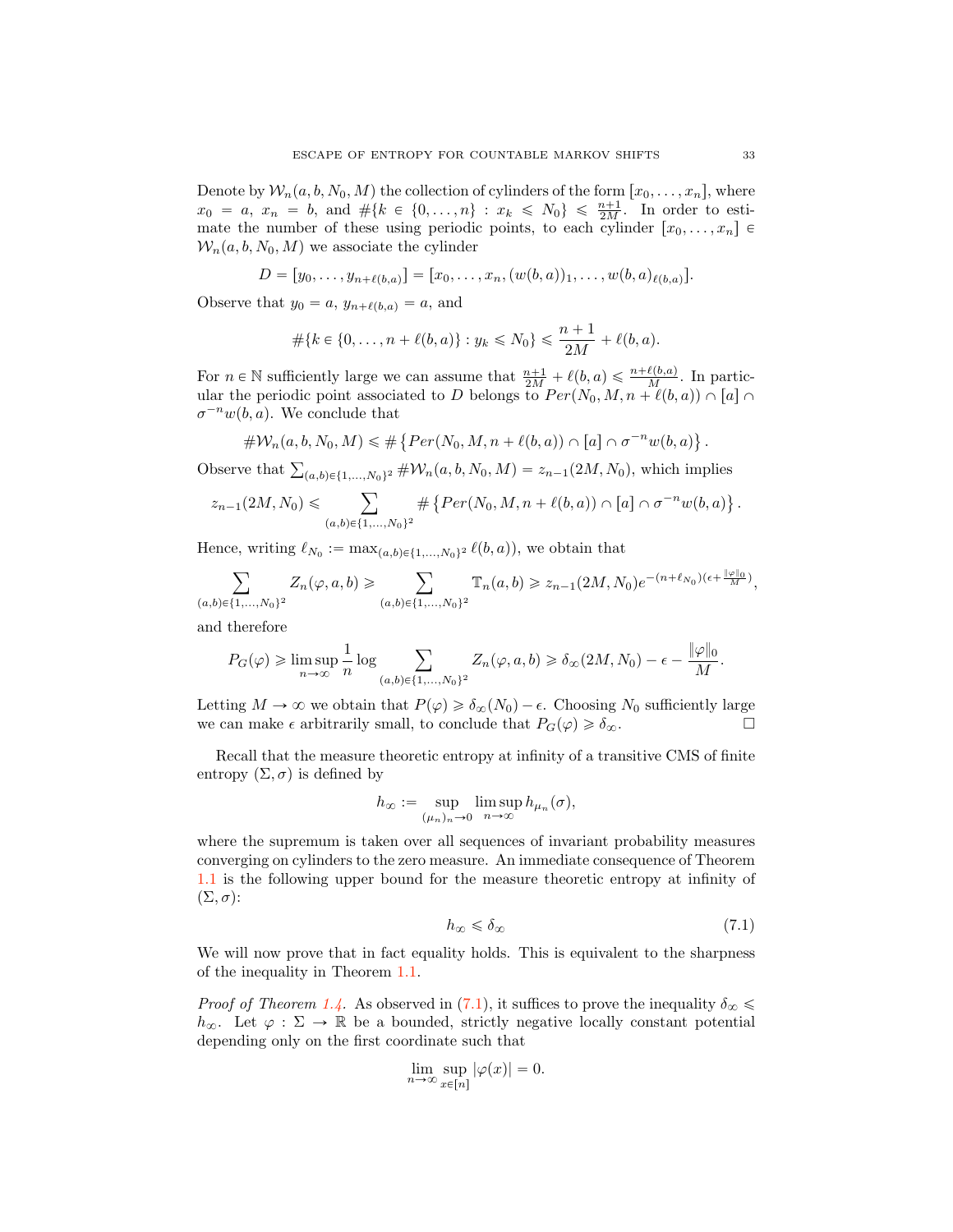By Lemma [7.3,](#page-31-0) for every  $t \in \mathbb{R}$  we have  $P(t\varphi) \geq \delta_{\infty}$ . Now consider a sequence of measures  $(\mu_n)_n$  such that

$$
h_{\mu_n}(\sigma) + n \int \varphi \, d\mu_n > P(n\varphi) - \frac{1}{n}.
$$

The existence of such a sequence of invariant probability measures is guaranteed by the variational principle. Then

$$
h_{\mu_n}(\sigma) + n \int \varphi \ d\mu_n > \delta_\infty - \frac{1}{n}.
$$

Since the potential  $\varphi$  is strictly negativity and bounded we conclude that the sequence  $(\mu_n)_n$  converges on cylinders to the zero measure. Since  $h_{\mu_n}(\sigma) \geq \delta_{\infty} - \frac{1}{n}$ ,

$$
\limsup_{n \to \infty} h_{\mu_n}(\sigma) \geq \delta_{\infty}.
$$

<span id="page-33-0"></span>In particular,  $\delta_{\infty} \leq h_{\infty}$ .

## 8. Applications

In this section we discuss several consequences of Theorem [1.1.](#page-0-0) Among the consequences we obtain the upper semi-continuity of the entropy map, the entropy density of the space of ergodic measures, the stability of the measure of maximal entropy in the SPR case, existence of equilibrium states for potentials in  $C_0(\Sigma)$ , a relationship between the entropy at infinity and the dimension of the set of recurrent points that escape on average and a bound on the amount of mass that can escape for measures with large entropy.

8.1. Upper semi-continuity of the entropy map. Starting in the early 1970s with the work of Bowen [\[Bo1\]](#page-41-22) many results describing the continuity properties of the entropy map have been obtained. More precisely, given a dynamical system  $T: X \to X$ , the map  $\mu \mapsto h_{\mu}(T)$  defined on the space  $\mathcal{M}(X, T)$  endowed with the weak<sup>\*</sup> topology is called *entropy map*. In general it is not continuous [\[Wa,](#page-43-1) p.184. However, it was soon realised that that if X is compact and T expansive then the entropy map is upper-semi continuous  $[Wa,$  Theorem 8.2. This result has been extended to a wide range of dynamical systems exhibiting weak forms of expansion or hyperbolicity, but always assuming the compactness of X. Indeed, there exist examples of expansive maps  $T$  defined on non-compact spaces for which the entropy map is not upper semi-continuous. We discuss some of them in this section (see Remark [8.2\)](#page-34-0). We recently proved in [\[ITV,](#page-42-5) Corollary 1.2] that if  $(\Sigma, \sigma)$ is a finite entropy transitive CMS then the entropy map is upper semi-continuous when restricted to ergodic measures. The method of proof used in [\[ITV\]](#page-42-5) does not seem to generalise to handle the non-ergodic case. However, the general case can be obtained directly as a corollary of Theorem [1.1.](#page-0-0)

<span id="page-33-1"></span>**Theorem 8.1.** Let  $(\Sigma, \sigma)$  be a transitive CMS of finite topological entropy and  $(\mu_n)_n$  a sequence of  $\sigma$ -invariant probability measures converging weak<sup>\*</sup> to  $\mu$ . Then

$$
\limsup_{n\to\infty} h_{\mu_n}(\sigma) \leq h_{\mu}(\sigma).
$$

That is, the entropy map is upper semicontinuous.

The proof follows immediately from Theorem [1.1,](#page-0-0) the fact that  $|\mu| = 1$  and Lemma [2.5.](#page-6-1)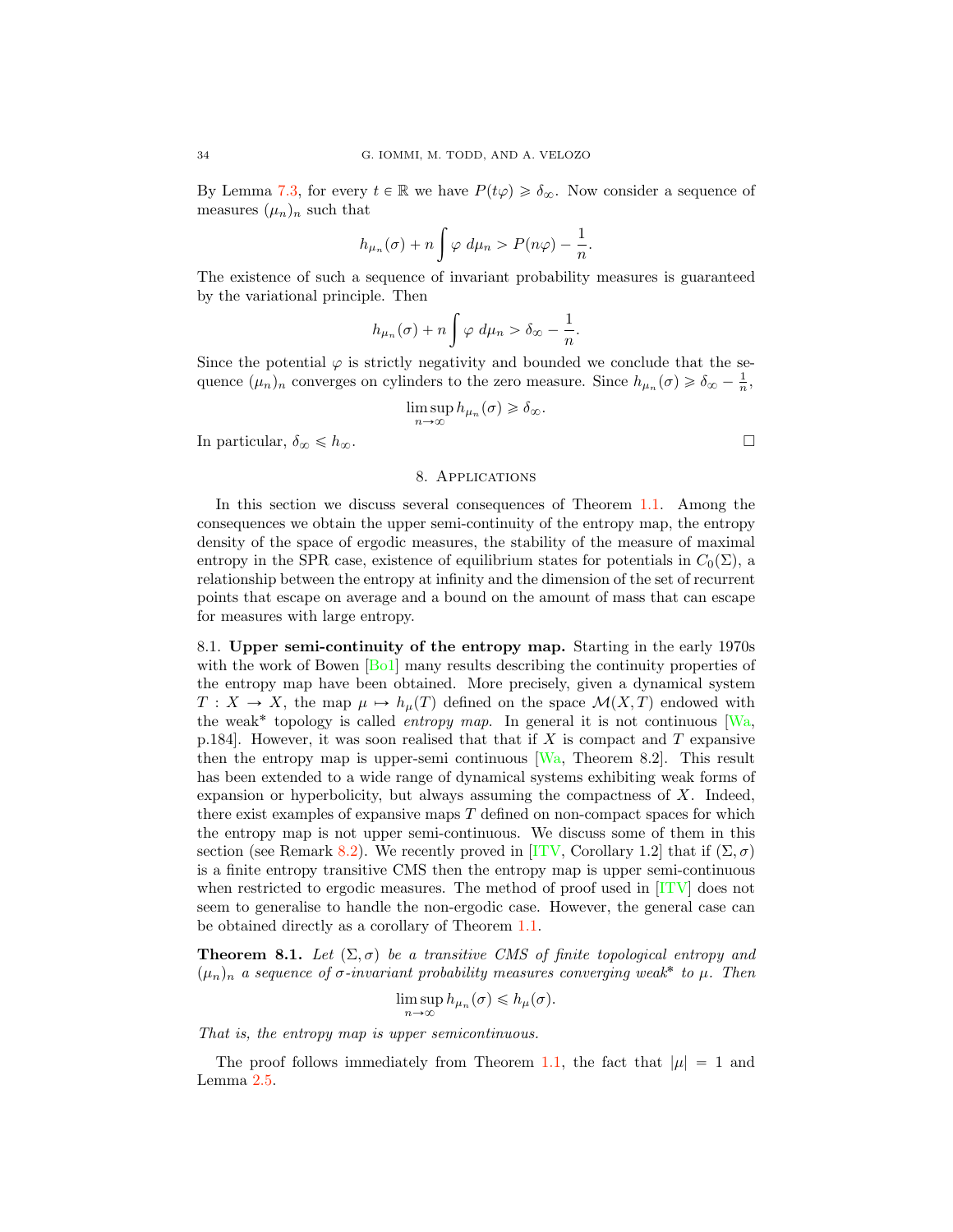<span id="page-34-0"></span>Remark 8.2. We now describe the situation in the infinite entropy case.

(a) Without the finite entropy assumption, Theorem [8.1](#page-33-1) is false, as we demonstrate here. If  $(\Sigma, \sigma)$  is a a topologically transitive infinite entropy CMS then there exists a sequence  $(\nu_n)_n$  and  $\mu$  in  $\mathcal{M}(\Sigma, \sigma)$  such that  $h_\mu(\sigma) < \infty$ , and  $\lim_{n\to\infty} h_{\nu_n}(\sigma) = \infty$ . Let  $(\mu_n)_n$  be the sequence of invariant probability measures defined by

$$
\mu_n := \left(1 - \frac{1}{\sqrt{h_{\nu_n}(\sigma)}}\right) \mu + \frac{1}{\sqrt{h_{\nu_n}(\sigma)}} \nu_n.
$$

Notice  $\mu_n$  is well defined for large enough n. Then  $(\mu_n)_n$  converges weak<sup>\*</sup> to  $\mu$  and

$$
h_{\mu}(\sigma)<\lim_{n\to\infty}h_{\mu_n}(\sigma)>\infty.
$$

Therefore, the entropy map is not upper semi-continuous at any finite entropy measure.

- (b) Examples of sequences of ergodic measures with finite entropy uniformly bounded above converging weak<sup>\*</sup> to an ergodic measure (with finite entropy) in the full-shift on a countable alphabet, for which the entropy map is not upper-semi continuous can be found in [\[JMU,](#page-42-23) p.774] and [\[ITV,](#page-42-5) Remark 3.11].
- (c) The entropy map is trivially upper semi-continuous at any measure of infinite entropy.

We conclude this subsection with a consequence of Theorem [1.1](#page-0-0) and Remark [8.2.](#page-34-0)

<span id="page-34-1"></span>**Proposition 8.3.** Let  $(\Sigma, \sigma)$  be a transitive CMS. Then  $h_{top}(\sigma)$  is finite if and only if  $\delta_{\infty}$  is finite.

*Proof.* We only need to prove that if  $\delta_{\infty}$  is finite, then  $h_{top}(\sigma)$  is finite; the other direction follows directly from the inequality  $\delta_{\infty} \leq h_{ton}(\sigma)$ 

First assume that  $(\Sigma, \sigma)$  does not satisfy the *F*<sup>-</sup>property. It follows directly from the definition of  $\delta_{\infty}$  that in this situation we have  $\delta_{\infty} = \infty$ . As mentioned above there is nothing to prove in this case.

Now assume that  $(\Sigma, \sigma)$  satisfies the *F*<sup>-</sup>property. In the proof of Theorem [1.1](#page-0-0) we did not use the fact that the topological entropy of  $(\Sigma, \sigma)$  is finite, we only used that our CMS has the  $\mathcal{F}-$ property and that  $\delta_{\infty}$  is finite–those follow trivially under the finite entropy assumption. The  $F$ -property is crucially used in Proposition [5.10](#page-25-0) and Lemma [6.2.](#page-28-0) If  $\delta_{\infty}$  is finite, then Theorem [1.1](#page-0-0) implies that the entropy map is upper semi-continuous, which would contradict Remark [8.2](#page-34-0) if  $h_{top}(\sigma)$  is infinite. We conclude that the topological entropy of  $(\Sigma, \sigma)$  is finite.

8.2. Suspension flows. Let  $(\Sigma, \sigma)$  be a transitive, finite entropy CMS and  $\tau$ :  $\Sigma \to \mathbb{R}^+$  a potential bounded away from zero. Let

$$
Y := \{(x, t) \in \Sigma \times \mathbb{R} : 0 \leq t \leq \tau(x)\},\
$$

with the points  $(x, \tau(x))$  and  $(\sigma(x), 0)$  identified for each  $x \in \Sigma$ . The suspension flow over  $\Sigma$  with roof function  $\tau$  is the semi-flow  $\Phi = (\varphi_t)_{t \in \mathbb{R}_{\geq 0}}$  on Y defined by  $\varphi_t(x, s) = (x, s + t)$  whenever  $s + t \in [0, \tau(x)]$ . Denote by  $\mathcal{M}(Y, \Phi)$  the space of flow invariant probability measures. In this section we prove that in this continuous time, non-compact setting again the entropy map is upper semi-continuous. This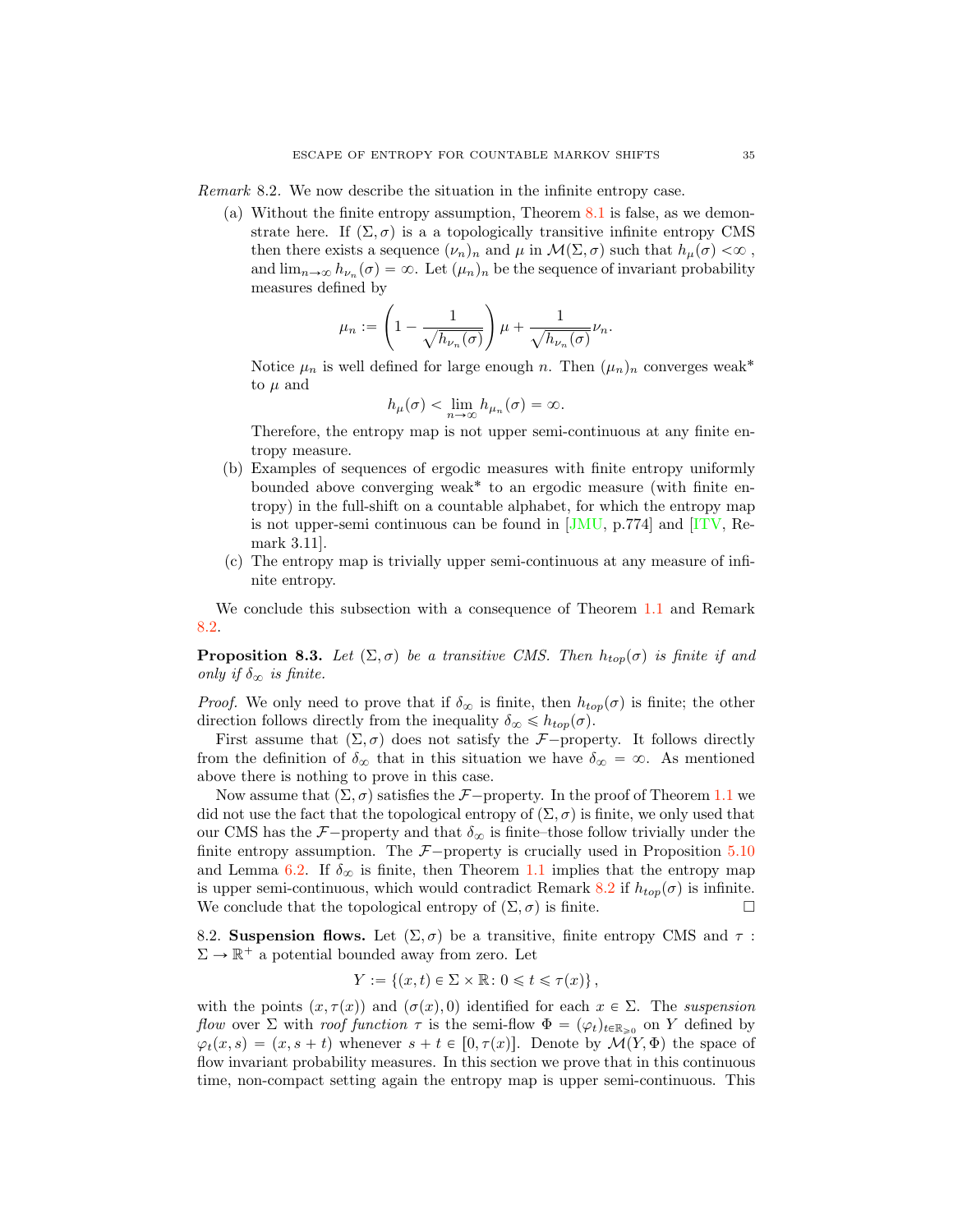generalises [\[ITV,](#page-42-5) Proposition 5.2] in which upper semi-continuity of the entropy map was proven for ergodic measures. Let

$$
\mathcal{M}_{\sigma}(\tau) := \left\{ \mu \in \mathcal{M}_{\sigma} : \int \tau \, d\mu < \infty \right\}. \tag{8.1}
$$

A result by Ambrose and Kakutani [\[AK\]](#page-41-24) implies that the map  $M: \mathcal{M}_{\sigma} \to \mathcal{M}_{\Phi}$ , defined by

$$
M(\mu) = \frac{(\mu \times \text{Leb})|_Y}{(\mu \times \text{Leb})(Y)},
$$

where Leb is the one-dimensional Lebesgue measure, is a bijection. The following result proved in  $[TV, Lemma 5.1]$  describes the relation between weak<sup>\*</sup> convergence in  $\mathcal{M}(Y, \Phi)$  with that in  $\mathcal{M}(\Sigma, \sigma)$ .

<span id="page-35-1"></span>**Lemma 8.4.** Let  $(\nu_n), \nu \in \mathcal{M}(Y, \Phi)$  be flow invariant probability measures such that

$$
\nu_n = \frac{\mu_n \times Leb}{\int \tau \ d\mu_n} \quad \text{and} \quad \nu = \frac{\mu \times Leb}{\int \tau \ d\mu}
$$

where  $(\mu_n)_n, \mu \in \mathcal{M}(\Sigma, \sigma)$ . If the sequence  $(\nu_n)_n$  converges weak<sup>\*</sup> to  $\nu$  then  $(\mu_n)_n$ converges weak\* to  $\mu$  and  $\lim_{n\to\infty} \int \tau \ d\mu_n = \int \tau \ d\mu$ .

**Proposition 8.5.** Let  $(\Sigma, \sigma)$  be a transitive CMS of finite topological entropy. Let  $\tau$  be a potential bounded away from zero and  $(Y, \Phi)$  the suspension flow of  $(\Sigma, \sigma)$ with roof function  $\tau$ . Then the entropy map of  $(Y, \Phi)$  is upper semi-continuous.

The proof directly follows from Abramov's formula  $[A_b]$ , Lemma [8.4](#page-35-1) and Theorem [1.1.](#page-0-0) Because of the similarities between the geodesic flow and the suspension flow over a Markov shift it is reasonable to expect that, under suitable assumptions on the roof function  $\tau$ , the suspension flow also satisfies an entropy inequality like Theorem [1.1.](#page-0-0) This is in fact the case and will be discussed in [\[Vel2\]](#page-43-4). The space of invariant measures for the suspension flow was already investigated and described in [\[IV,](#page-42-0) Section 6].

<span id="page-35-0"></span>8.3. Entropy density of ergodic measures. The structure of the space of invariant measures for finite entropy (non-compact) CMS was studied in [\[IV\]](#page-42-0). In this non-compact setting it is well known that the space of ergodic measures is still dense in  $\mathcal{M}(\Sigma, \sigma)$  (see [\[CSc,](#page-41-21) Section 6]). A natural question is whether the approximation by ergodic measures can be arranged so that the corresponding entropies also converge. If this is the case we say that the set of ergodic measures is entropy dense. More precisely,

**Definition 8.6.** A subset  $\mathcal{L} \subset \mathcal{M}(\Sigma, \sigma)$  is entropy dense if for every measure  $\mu \in \mathcal{M}(\Sigma, \sigma)$  there exists a sequence  $(\mu_n)_n$  in  $\mathcal L$  such that

- (a)  $(\mu_n)_n$  converges to  $\mu$  in the weak\* topology.
- (b)  $\lim_{n\to\infty} h_{\mu_n}(\sigma) = h_{\mu}(\sigma)$ .

Results proving that certain classes of measures are entropy dense have been obtained for different dynamical systems defined on compact spaces by Katok  $|Ka|$ , Orey  $[Or]$ , Föllmer and Orey  $[FO]$ , Eizenberg, Kifer and Weiss  $[EKW]$  and by Gorodetski and Pesin [\[GP\]](#page-41-23) among others. In this section we prove, for the noncompact setting of finite entropy CMS, that the set of ergodic measures  $\mathcal{E}(\Sigma, \sigma)$  is entropy dense.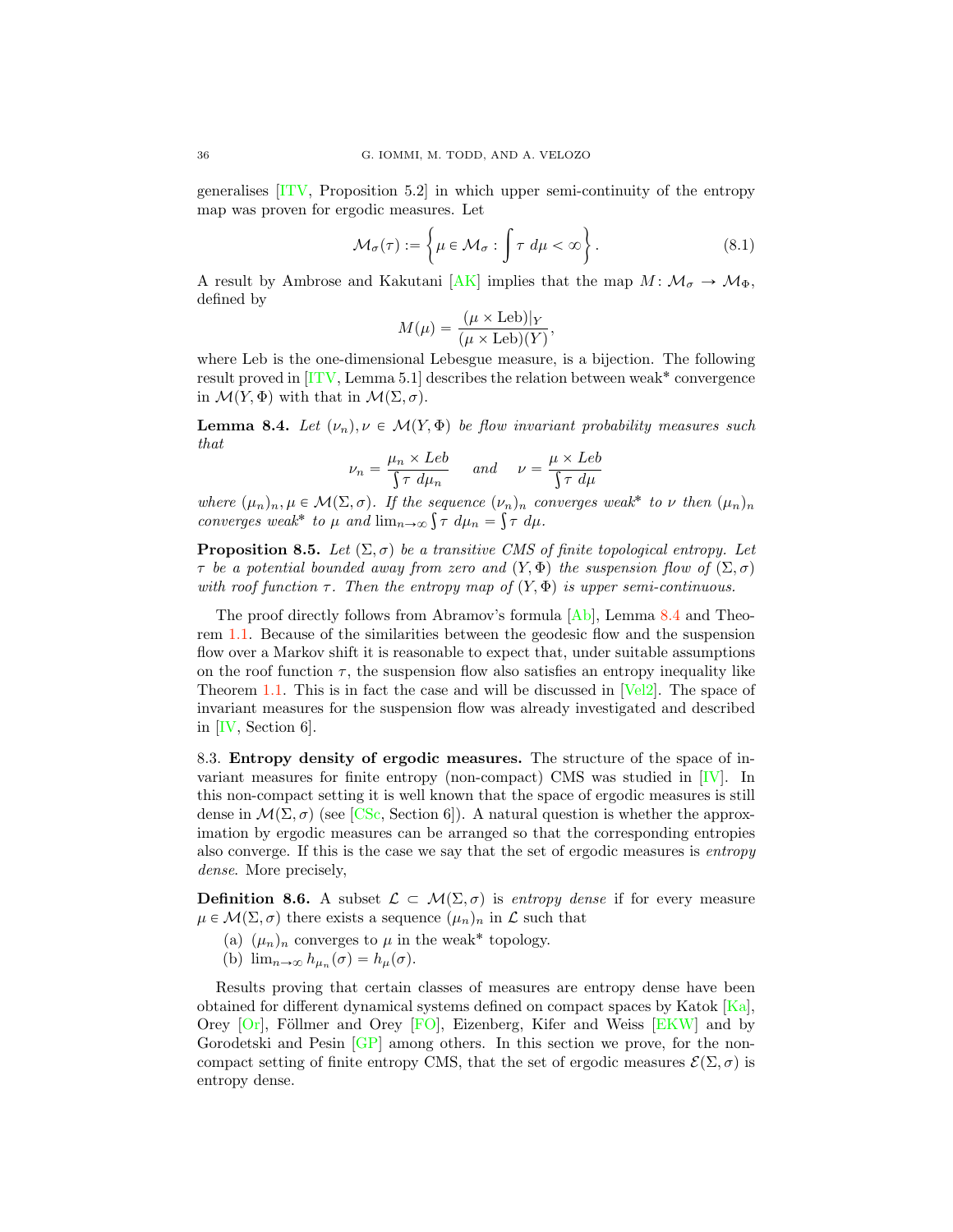<span id="page-36-1"></span>**Theorem 8.7.** Let  $(\Sigma, \sigma)$  be a finite entropy, transitive CMS and  $\mu \in \mathcal{M}(\Sigma, \sigma)$ . Then there exists a sequence  $(\mu_n)_n$  of ergodic measures such that  $(\mu_n)_n$  converges to  $\mu$  in the weak<sup>\*</sup> topology and  $\lim_{n\to\infty} h_{\mu_n}(\sigma) = h_{\mu}(\sigma)$ , i.e.,  $\mathcal{E}(\Sigma, \sigma)$  is entropy dense. Moreover, it is possible to choose the sequence so that each  $\mu_n$  has compact support.

The proof of this result directly follows combining Theorem [8.1,](#page-33-1) where the upper semi-continuity of the entropy map is proved, and Proposition [4.1,](#page-17-0) where we proved a weak form of entropy density of the set of ergodic measures. Note that the entropy density property of ergodic measures is an important tool in proving large deviations principles via the orbit-gluing technique (see, for example, [\[EKW\]](#page-41-20) and [\[FO\]](#page-41-25)).

8.4. Points that escape on average. In this section we relate the Hausdorff dimension of the set of recurrent points that escape on average with the entropy at infinity of  $(\Sigma, \sigma)$ . Recall we have fixed an identification of the alphabet of  $(\Sigma, \sigma)$ with N.

**Definition 8.8.** Let  $(\Sigma, \sigma)$  be a CMS, the set of points that *escape on average* is defined by

$$
E := \left\{ x \in \Sigma : \lim_{n \to \infty} \frac{1}{n} \sum_{i=0}^{n-1} 1_{[a]}(\sigma^i x) = 0, \text{ for every } a \in \mathbb{N} \right\}.
$$

We say that  $x \in \Sigma$  is a recurrent point if there exists an increasing sequence  $(n_k)_k$ such that  $\lim_{k\to\infty} \sigma^{n_k}(x) = x$ . The set of recurrent points is denoted by *R*.

A version of the set E has been considered in the context of homogeneous dynamics. Interest in that set stems from work of Dani [\[D\]](#page-41-6) in the mid 1980s who proved that singular matrices are in one-to-one correspondence with certain divergent orbits of one parameter diagonal groups on the space of lattices. For example, Einsiedler and Kadyrov [\[EK,](#page-41-2) Corollary 1.7] computed the Hausdorff dimension of that set in the setting of  $SL_3(\mathbb{Z})\backslash SL_3(\mathbb{R})$ . In the context of unimodular  $(n+m)-$ lattices an upper bound for the Hausdorff dimension of the set of points that escape on average has been obtained in  $[KKLM, Theorem 1.1]$  $[KKLM, Theorem 1.1]$ . More recently, for the Teichmüller geodesic flow, in [\[AAEKMU,](#page-40-1) Theorem 1.8] the authors prove an upper bound for the Hausdorff dimension of directions in which Teichmüller geodesics escape on average in a stratum. In all the above mentioned work, either explicitly or not, the bounds are related to the entropy at infinity of the system. Our next result establishes an analogous result for CMS. In this case the upper bound is the entropy at infinity divided by log 2. This latter constant comes from the metric we consider in the space (see  $(2.1)$ ) and can be thought of as the Lyapunov exponent of the system.

<span id="page-36-0"></span>**Theorem 8.9.** Let  $(\Sigma, \sigma)$  be a finite entropy transitive CMS. Then

$$
\dim_H(E \cap \mathcal{R}) \leq \frac{\delta_{\infty}}{\log 2}
$$

where  $\dim_H$  denotes the Hausdorff dimension with respect to the metric  $(2.1)$ .

Before initiating the proof of Theorem [8.9](#page-36-0) let us set up some notation. Given natural numbers  $a, b, q, m$  and N we define  $S_{a,b}^q(N,m)$  as the collection of cylinders of the form  $[x_0, ..., x_{L-1}]$ , where  $L \ge Nm$ ,  $x_0 = a, x_{L-1} = b$ , and the number of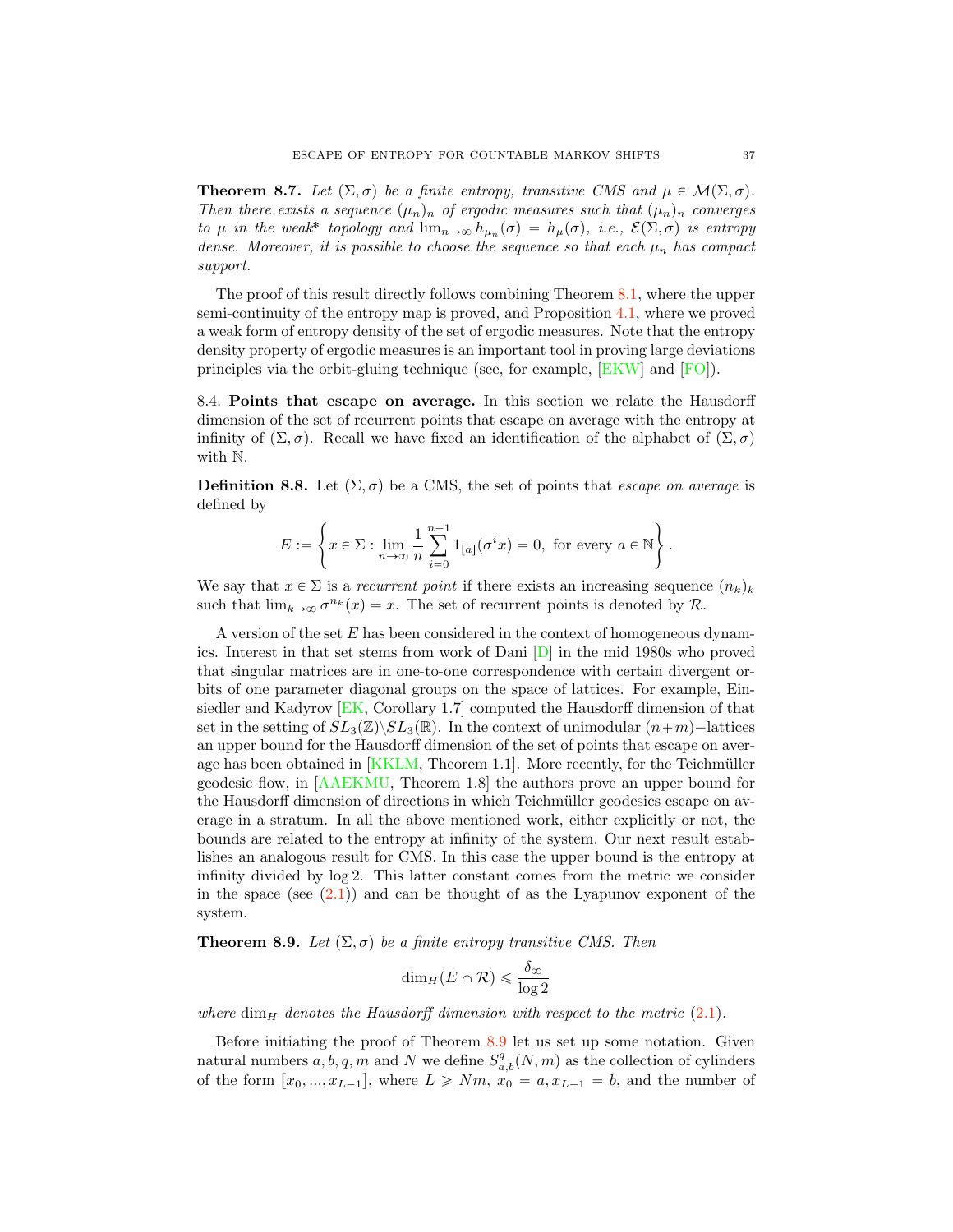indices  $i \in \{0, ..., L - 1\}$  such that  $x_i \leq q$  is exactly N. It will be convenient to define

$$
H_{a,b}^q(n,m) := \bigcup_{N \ge n} S_{a,b}^q(N,m).
$$

Finally define

$$
\mathcal{L}_b := \{ x \in \Sigma : \exists (n_k)_k \text{ strictly increasing such that } \sigma^{n_k}(x) \in [b], \forall k \in \mathbb{N} \},
$$

and  $\mathcal{L} = \bigcup_{b \in \mathbb{N}} \mathcal{L}_b$ .

<span id="page-37-1"></span>Remark 8.10. Let a, b, q and m be natural numbers. Assume that  $q \geq b$ . Note that if  $x \in (E \cap \mathcal{L}_b \cap [a])$ , then there exists  $s_0 \in \mathbb{N}$  such that

$$
\#\{i \in \{0, ..., s-1\} : x_i \leq q\} \leq \frac{s}{m},
$$

for every  $s \geq s_0$ . Moreover, there exists an increasing sequence  $(n_k)_k$  such that  $x_{n_k} = b$ . Define  $\mathcal{T}_k(x) = \#\{i \in \{0, ..., n_k - 1\} : x_i \leqslant q\}$ . Since  $q \geqslant b$  we get that  $\mathcal{T}_k(x) \geq k$ . Observe that if  $n_k \geq s_0$ , then

$$
m\mathcal{T}_k(x) = m \# \{ i \in \{0, ..., n_k - 1\} : x_i \leq q \} \leq n_k.
$$

We conclude that

$$
[x_0,...,x_{n_k-1}]\in S^q_{a,b}(\mathcal{T}_k(x),m)\subset \bigcup_{p\geqslant k} S^q_{a,b}(p,m)=H^q_{a,b}(k,m).
$$

This gives us the inclusion

<span id="page-37-0"></span>
$$
(E \cap \mathcal{L}_b \cap [a]) \subset \bigcup_{C \in H_{a,b}^q(k,m)} C,
$$
\n
$$
(8.2)
$$

for every  $k \in \mathbb{N}$ .

*Proof of Theorem [8.9.](#page-36-0)* First observe that  $(E \cap \mathcal{R}) \subset \bigcup_{b \in \mathbb{N}} (E \cap \mathcal{L}_b \cap [b])$ . In particular it suffices to prove that  $\dim_H(E \cap \mathcal{L}_b \cap [a]) \leq \delta_{\infty}/\log 2$ , for every pair of natural numbers a and b. Fix  $t > \delta_{\infty}/\log 2$ . Recall that  $\delta_{\infty} = \inf_{m,q} \delta_{\infty}(m, q)$  (see equation [\(2.4\)](#page-11-0)). Choose m and q large enough so that  $t > \delta_{\infty}(q, m)/\log 2$ , and that  $q \geq \max\{a, b\}$ . Observe that we are now in the same setup as in Remark [8.10.](#page-37-1)

In order to estimate the Hausdorff dimension of  $E \cap \mathcal{L}_b \cap [a]$  we will use the covering given by [\(8.2\)](#page-37-0). Thus, it is enough to bound  $\sum_{C \in H_{a,b}^q(k,m)} \text{diam}(C)^t$ . First observe that since  $q \ge \max\{a, b\}$ , a cylinder  $C \in H_{a,b}^q(k,m)$  has length  $\ell(C) \ge k$ . Recall that  $\text{diam}(C) \leq 2^{-\ell(C)} = e^{-(\log 2)\ell(C)}$ . Therefore, as  $k \in \mathbb{N}$  increases the diameter of the covering given by  $(8.2)$  converges to zero. Now observe that

$$
\sum_{C \in H_{a,b}^q(k,m)} \text{diam}(C)^t \leq \sum_{C \in H_{a,b}^q(k,m)} e^{-t(\log 2)\ell(C)}
$$
\n
$$
= \sum_{l \geq k} e^{-t(\log 2)l} \# \{C : C \in H_{a,b}^q(k,m) \text{ and } \ell(C) = \ell \}
$$
\n
$$
\leq \sum_{l \geq k} e^{-t(\log 2)l} z_{l-2}(m,q).
$$

In the last inequality we used that

$$
#{C \in H_{a,b}^q(k, m) \text{ and } \ell(C) = l} \le z_{l-2}(m, q).
$$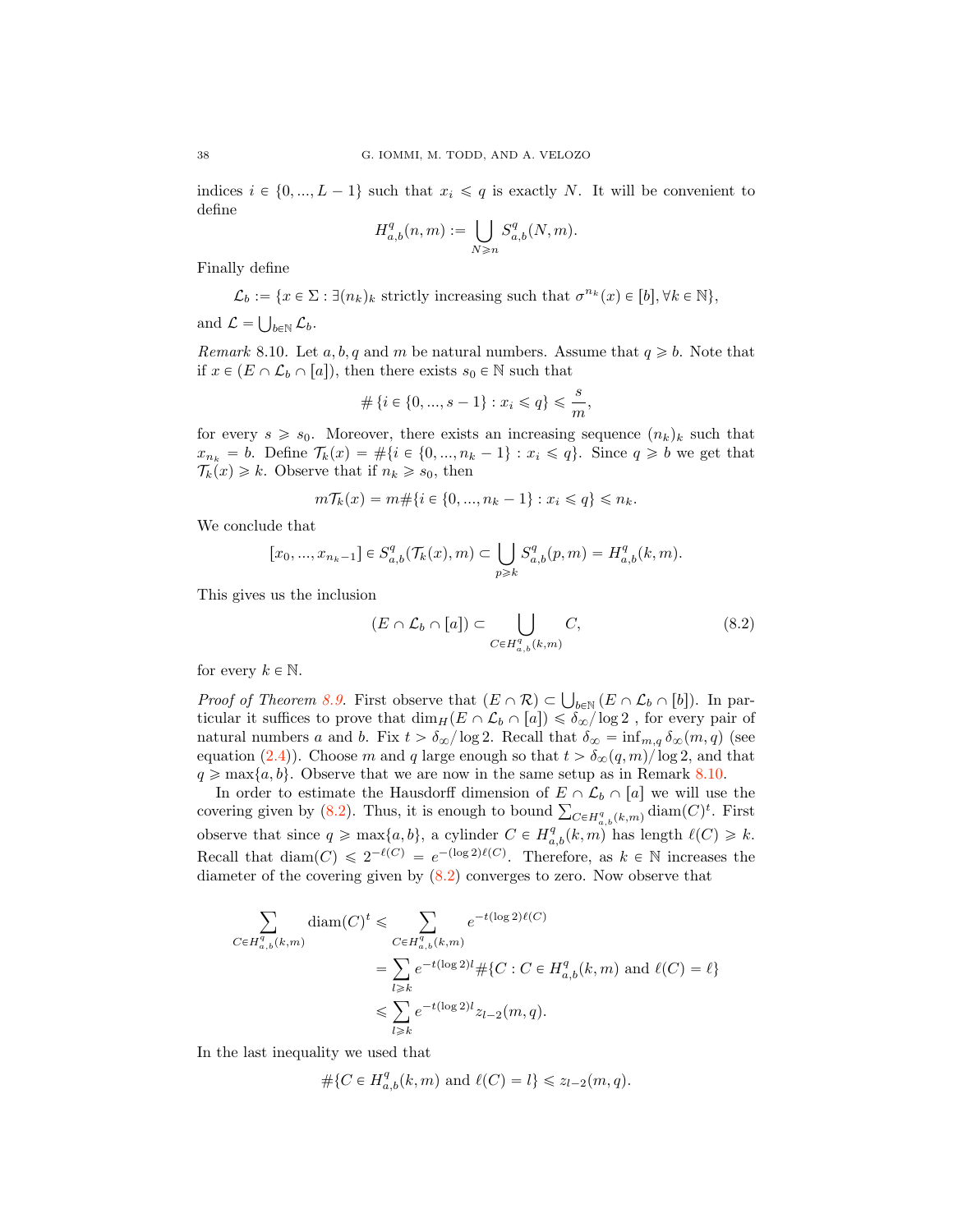Indeed, if  $C \in H_{a,b}^q(k, m)$  and  $\ell(C) = \ell$ , then C is a cylinder of the form  $[x_0, ..., x_{\ell-1}]$ where  $x_0 = a$ ,  $x_{l-1} = b$ , and

$$
\#\{i \in \{0, ..., \ell - 1\} : x_i \leq q\} = k \leq \frac{\ell}{m}.
$$

Since  $\max\{a, b\} \leq q$  we conclude that C is one of the cylinders counted in the definition of  $z_{\ell-2}(m, q)$  (see Definition [1.2\)](#page-1-2).

By the definition of  $\delta_{\infty}(m, q)$  the series  $Z(s) := \sum_{\ell=2}^{\infty} e^{-s\ell} z_{l-2}(m, q)$  is convergent for  $s > \delta_{\infty}(m, q)$ . In particular since  $t \log 2 > \delta_{\infty}(m, q)$  we have that  $Z(t \log 2)$  is finite. This implies that the tail of  $Z(t \log 2)$  converges to zero. We conclude that  $\sum_{C \in H_{a,b}^q(k,m)} \text{diam}(C)^t$  goes to zero as  $k \to \infty$ . This implies that  $\dim_H(E \cap \mathcal{L}_b \cap$  $[a]$ )  $\leq t$ , but t was an arbitrary number larger than  $\delta_{\infty}/\log 2$ .  $\Box$ 

Remark 8.11. It is proved in [\[I,](#page-42-25) Theorem 3.1] that if  $(\Sigma, \sigma)$  is a transitive CMS with finite topological entropy, then  $\dim_H(\mathcal{R}) = h_{top}(\sigma)/\log 2$ . In particular if  $(\Sigma, \sigma)$  is SPR, then  $\dim_H(E \cap \mathcal{R}) < \dim_H(\mathcal{R})$ .

<span id="page-38-0"></span>8.5. Measures of maximal entropy. An invariant measure  $\mu \in \mathcal{M}(\Sigma, \sigma)$  is called a measure of maximal entropy if  $h_{\mu}(\sigma) = h_{top}(\sigma)$ . It follows from work by Gurevich [\[Gu1,](#page-41-16) [Gu2\]](#page-41-13) that if  $h_{top}(\sigma) < \infty$  then there exists at most one measure of maximal entropy. Note that a direct consequence of the variational principle (see [\[Gu2\]](#page-41-13) or Theorem 2.3) is that there exists a sequence of invariant probability measures  $(\mu_n)_n$  such that  $\lim_{n\to\infty} h_{\mu_n}(\sigma) = h_{top}(\sigma)$ . Moreover, if the sequence has a weak<sup>\*</sup> accumulation point  $\mu$  then it follows from the upper semi-continuity of the entropy map, see Theorem [8.1,](#page-33-1) that  $h_{\mu}(\sigma) = h_{top}(\sigma)$ . Since the space  $\mathcal{M}(\Sigma, \sigma)$  is not compact there are cases in which the sequence  $(\mu_n)_n$  does not have an accumulation point. In fact, there exist transitive finite entropy CMS that do not have measures of maximal entropy (see  $\left[R2\right]$  for a wealth of explicit examples). Our next result follows directly from Theorem [1.1](#page-0-0) and Theorem [2.7.](#page-7-1) Recall that  $(\Sigma, \sigma)$  is SPR if and only if  $\delta_{\infty} < h_{top}(\sigma)$  (see Proposition [2.20\)](#page-12-0).

<span id="page-38-1"></span>**Theorem 8.12.** Let  $(\Sigma, \sigma)$  be a SPR CMS and  $(\mu_n)_n$  a sequence of  $\sigma$ -invariant probability measures such that

$$
\lim_{n\to\infty}h_{\mu_n}(\sigma)=h_{top}(\sigma).
$$

Then the sequence  $(\mu_n)_n$  converges in the weak<sup>\*</sup> topology to the unique measure of maximal entropy.

*Proof.* Note that the inequality  $\delta_{\infty} < h_{top}(\sigma)$  immediately implies that  $(\Sigma, \sigma)$  has finite topological entropy (see Proposition [8.3\)](#page-34-1). Since  $\mathcal{M}_{\leq 1}(\Sigma, \sigma)$  is compact (see Theorem [2.7\)](#page-7-1) there exists a subsequence  $(\mu_{n_k})_k$  which converges on cylinders to  $\mu \in \mathcal{M}_{\leq 1}(\Sigma, \sigma)$ . It follows directly from Theorem [1.1](#page-0-0) that

$$
h_{top}(\sigma) = \limsup_{k \to \infty} h_{\mu_{n_k}}(\sigma) \leqslant |\mu| h_{\mu/|\mu|}(\sigma) + (1 - |\mu|) \delta_{\infty}.
$$

Recall that  $\delta_{\infty} < h_{top}(\sigma)$ . If  $|\mu| < 1$  then the right hand side of the equation is a convex combination of numbers, one of each is strictly smaller than  $h_{top}(\sigma)$ . Since this is not possible we have that  $|\mu| = 1$ . In particular

$$
h_{top}(\sigma) \leq h_{\mu}(\sigma).
$$

That is,  $\mu$  is a measure of maximal entropy. We conclude that  $(\Sigma, \sigma)$  has a measure of maximal entropy. The same argument holds for every subsequence of  $(\mu_n)_n$ ,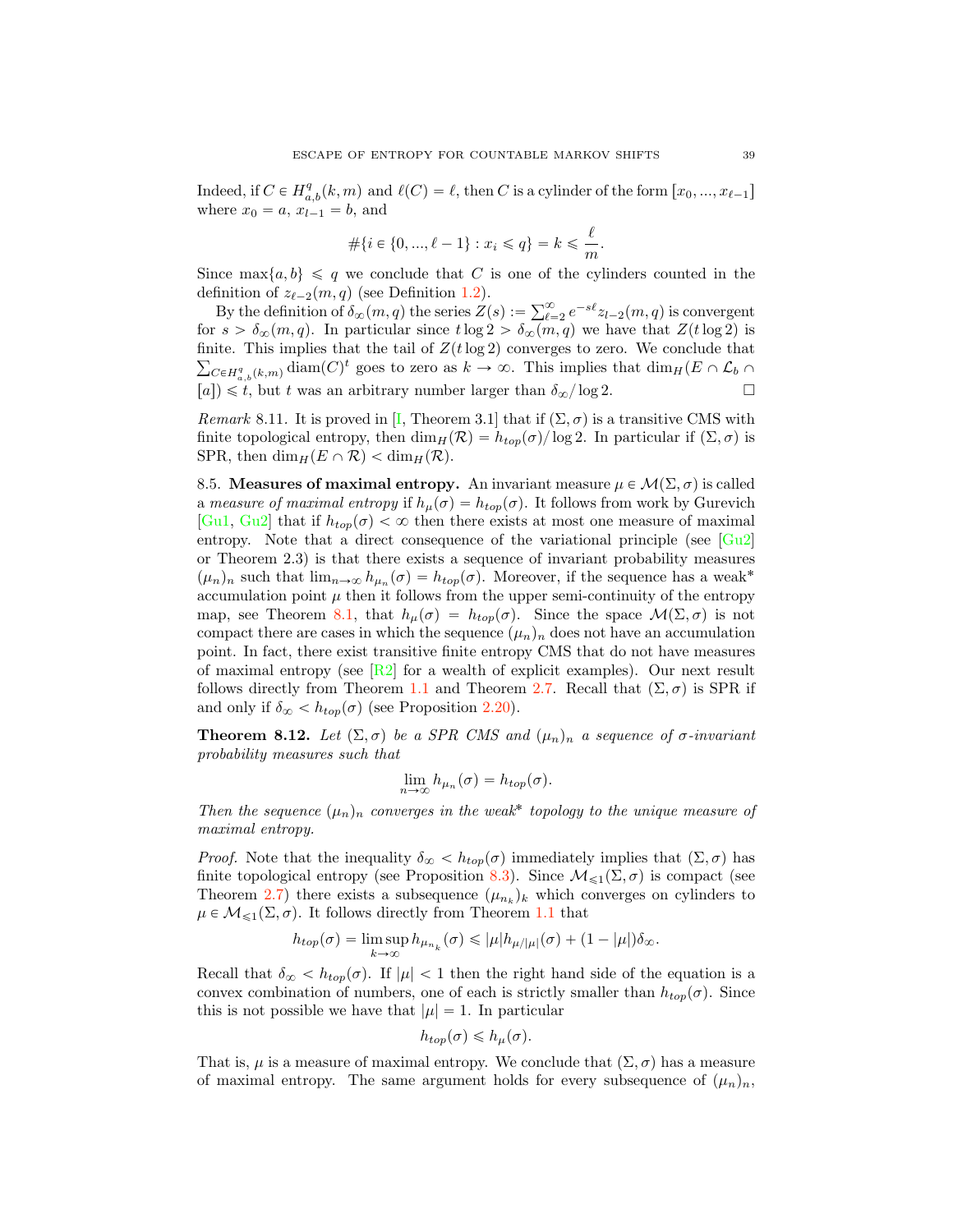this implies that the entire sequence  $(\mu_n)_n$  converges in the weak<sup>\*</sup> topology to the unique measure of maximal entropy. unique measure of maximal entropy. !

In fact Theorem [1.1](#page-0-0) also gives a complete description of non strongly positive recurrence, as follows. Some of these results were originally proved in [\[GS,](#page-41-5) Theorem 6.3] by different methods.

**Theorem 8.13.** Let  $(\Sigma, \sigma)$  be a transitive CMS of finite entropy.

- (a) Suppose  $(\Sigma, \sigma)$  does not admit a measure of maximal entropy. Let  $(\mu_n)_n$  be a sequence of  $\sigma$ -invariant probability measures such that  $\lim_{n\to\infty} h_{\mu_n}(\sigma) =$  $h_{top}(\sigma)$ . Then  $(\mu_n)_n$  converges on cylinders to the zero measure and  $\delta_{\infty} =$  $h_{top}(\sigma)$ .
- (b) Suppose that  $(\Sigma, \sigma)$  is positive recurrent, but  $h_{top}(\sigma) = \delta_{\infty}$ . Let  $(\mu_n)_n$  be a sequence of  $\sigma$ -invariant probability measures such that  $\lim_{n\to\infty} h_{\mu_n}(\sigma) =$  $h_{top}(\sigma)$ . Then the accumulation points of  $(\mu_n)_n$  lie in the set  $\{\lambda\mu_{max} : \lambda \in$  $[0, 1]$ , where  $\mu_{max}$  is the measure of maximal entropy. Moreover, every measure in  $\{\lambda\mu_{max} : t \in [0, 1]\}$  can be realised as such limit.

*Proof.* Note that part (a) directly follows from Theorem [1.1.](#page-0-0) Indeed, if a sequence  $(\mu_n)_n$  with  $\lim_{n\to\infty} h_{\mu_n}(\sigma) = h_{top}(\sigma)$  converges in cylinder to a measure  $\mu \in \mathcal{M}_{\leq 1}(\Sigma, \sigma)$  different from the zero measure then  $\mu/|\mu|$  would be a measure of maximal entropy. This argument also gives us the first part of  $(b)$ , that is, the accumulation points of  $(\mu_n)_n$  lie in  $\{\lambda\mu_{max} : \lambda \in [0, 1]\}.$  As for the sec-ond part of (b), by Theorem [1.4](#page-1-3) there exists a sequence  $(\mu_n)_n$  in  $\mathcal{M}(\Sigma, \sigma)$  with  $\lim_{n\to\infty} h_{\mu_n}(\sigma) = h_{top}(\sigma)$  such that that  $(\mu_n)_n$  converges on cylinders to the zero measure. Since there exist a measure of maximal entropy  $\nu$  we have that for every  $\lambda \in [0, 1]$  the sequence  $\rho_n := \lambda \nu + (1 - \lambda)\mu_n$  converges on cylinders to  $\lambda \nu$  and  $\lim_{n \to \infty} h_{\rho_n}(\sigma) = h_{top}(\sigma)$ .  $\lim_{n\to\infty} h_{\rho_n}(\sigma) = h_{top}(\sigma).$ 

<span id="page-39-0"></span>8.6. Existence of equilibrium states. In this section we will always assume that  $(\Sigma, \sigma)$  is a transitive CMS with finite entropy. In Section [2.4](#page-8-1) we described the thermodynamic formalism developed by Sarig in the setting of CMS and functions (potentials) of summable variations. It turns out that the same methods can be extended and thermodynamic formalism can be developed for functions with weaker regularity assumptions (for example functions satisfying the Walters condition [\[S4\]](#page-42-13)). However, these methods can not be extended much further. In this section we propose an alternative definition of pressure that generalises the Gurevich pressure to the space of functions  $C_0(\Sigma)$  (see Definition [2.6\)](#page-7-2). We stress that these functions are just uniformly continuous. Making use of Theorem [1.1](#page-0-0) we can ensure the existence of equilibrium states.

The following result is a direct consequence of Theorem [1.1](#page-0-0) and the continuity of the map  $\mu \mapsto \int F d\mu$ , when  $F \in C_0(\Sigma)$  and  $\mu$  ranges in  $\mathcal{M}_{\leq 1}(\Sigma, \sigma)$  endowed with the cylinder topology.

<span id="page-39-1"></span>**Theorem 8.14.** Let  $(\Sigma, \sigma)$  be a transitive CMS with finite entropy and  $F \in C_0(\Sigma)$ . Let  $(\mu_n)_n$  be a sequence in  $\mathcal{M}(\Sigma, \sigma)$  converging on cylinders to  $\lambda \mu$ , where  $\lambda \in [0, 1]$ and  $\mu \in \mathcal{M}(\Sigma, \sigma)$ . Then

$$
\limsup_{n\to\infty}\left(h_{\mu_n}(\sigma)+\int F d\mu_n\right)\leq \lambda\left(h_{\mu}(\sigma)+\int F d\mu\right)+(1-\lambda)\delta_{\infty}.
$$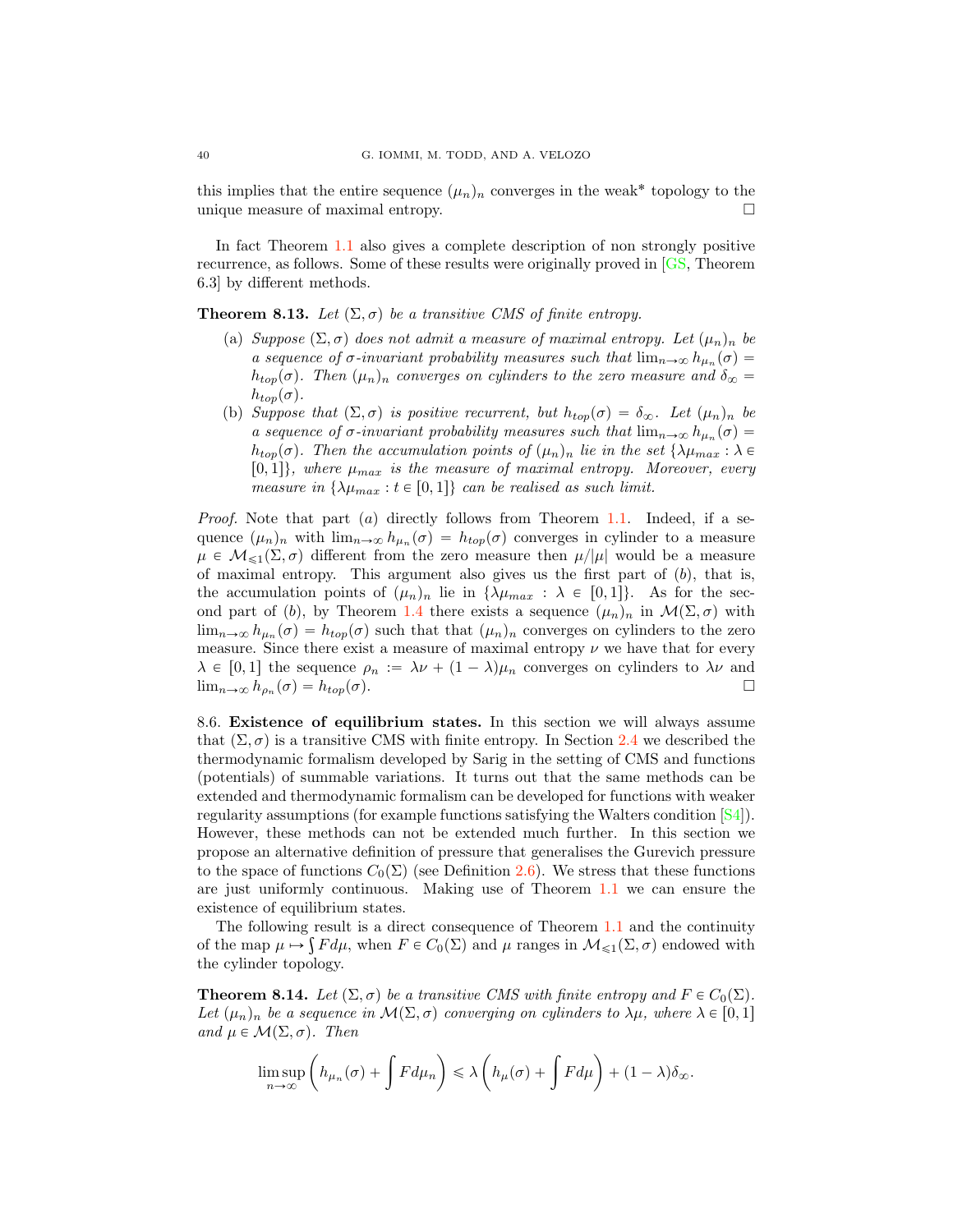For a continuous, bounded potential F define the *(variational)* pressure of F by

$$
P_{var}(F) := \sup_{\mu \in \mathcal{M}(\Sigma, \sigma)} \left( h_{\mu}(\sigma) + \int F d\mu \right).
$$

A measure  $\mu$  is an equilibrium state for F if  $P_{var}(F) = h_{\mu}(\sigma) + \int F d\mu$ . Recall that since  $F$  needs not to be of summable variations then the classifications of potentials (see Definition [2.10\)](#page-8-0) and the uniqueness of equilibrium states (Theorem [2.12\)](#page-9-2) do not necessarily hold.

Note that if  $F \in C_0(\Sigma)$ , then  $P_{var}(F) \geq \delta_{\infty}$ . Indeed, let  $(\mu_n)_n$  be a sequence of measures in  $\mathcal{M}(\Sigma, \sigma)$  converging on cylinders to the zero measure and such that  $\lim_{n\to\infty} h_{\mu_n}(\sigma) = \delta_{\infty}$ . Since  $F \in C_0(\Sigma)$ , then  $\lim_{n\to\infty} \int F d\mu_n = 0$ . We conclude that

$$
P_{var}(F) \geq \limsup_{n \to \infty} \left( h_{\mu_n}(\sigma) + \int F d\mu_n \right) = \delta_{\infty}.
$$

Our next result follows directly from Theorem [8.14](#page-39-1) and Theorem [2.7,](#page-7-1) as Theorem [8.12](#page-38-1) follows from Theorem [1.1](#page-0-0) and Theorem [2.7.](#page-7-1)

<span id="page-40-3"></span>**Theorem 8.15.** Let  $(\Sigma, \sigma)$  be a transitive CMS with finite entropy and  $F \in C_0(\Sigma)$ . Assume that  $P_{var}(F) > \delta_{\infty}$ . Then there exists an equilibrium state for F. Moreover, if  $(\mu_n)_n$  is a sequence in  $\mathcal{M}(\Sigma, \sigma)$  such that

$$
\lim_{n \to \infty} \left( h_{\mu_n}(\sigma) + \int F d\mu_n \right) = P_{var}(F),
$$

then every limiting measure of  $(\mu_n)_n$  is an equilibrium state of F.

In Theorem [8.15,](#page-40-3) if we further assume that  $F$  has summable variations, then the sequence  $(\mu_n)_n$  converges in the weak<sup>\*</sup> topology to the unique equilibrium state of F. For the description of the pressure map  $t \mapsto P_{var}(tF)$  we refer the reader to [\[RV,](#page-42-2) Theorem 5.7].

8.7. Entropy and escape of mass. In this subsection we show that for a SPR CMS  $(\Sigma, \sigma)$  it is possible to bound the escape of mass of sequences of measures with sufficiently large entropy. In the setting of homogenous flows an analogous result was proven in [\[EKP,](#page-41-3) Corollary of Theorem A].

<span id="page-40-0"></span>**Theorem 8.16.** Let  $(\Sigma, \sigma)$  be a SPR CMS. Let  $(\mu_n)_n$  be a sequence in  $\mathcal{M}(\Sigma, \sigma)$ such that  $h_{\mu_n}(\sigma) \geq c$ , for every  $n \in \mathbb{N}$ , and  $c \in (\delta_\infty, h_{top}(\sigma))$ . Then every limiting measure  $\mu$  of  $(\mu_n)_n$  with respect to the cylinder topology satisfies

$$
\mu(\Sigma) \geqslant \frac{c - \delta_{\infty}}{h_{top}(\sigma) - \delta_{\infty}}.
$$

Proof. From Theorem [1.1](#page-0-0) we have that

$$
c \leq \limsup_{n \to \infty} h_{\mu_n}(\sigma) \leq \mu(\Sigma) h_{\mu/|\mu|}(\sigma) + (1 - \mu(\Sigma)) \delta_{\infty} \leq \mu(\Sigma) (h_{top}(\sigma) - \delta_{\infty}) + \delta_{\infty}.
$$

The result then follows.  $\Box$ 

#### **REFERENCES**

<span id="page-40-2"></span>[Ab] L. Abramov, On the entropy of a flow. Dokl. Akad. Nauk SSSR 128 (1959), 873–875.

<span id="page-40-1"></span><sup>[</sup>AAEKMU] H. Al-Saqban, P. Apisa, A. Erchenko, O. Khalil, S. Mirzadeh, C. Uyanik, Exceptional directions for the Teichmller geodesic flow and Hausdorff dimension. to appear in J. Eur. Math. Soc. (JEMS).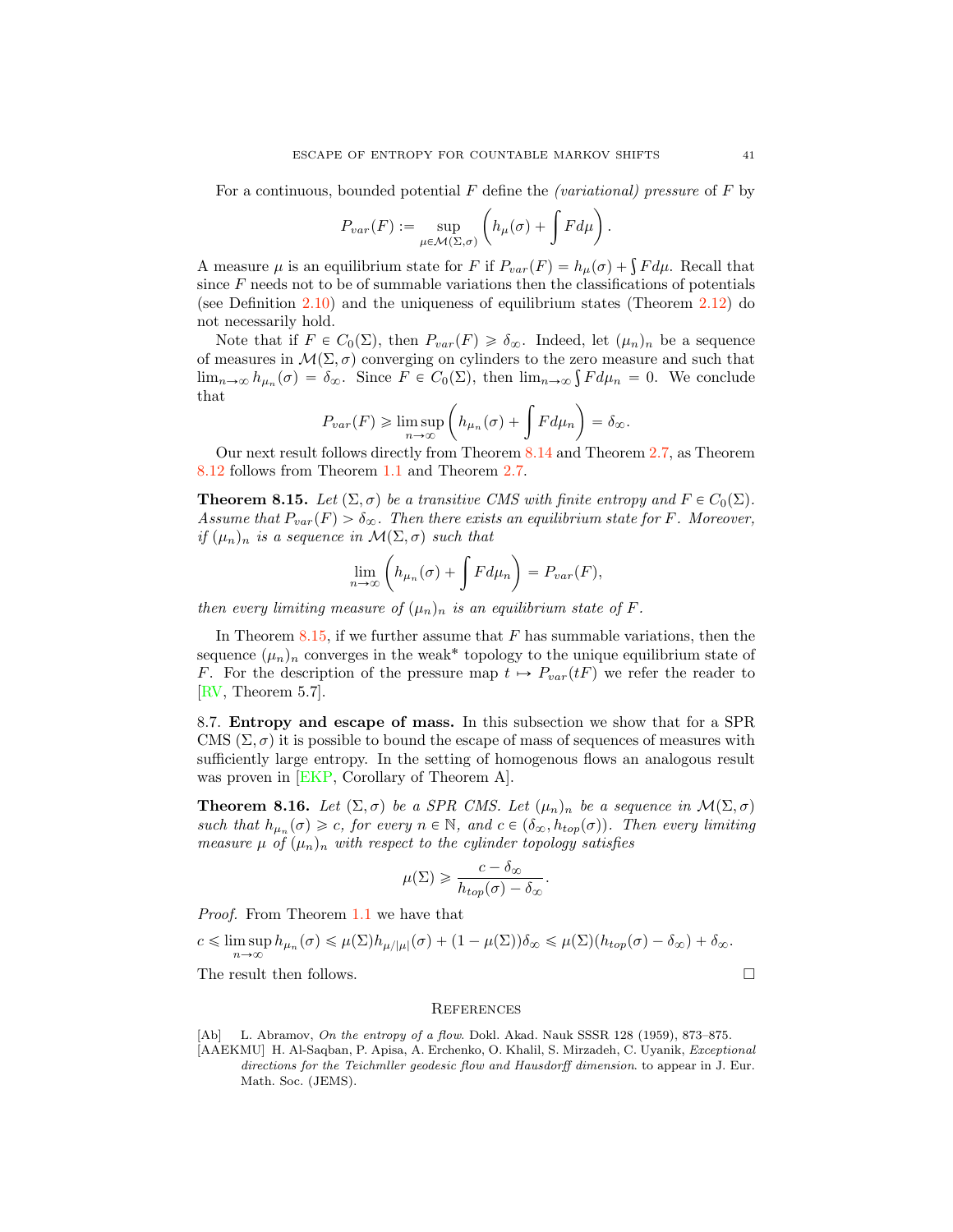- <span id="page-41-24"></span>[AK] W. Ambrose, S. Kakutani, Structure and continuity of measurable flows. Duke Math. J. 9 (1942), 25–42.
- <span id="page-41-11"></span>[Bi] P. Billingsley, Convergence of probability measures. Second edition. Wiley Series in Probability and Statistics: Probability and Statistics. A Wiley-Interscience Publication. John Wiley and Sons, Inc., New York, 1999. x+277 pp.
- <span id="page-41-12"></span>[B] V.I. Bogachev, Measure theory. Vol. I, II. Springer-Verlag, Berlin, 2007. Vol. I: xviii+500 pp., Vol. II: xiv+575 pp.
- <span id="page-41-22"></span>[Bo1] R. Bowen, Entropy-expansive maps. Trans. Amer. Math. Soc. 164 (1972), 323–331.
- <span id="page-41-10"></span>[Bo2] R. Bowen, Topological entropy for noncompact sets. Trans. Amer. Math. Soc. 184 (1973), 125–136.
- <span id="page-41-7"></span>[Bo3] R. Bowen, Equilibrium states and the ergodic theory of Anosov diffeomorphisms. Lecture Notes in Mathematics, Vol. 470. Springer-Verlag, Berlin-New York, 1975. i+108 pp.
- <span id="page-41-17"></span>[BBG] M. Boyle, J. Buzzi, R. Gómez, Almost isomorphism for countable state Markov shifts. J. Reine Angew. Math. 592 (2006), 23–47.
- <span id="page-41-15"></span>[BS] J. Buzzi, O. Sarig, Uniqueness of equilibrium measures for countable Markov shifts and multidimensional piecewise expanding maps. Ergodic Theory Dynam. Systems 23 (2003), no. 5, 1383–1400.
- <span id="page-41-0"></span>[B1] J. Buzzi, Puzzles of quasi-finite type, zeta functions and symbolic dynamics for multidimensional maps. Annales de l'Institut Fourier 60 (2010), 801–852.
- <span id="page-41-8"></span>[B2] J. Buzzi, Bowen factors, their degree, and codings of surface diffeomorphisms. arXiv:1807.04017
- <span id="page-41-9"></span>[BCS] J. Buzzi, S. Crovisier, O. Sarig, Measures of maximal entropy for surface diffeomorphisms. ArXiv:1811.02240
- <span id="page-41-14"></span>[CS] V. Cyr, O. Sarig, Spectral Gap and Transience for Ruelle Operators on Countable Markov Shifts. Comm. Math. Phys. 292 (2009), no. 3, 637–666.
- <span id="page-41-21"></span>[CSc] Y. Coudène, B. Schapira, Generic measures for hyperbolic flows on non-compact spaces. Israel J. Math. 179 (2010), 157–172.
- <span id="page-41-6"></span>[D] S.G. Dani, Divergent trajectories of flows on homogeneous spaces and Diophantine approximation. J. Reine Angew. Math. 359 (1985), 55-89.
- <span id="page-41-4"></span>[Di] E. I. Dinaburg, A correlation between topological entropy and metric entropy. Dokl. Akad. Nauk SSSR, 190 (1970), 19–22.
- <span id="page-41-1"></span>[ELMV] M. Einsiedler, E. Lindenstrauss, P. Michel, A. Venkatesh, The distribution of closed geodesics on the modular surface, and Duke's theorem. Enseign. Math. (2) 58 (2012), no. 3–4, 249–313.
- <span id="page-41-2"></span>[EK] M. Einsiedler, S. Kadyrov, *Entropy and escape of mass for*  $SL3(\mathbb{Z})\backslash SL3(\mathbb{R})$ *. Israel J.* Math. 190 (2012), 253–288.
- <span id="page-41-3"></span>[EKP] M. Einsiedler, S. Kadyrov, A. D. Pohl, Escape of mass and entropy for diagonal flows in real rank one situations, Israel J. Math. 210 (2015), no. 1, 245–295.
- <span id="page-41-20"></span>[EKW] A. Eizenberg, Y. Kifer, B. Weiss, Large deviations for *Zd*-actions. Comm. Math. Phys. 164 (1994), no. 3, 433–454.
- <span id="page-41-25"></span>[FO] H. Föllmer, S. Orey, Large deviations for the empirical field of a Gibbs measure. Ann. Probab. 16 (1988), no. 3, 961–977.
- <span id="page-41-23"></span>[GP] A. Gorodetski, Y. Pesin, Path connectedness and entropy density of the space of hyperbolic ergodic measures. Modern theory of dynamical systems, 111–121, Contemp. Math., 692, Amer. Math. Soc., Providence, RI, 2017.
- <span id="page-41-16"></span>[Gu1] B. Gurevic, Shift entropy and Markov measures in the space of paths of a countable graph. Dokl. Akad. Nauk SSSR 192 (1970), 963–965.
- <span id="page-41-13"></span>[Gu2] B. Gurevic, Topological entropy of enumerable Markov chains. Dokl. Akad. Nauk SSSR, 187 (1969), 715-718; English translation: Soviet Math. Dokl., 10(4) (1969), 911–15.
- <span id="page-41-18"></span>[GZ] B. Gurevich, A. Zargaryan, Conditions for the existence of a maximal measure for a countable symbolic Markov chain. Vestnik Moskov. Univ. Ser. I Mat. Mekh. 1988, no. 5, 14–18, 103; translation in Moscow Univ. Math. Bull. 43 (1988), no. 5, 18–23.
- <span id="page-41-5"></span>[GS] B. Gurevich, S. Savchenko, Thermodynamic formalism for countable symbolic Markov chains (Russian), Uspekhi Mat. Nauk, 53(2) (1998), 3–106; English translation: Russian Math. Surveys, 53(2) (1998), 245–344.
- <span id="page-41-19"></span>[GK] B. Gurevich, S. Katok, Arithmetic coding and entropy for the positive geodesic flow on the modular surface. Mosc. Math. J. 1 (2001), no. 4, 569–582, 645.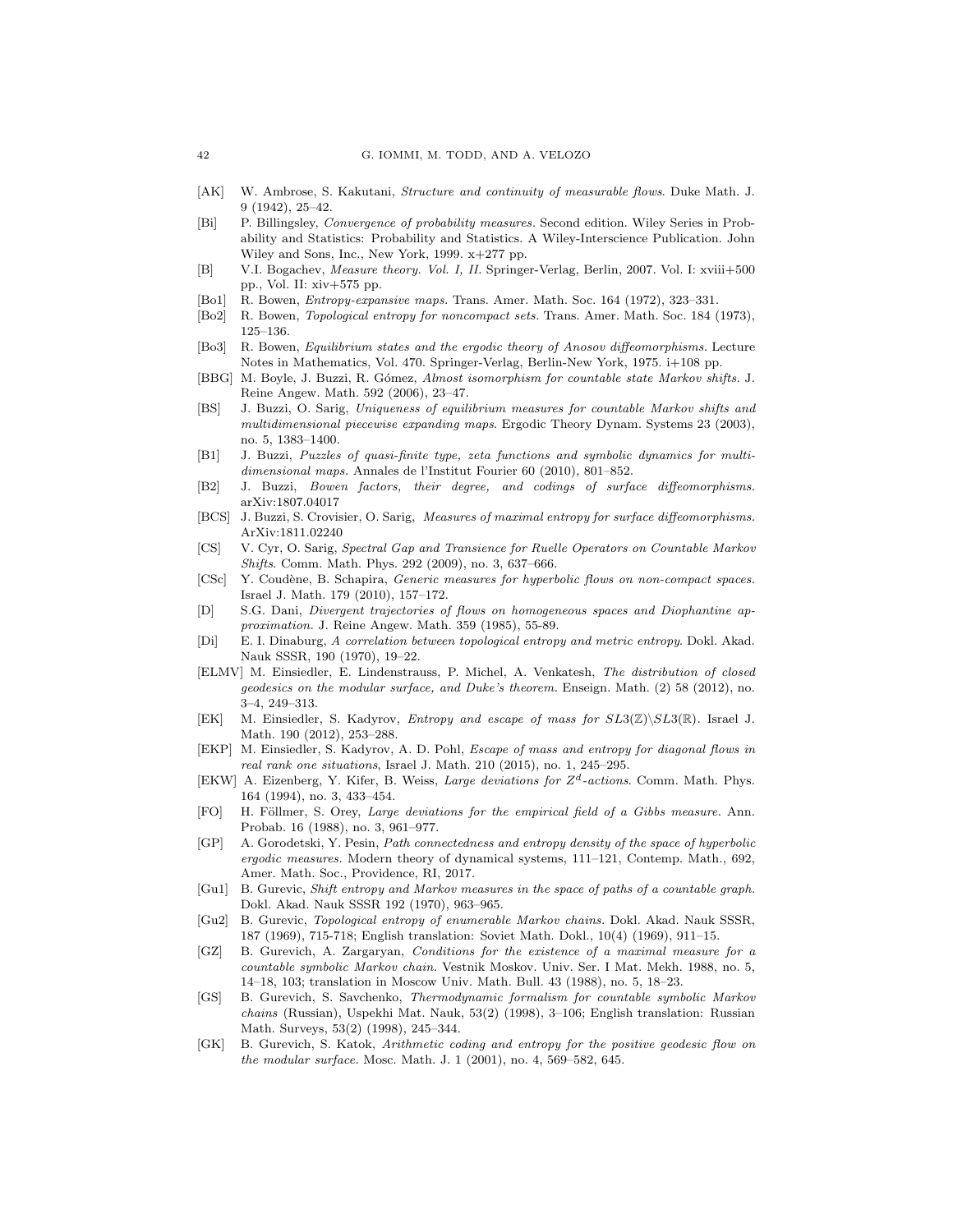- <span id="page-42-25"></span>[I] G. Iommi, Multifractal analysis for countable Markov shifts. Ergodic Theory Dynam. Systems 25 (2005), no. 6, 1881–1907.
- <span id="page-42-16"></span>[IJT] G. Iommi, T. Jordan, M. Todd, Recurrence and transience for suspension flows. Israel J. Math. 209 (2015), no. 2, 547–592.
- <span id="page-42-1"></span>[IRV] G. Iommi, F. Riquelme, A. Velozo, Entropy in the cusp and phase transitions for geodesic flows. Israel J. Math. 225 (2018), no. 2, 609–659.
- <span id="page-42-5"></span>[ITV] G. Iommi, M. Todd, A. Velozo, Upper semi-continuity of entropy in non-compact settings. To appear in Math. Res. Lett.
- <span id="page-42-0"></span>[IV] G. Iommi, A. Velozo, The space of invariant measures for countable Markov shifts. To appear in J. Anal. Math.
- <span id="page-42-23"></span>[JMU] O. Jenkinson, R.D. Mauldin, M. Urbański, Zero temperature limits of Gibbs equilibrium states for countable alphabet subshifts of finite type. J. Stat. Phys. 119 (2005), no. 3–4, 765–776.
- <span id="page-42-6"></span>[KKLM] S. Kadyrov, D. Kleinbock, E. Lindenstrauss, G. Margulis, Singular systems of linear forms and non-escape of mass in the space of lattices. J. Anal. Math. 133 (2017), 253– 277.
- <span id="page-42-7"></span>[KP] S. Kadyrov, A. Pohl, Amount of failure of upper-semicontinuity of entropy in noncompact rank-one situations, and Hausdorff dimension. Ergodic Theory Dynam. Systems 37 (2017), no. 2, 539–563.
- <span id="page-42-11"></span>[Ka] A. Katok, Lyapunov exponents, entropy and periodic orbits for diffeomorphisms, Inst. Hautes Etudes Sci. Publ. Math. 51 (1980) 137–173. ´
- <span id="page-42-12"></span>[Ki] B.P. Kitchens, Symbolic dynamics. One-sided, two-sided and countable state Markov shifts. Universitext. Springer-Verlag, Berlin, 1998. x+252 pp
- <span id="page-42-15"></span>[Kr] U. Krengel, Entropy of conservative transformations. Z. Wahrscheinlichkeitstheorie und Verw. Gebiete 7 (1967) 161–181.
- <span id="page-42-10"></span>[LM] Y. Lima, C. Matheus, Symbolic dynamics for non-uniformly hyperbolic surface maps with discontinuities. Ann. Sci. Ec. Norm. Super. 51, (2018) no.1, 1–38.
- <span id="page-42-22"></span>[M] R. Mañé, A proof of Pesin's formula. Ergodic Theory Dynam. Systems 1 (1981), no. 1, 95–102.
- <span id="page-42-4"></span>[N] S. Newhouse, Continuity properties of entropy. Ann. of Math. (2) 129 (1989), 215–235.
- <span id="page-42-24"></span>[Or] S. Orey, Large deviations in ergodic theory. Seminar on stochastic processes, 1984 (Evanston, Ill., 1984), 195–249, Progr. Probab. Statist., 9, Birkhauser Boston, Boston, MA, 1986.
- <span id="page-42-9"></span>[Ov] S.B. Ovadia, Symbolic dynamics for non uniformly hyperbolic diffeomorphisms of compact smooth manifolds, J. Mod. Dyn. 13 (2018), 43–113.
- <span id="page-42-21"></span>[P] K. R. Parthasarathy, Probability measures on metric spaces. Probability and Mathematical Statistics, No. 3 Academic Press, Inc., New York-London 1967 xi+276 pp
- <span id="page-42-19"></span>[R1] S. Ruette, On the Vere-Jones classification and existence of maximal measures for countable topological Markov chains. Pacific J. Math. 209 (2003), no. 2, 366–380.
- <span id="page-42-26"></span>[R2] S. Ruette, Topological Markov chains of given entropy and period with or without measure of maximal entropy period. To appear in Pacific J. Math.
- <span id="page-42-20"></span>[Ri] F. Riquelme, Ruelle's inequality in negative curvature. Discrete Contin. Dyn. Syst. 38 (2018), no. 6, 2809–2825.
- <span id="page-42-2"></span>[RV] F. Riquelme, A. Velozo, *Escape of mass and entropy for geodesic flows*. Ergodic Theory Dynam. Systems 39 (2019), no. 2, 446–473.
- <span id="page-42-17"></span>[Sal] I. Salama, Topological entropy and recurrence of countable chains. Pacific J. Math., 134(2) (1988), 325–341.
- <span id="page-42-14"></span>[S1] O. Sarig, Thermodynamic formalism for countable Markov shifts. Ergodic Theory Dynam. Systems 19 (1999), 1565–1593.
- <span id="page-42-18"></span>[S2] O. Sarig, Phase transitions for countable Markov shifts. Comm. Math. Phys., 217(3) (2001), 555–577.
- <span id="page-42-8"></span>[S3] O. Sarig, Symbolic dynamics for surface diffeomorphisms with positive entropy. J. Amer. Math. Soc. 26 (2013), no. 2, 341–426.
- <span id="page-42-13"></span>[S4] O. Sarig, Thermodynamic formalism for countable Markov shifts. Hyperbolic dynamics, fluctuations and large deviations, 81–117, Proc. Sympos. Pure Math. 89, Amer. Math. Soc., 2015.
- <span id="page-42-3"></span>[ST] B. Schapira, S. Tapie, Regularity of entropy, geodesic currents and entropy at infinity. To appear in Annales scientifiques de l'ENS.